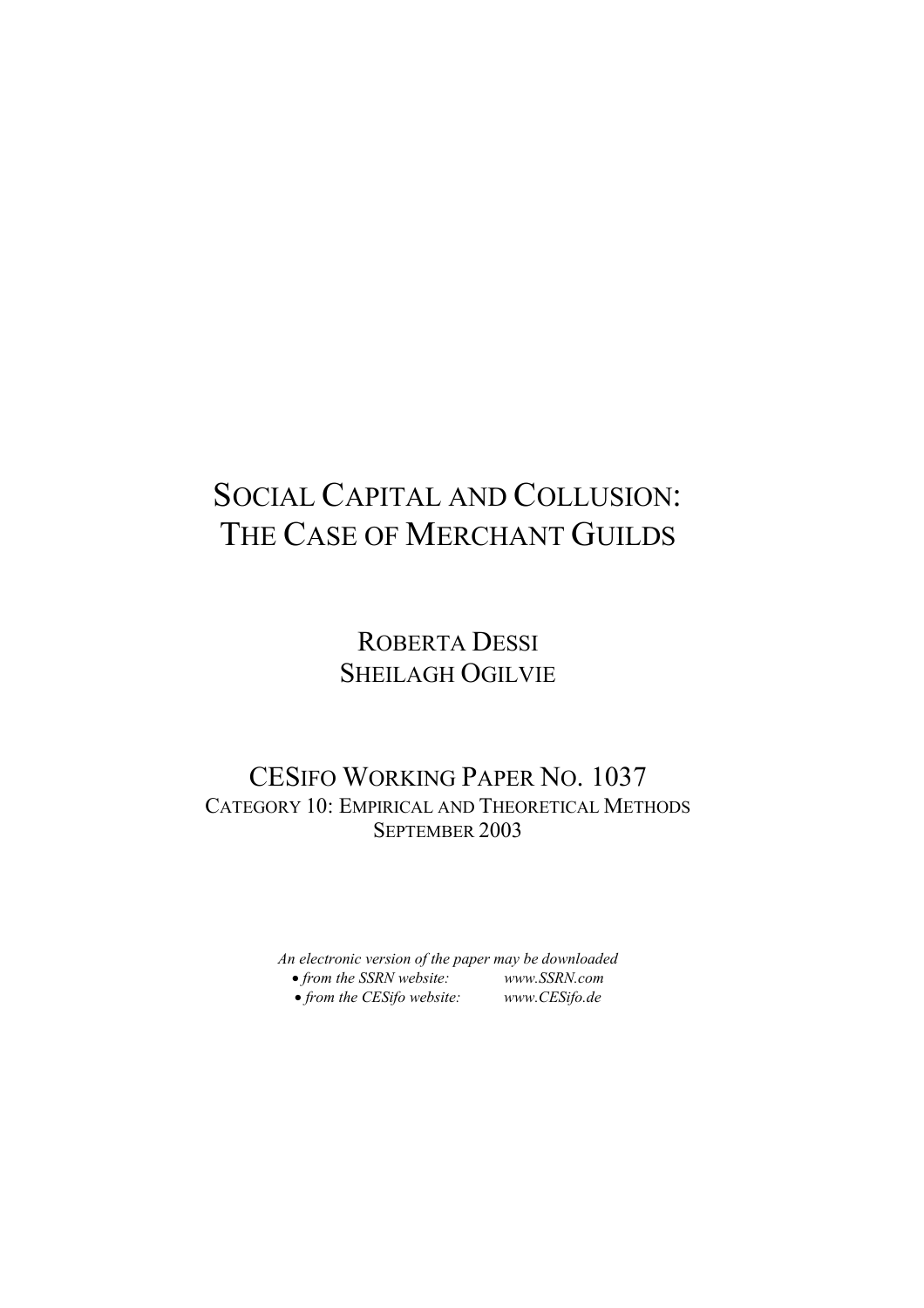## SOCIAL CAPITAL AND COLLUSION: THE CASE OF MERCHANT GUILDS

### Abstract

Merchant guilds have been portrayed as "social networks" that generated beneficial "social capital" by sustaining shared norms, effectively transmitting information, and successfully undertaking collective action. This social capital, it is claimed, benefited society as a whole by enabling rulers to commit to providing a secure trading environment for alien merchants. But was this really the case? We develop a new model of the emergence, rise, and eventual decline of European merchant guilds, which explores the collusive relationship between rulers and guilds, and calls into question the prevailing positive view of merchant guilds. We then confront the model's predictions with the available historical data. The empirical evidence strongly supports our model, and refutes existing theories. Our findings show that merchant guilds used their social capital for socially harmful as well as beneficial ends.

JEL Code: N40, F1, L4.

Keywords: merchant guild, collusion, social capital, social networks, monopoly, taxation, rents.

*Sheilagh Ogilvie Faculty of Economics University of Cambridge Sidgwick Avenue Cambridge CB3 9DD United Kingdom sheilagh.ogilvie@econ.cam.ac.uk*

*Roberta Dessí IDEI - Université de Toulouse Manufacture des Tabacs Bât.F 21 Allée de Brienne 31000 Toulouse France dessi@cict.fr*

We would like to thank Dirk Bergemann, Jeremy Edwards, Tim Guinnane, Denis Hilton, Sven Rady, Klaus Schmidt, Jean Tirole, and seminar participants in Munich (CES) for helpful comments and suggestions.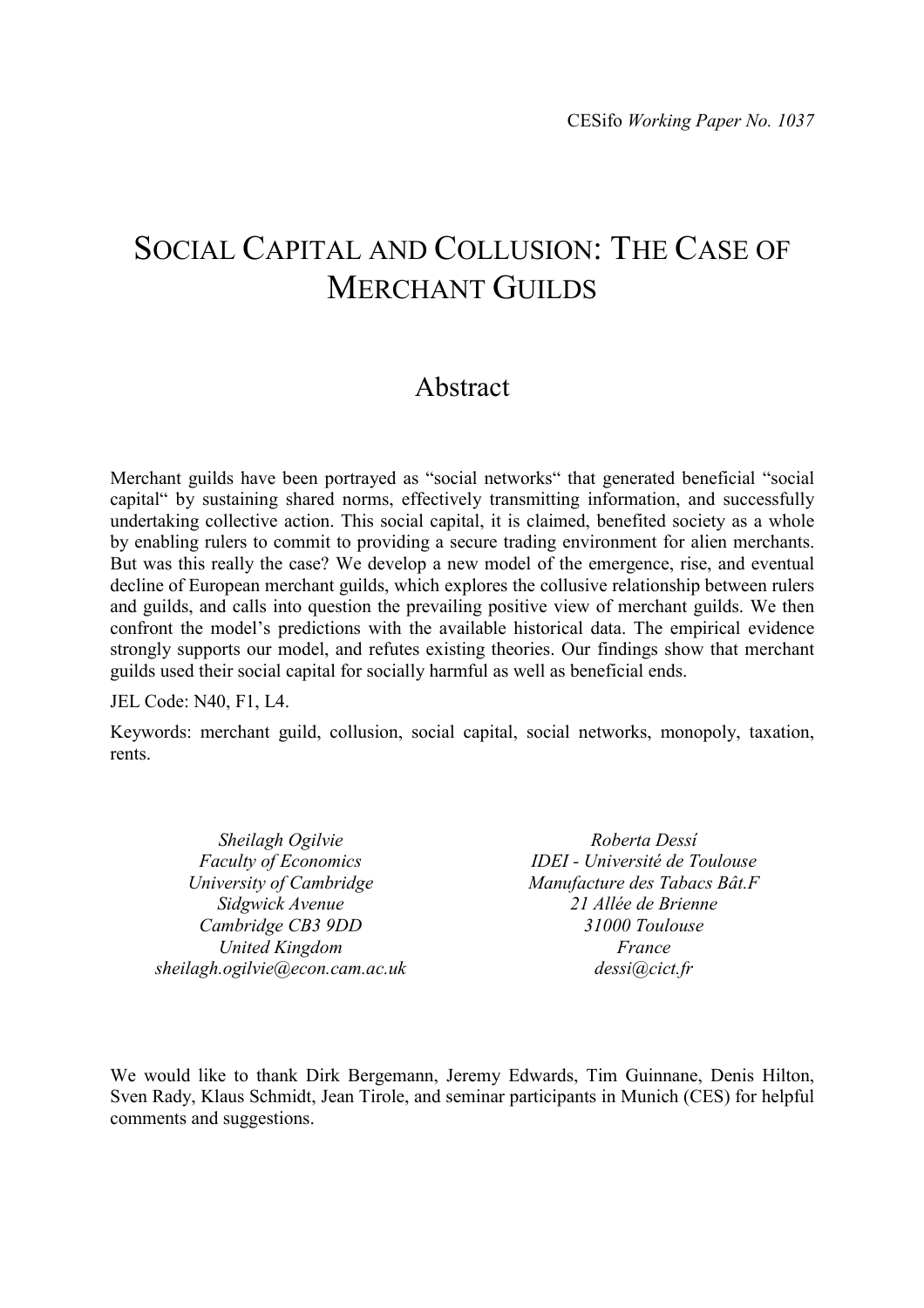#### 1. Introduction

The merchant guild is unquestionably the most important historical institution adduced as evidence that social networks and "social capital" benefit the entire economy.<sup>1</sup> It is therefore often used as a leading example by those advocating investment in social capital and social networks to solve problems of social exclusion and regional disparities in the rich West, economic transition in Eastern Europe, and development challenges in the Third World. Thus, for instance, in a speech to the World Bank, Joseph Stiglitz lists "guilds" among those institutions which, by generating social capital, could "support" entrepreneurial efforts" in Eastern European transition economies.<sup>2</sup> Robert Putnam identifies the social capital created by northern Italy's medieval guild tradition as a major determinant of its modern economic success, and argues that social capital produces "aggregate economic growth".<sup>3</sup> Pranab Bardhan claims that merchant guilds have benefited commerce historically and urges more studies of how social capital can benefit commerce in modern developing economies.<sup>4</sup> In a survey of social capital and economic development, Partha Dasgupta refers to the merchant guild as a social network whose social capital facilitated commercial growth.<sup>5</sup>

These views are based on a particular model of medieval European merchant guilds, advanced by Greif, Milgrom and Weingast (1994) (henceforth GMW). That model presents merchant guilds as institutions that facilitated information transmission, enforced shared norms and overcame obstacles to collective action, to the benefit of society as a whole. Specifically, GMW argue that "merchant guilds emerged during the late medieval period to allow rulers of trade centers to commit to the security of alien merchants", thereby \laying an important institutional foundation for the growing trade of that period". Their argument is based on the following idea. Individual merchants engaging in long-distance international trade faced high risks resulting from general commercial insecurity and arbitrary confiscations by rulers. Without a credible commitment by the ruler of a given trade center to provide a secure trading environment and himself refrain from confiscations, individual alien merchants might have been deterred from trading there. GMW show that if alien merchants belonged to an organization which could act in their collective interest and which had the power to enforce compliance by each individual member, the ruler's commitment problem could be solved. In particular, the merchant organization could threaten a trade boycott if the ruler "misbehaved",

<sup>&</sup>lt;sup>1</sup>For definitions and discussion of the concept of social capital, see Bourdieu (1986); Coleman (1988, 1990); Dasgupta and Serageldin (2000); Glaeser, Laibson and Sacerdote (2002); Lin (2001); Ogilvie (2003); Putnam (2000); Putnam et al. (1993); Sobel (2002).<br><sup>2</sup>Stiglitz (1999). On the relevance of merchant guilds and social capital to modern transition

economies, see also Raiser (2001). <sup>3</sup>Putnam et al. (1993); Putnam (2000).

 $4$ Bardhan (1996).

 ${}^{5}$ Dasgupta (2000).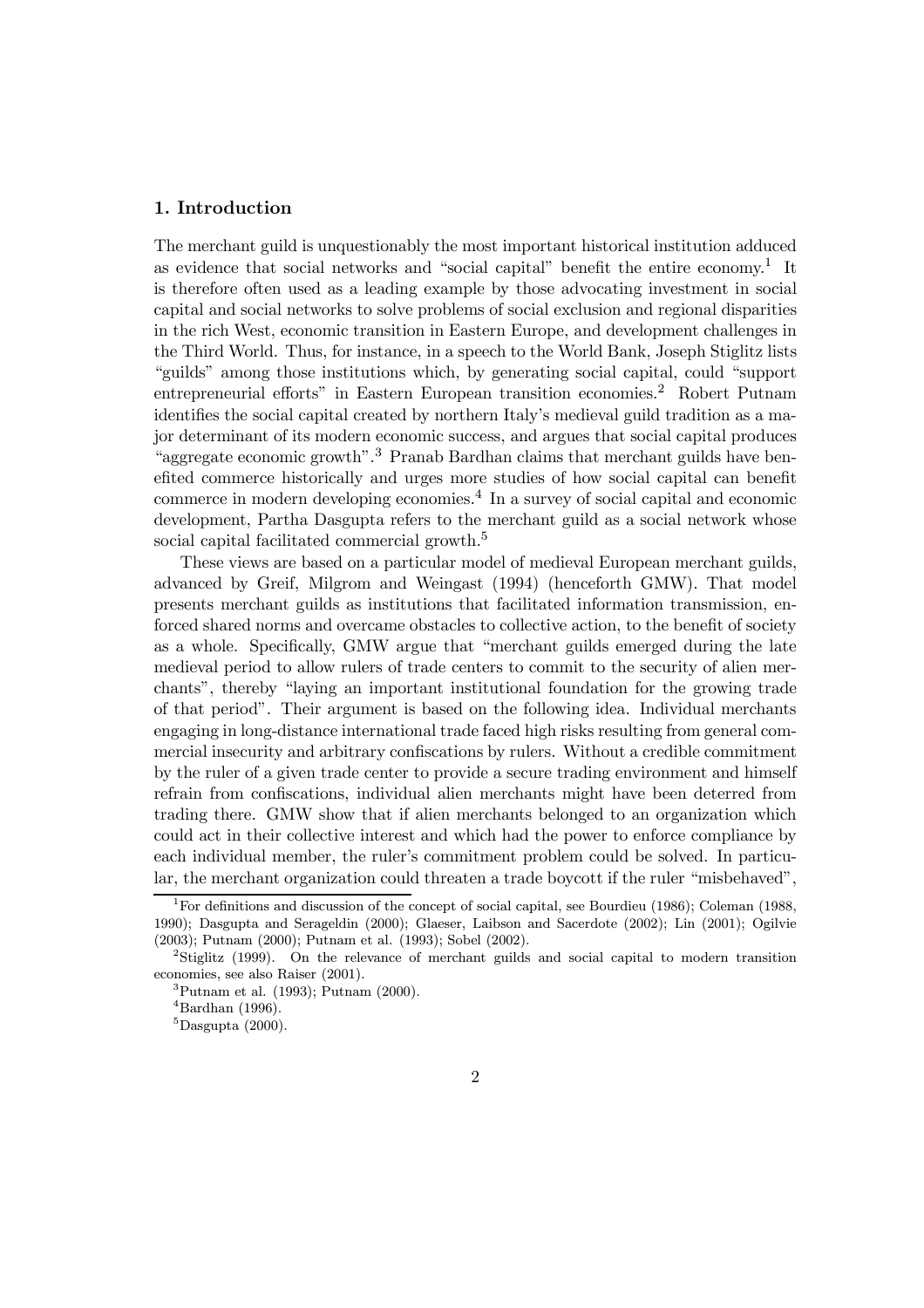and this (credible) threat could induce the ruler to behave well by providing security. GMW then argue that merchant guilds emerged with the support of alien rulers of trade centers in order to overcome their commitment problem. Although GMW was published in 1994, before "social capital" attained its current vogue in economics, it is easy to see why this has led so many economists to regard the merchant guild as an exemplar of social capital: these guilds fostered shared norms, transmitted information effectively, punished deviants swiftly, and organized collective action efficiently. And in GMW's story, they used this shared capital in ways that benefited the whole society.

But were merchant guilds really like this? In this paper, we demonstrate that the GMW model of merchant guilds is inconsistent with the historical evidence. We propose an alternative model which is borne out by the empirical Øndings. This model explains why merchant guilds arose in medieval Europe, how they evolved over time, and why they ultimately declined in some societies and survived in others. We show that merchant guilds indeed did generate social capital, but used it in ways that were not "social", in the sense of benefiting society as a whole. Merchant guilds harmed both non-members and the wider economy. We conclude that it is important to analyze the "dark side" of social capital.

We show in Section 2 that the GMW model of merchant guilds which has been widely accepted by economists is inconsistent with four important bodies of empirical evidence. First, the vast majority of merchant guilds were local associations of traders in a particular urban community, enjoying privileges from their local rulers. Only a minority were active in alien polities, and even these only enjoyed recognition from alien rulers by virtue of support by their own local rulers. This is inconsistent with the view that merchant guilds arose to overcome risks in long-distance trade arising from alien rulers' commitment problems. Second, far from reducing commercial insecurity in international trading centers, merchant guilds often created it by engaging in legal conflicts and violent struggles with other merchant guilds over economic privileges from rulers. Third, far from being able to enforce complete boycotts against offending rulers, most alien merchant guilds operated in international trade centers which contained half a dozen other merchant guilds; the inter-guild conflicts mentioned above made agreement on a joint boycott very unlikely if the ruler chose to discriminate against a particular guild, and severely limited the effectiveness of any unilateral boycott by a cheated guild. Fourth, merchant guilds obtained legal privileges from rulers granting them exclusive rights over trade, in return for which they rendered lump-sum transfers and other benefits to the rulers; the GMW model does not account for this universal feature of merchant guilds. Merchant guilds may have generated social capital - and this paper will show they did so - but the rosy view of its deployment and effects relies on a model that lacks empirical foundation.

We therefore need a new theory of the emergence and rise of merchant guilds, which must be able to account for the stylized facts just listed, notably merchant guilds' pri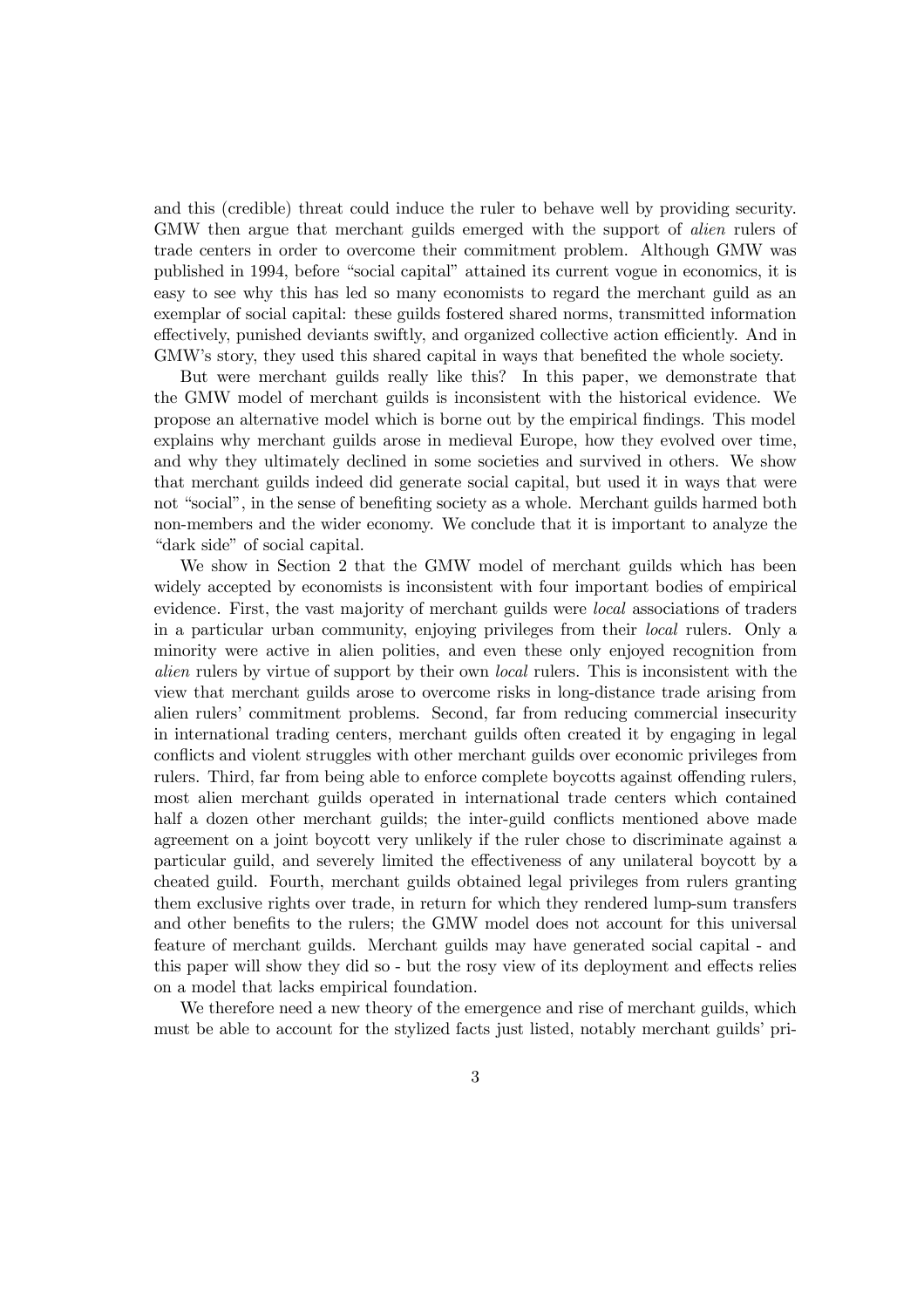marily local focus and rulers' willingness to grant them privileges, particularly monopoly rights over trade. This new model should also account for the stylized fact addressed by GMW, namely the willingness of rulers of international trade centers to welcome the establishment of alien guilds. As we shall see, all these stylized facts are closely related and can be understood within a single framework. The theory we propose identifies a key benefit which medieval rulers derived from the establishment of merchant organizations endowed with monopoly rights over local trade: these organizations enabled rulers to tax local trade much more efficiently. In the absence of merchant organizations, rulers would have had to delegate the collection of taxes on local trade to agents who would have been able to earn substantial rents from their superior knowledge of local conditions. By negotiating directly with merchant guilds, rulers were able to circumvent the need to give away a significant share of the total surplus from trade to third parties. Most importantly for rulers, merchant organizations, unlike tax collectors, could afford to "pay" ex ante for their ex-post informational rents.<sup>6</sup>

The ruler could therefore maximize his revenue from the taxation of local trade, as we demonstrate in Section 4, by requiring the guild to make regular fixed payments, in return for exemption from other forms of taxation, together with the legal right to exclude non-members from trade, to levy dues from members, and to sanction members who "misbehaved". There is ample historical evidence that this is exactly what took place. Our theory can therefore explain not only the emergence of merchant guilds, but also their relationship with rulers, including the specific *privileges* they were granted and the transfers they made in return.

Once a guild was established in a given city, enjoying local monopoly rights and considerable power, it clearly had an incentive to use that power to become entrenched, thereby increasing its bargaining power relative to the ruler. In Section 5 we consider the implications of this for the evolution of ruler-guild relations. We explain how this could generate support by rulers for alien merchant guilds, and why this often evoked considerable opposition from local merchant guilds. We also identify two further ways in which the establishment of merchant guilds benefited medieval rulers: first, by alleviating rulers' financial constraints, which could be severe (particularly in times of war); and second, by providing a countervailing power to that exercised by the landed nobility. We review the historical evidence on this, which strongly supports our analysis.

As Section 6 discusses, our model provides an account of merchant guilds that explains the historical evidence, including the diÆerential pattern of guild decline, more satisfactorily than GMW. But it has very different implications. Merchant guilds did

 $6$ Individuals willing to act as tax collectors possessed very little capital as a rule, as shown by the historical evidence discussed in Section 3. Thus they could not have "paid" ex ante for their ex-post rents by making transfers to the ruler. The merchants themselves, on the other hand, typically possessed sufficient capital, by pooling their resources, to make the required payments to the ruler, as documented in Section 4.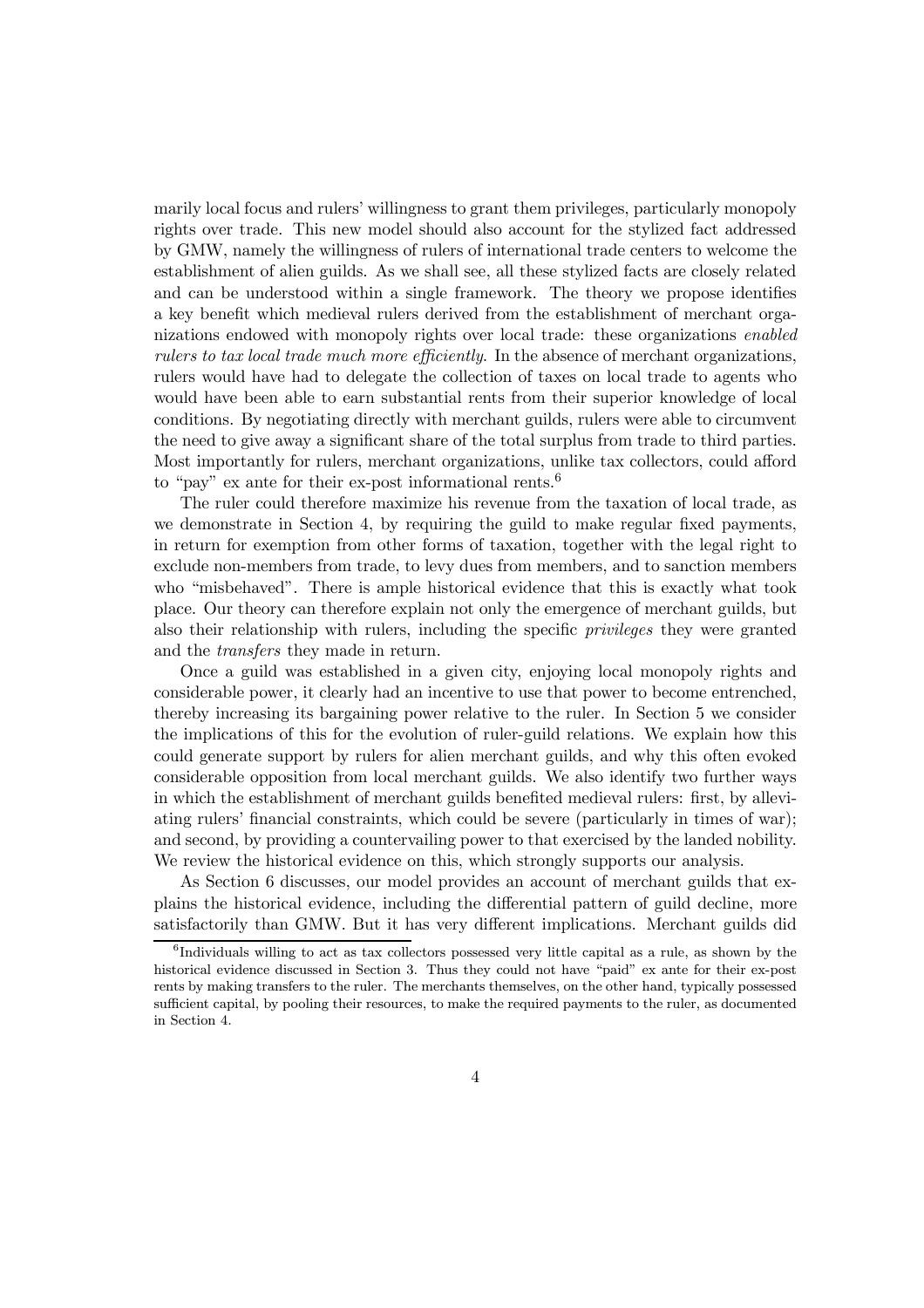generate a "social capital" of shared norms, information transmission, effective sanctions, and collective action. But they used this social capital to secure rents for their members, at the expense of outsiders and the wider society. Our analysis of merchant guilds suggests strongly that social capital has negative, as well as positive, externalities.

The paper proceeds as follows. Section 2 reviews the historical evidence on merchant guilds and motivates our search for a new theoretical model. Section 3 presents the basic version of this model. Section 4 contains the main results, while Section 5 explores some extensions of the analysis. Section 6 presents our conclusions.

#### 2. The need for a new model of merchant guilds

Four major bodies of empirical evidence cast doubt on the GMW model of merchant guilds which has hitherto been widely accepted by economists. This evidence motivates our search for an alternative model that can account for the available historical data. For reasons of space, only a few salient examples are highlighted in the text; references to the main body of evidence are given in the footnotes and in Dessi and Ogilvie (2003).

#### 2.1. Origins and evolution of merchant guilds

The first body of evidence which contradicts the GMW theory is the fact that the vast majority of merchant guilds were local associations of the traders of a particular urban community, which initially obtained privileges from their *local* rulers.<sup>7</sup> The origins of medieval merchant guilds are lost in the Dark Ages (c. 500 - c. 1000 AD) because of a severe lack of documentation, although parallels are sometimes drawn with ancient Roman merchant *collegia*. Nevertheless it is clear that among the *collegia*, *schola*, and ministeria attested in the towns that survived the Dark Ages, and among the merchant "guilds" which emerged in old and new urban settlements alike from the eleventh century onward, local merchant organizations predominated. These were associations among the merchants of a particular locality, which initially obtained from their local rulers exclusive rights to practise certain types of *local* commercial activity.<sup>8</sup> Although local trade left many fewer records and was much less glamorous than long-distance trade, it is now widely recognized as having made up a significant share of medieval European commerce, and hence as offering rents to those who could obtain monopolies within it.<sup>9</sup> Most local merchant guilds never became important players in international trade - this was the case not only in the vast majority of smaller medieval cities, but also in

<sup>&</sup>lt;sup>7</sup>Bernard (1972); Dessí and Ogilvie (2003); Ehbrecht (1985); Schütt (1980). 8Bernard (1972); Ehbrecht (1985); Johanek (1999); Racine (1985); Schütt (1980); Volckart and Mangels (1999).<br><sup>9</sup>Abulafia (1995, 1997, 1999); Blockmans (2000); Bernard (1972); Epstein (1992); Spufford (2000);

Theuerkauf (1996).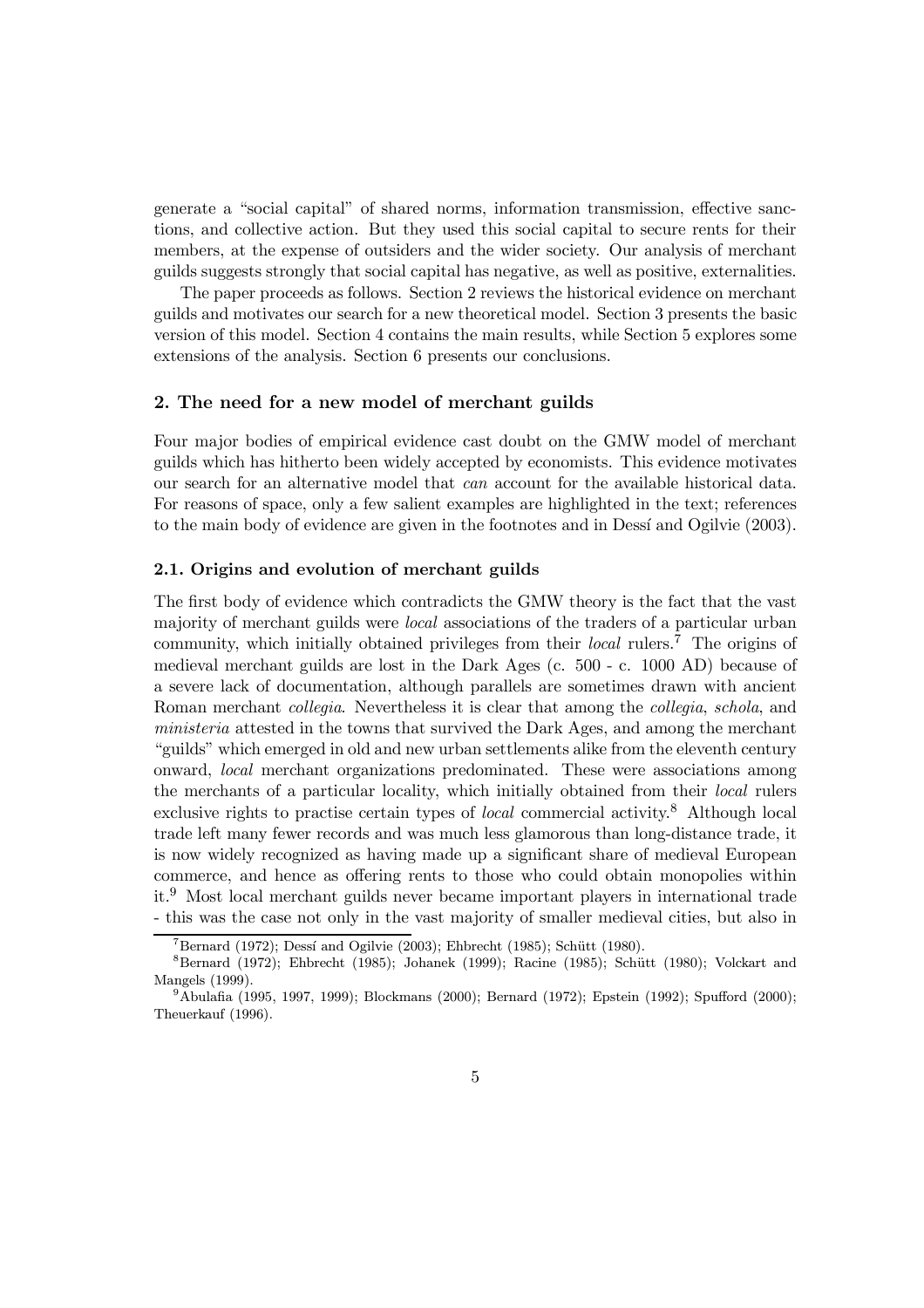many more important cities, including Paris and Rome.<sup>10</sup> While most merchant guilds were not active in long-distance trade to any significant extent, all of them enjoyed considerable economic privileges in their own cities, including monopoly rights over  $\alpha$ local trade.<sup>11</sup> Indeed, Bruges itself, the "undisputed fulcrum" of long-distance trade in northern Europe, had an exceptionally powerful merchant guild whose members drew their profits not from long-distance trade but from their "staple" rights through which they obliged alien merchants to trade through their sole intermediation.<sup>12</sup>

Only a minority of merchants, and only those from a minority of cities, expanded their operations beyond their own local area and traded in alien polities.<sup>13</sup> These merchants often established "colonies" or "consulates" of their local merchant guild by obtaining legal recognition from an alien ruler. However, they succeeded in doing so only by virtue of their legal recognition by their own ruler as guilded merchants in their home city. For example, the merchant guild of Barcelona was able to obtain and keep its privileges from the rulers of Tunis and Alexandria between 1250 and 1264 only thanks to the recognition it enjoyed locally in Barcelona from King James I of Catalonia, and the diplomacy and military threats he was willing to exercise on their behalf with Muslim rulers.<sup>14</sup>

Even the famous "Hansas" of long-distance merchants were simply associations among the *local* merchant guilds of a number of cities for the purposes of foreign trade.<sup>15</sup> The prime example is that of the German Hansa, an association among the merchant guilds of 70 north German, Dutch, and Baltic cities (with another 130 in looser association). There were also less important associations such as that formed by the merchant guilds of 17 Flemish and French towns in the thirteenth century, or the coalitions of the merchant guilds of certain Italian cities for the purposes of trading in France or the Levant. All "Hansas", however, were pre-dated by their constituent local guilds and continued to derive their power and legitimacy from their recognition by local rulers in their localities of origin.<sup>16</sup>

Thus some local merchant guilds - though certainly a minority - formed "colonies" or joined "Hansas" abroad in order to transact in alien polities. But all local merchant

Johanek (1999); Laiou (2000); Prevenier (2000); Schultze (1985).  $14$ On this example, see Abulafia (2000). See also Bernard (1972) on Italian merchant "colonies" in

the Levant and Africa, and Hørby (1984) on Danish merchants in England.<br><sup>15</sup>De Roover (1963); Planitz (1940); Reyerson (2000); Volckart and Mangels (1999).<br><sup>16</sup>See Abulafia (1988); Bernard (1972), Blockmans (2000); Choros

Roover (1963); Dollinger (1970); Hibbert (1963); Irsigler (1985); and Planitz (1940).

 $10$ See Bernard (1972) and Epstein (2000) on French cities; Hlavácek (2000) on German-speaking central Europe; Bahr (1911), Daenell (1905), Dollinger (1970) and Prevenier (2000) on the Low Countries; Johanek (1999) on Italy; Johanek (1999) and Laiou (2000) on the Byzantine Empire.<br><sup>11</sup>Bernard (1972); Frölich (1934); Racine (1985).<br><sup>12</sup>Prevenier (2000).<br><sup>13</sup>Bahr (1911); Bernard (1972); Daenell (1905); Dollinger (1970);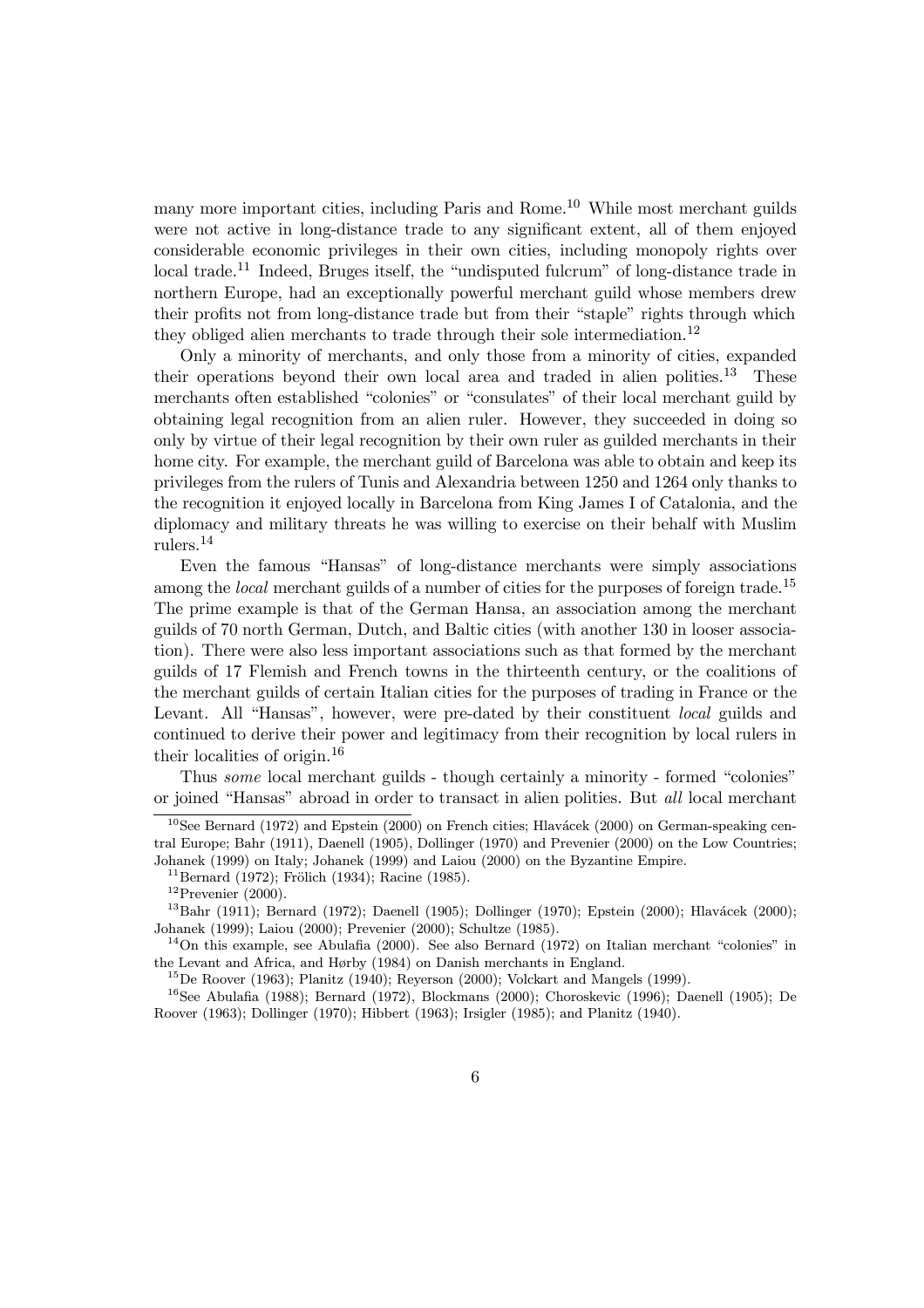guilds enjoyed privileges from their own local rulers over local trade. This is not consistent with GMW's theory that merchant guilds emerged and survived because they overcame problems of security in alien polities and problems of commitment faced by alien rulers.

#### 2.2. Commercial insecurity

A second body of evidence casting doubt on the prevailing theory relates to the eÆect merchant guilds actually exerted on commercial insecurity. GMW argue that merchant guilds increased commercial security by enabling rulers to commit to provide a secure trading environment for alien merchants. Certainly, the privileges secured from alien rulers by long-distance merchants - both individually and as guilds - often included guarantees of security, along with reductions in trade-taxes and other commercial privileges. But there is no evidence that when these security guarantees were issued to guilds rather than to individual merchants it actually had the effect of increasing the overall level of commercial security. The only support for this view is theoretical: it is contained in the GMW model, not in the evidence they present. Essentially it amounts to a counterfactual argument that the threat of guild boycotts increased rulers' incentives to enforce their security guarantees, and thus without merchant guilds insecurity would have been higher.

Hard evidence, by contrast, exists for the opposite view: namely, that merchant guilds were significant contributors to commercial insecurity. Most major centers of long-distance trade had several merchant guilds, and conflicts between them were a source of commercial insecurity for merchants. There were frequent violent conflicts in foreign cities among the guilds of rival alien merchants.<sup>17</sup> Even more frequent were conflicts between a guild of alien merchants and the guild (or other organization) of the local merchants: many cases in which merchants operating in a foreign city were attacked by mobs, failed to obtain fair legal treatment, or suffered from acts of piracy occurred precisely because of rivalry with the local merchant guild over privileges from the ruler.  $^{18}$ 

Indeed, one reason long-distance merchants so consistently asked alien rulers for security guarantees was precisely because they expected to be legally harrassed or violently attacked by local merchant guilds which regarded themselves as entitled to exclusive rights to trade in particular territories or particular lines of business. Part of the problem was due to the "incompleteness" of the "contracts" between rulers and merchant guilds: the legal privileges originally granted by rulers to local guilds typically

 $17$ On these, see Abulafia (1978, 1986); De Roover (1963); Greif et al. (1994); Pryor (2000); Reyerson (2000); and Smith (1940).<br><sup>18</sup>On these, see Bahr (1911); Daenell (1905); Dollinger (1970); Lloyd (1991); Postan (1973); Schütt

<sup>(1980).</sup>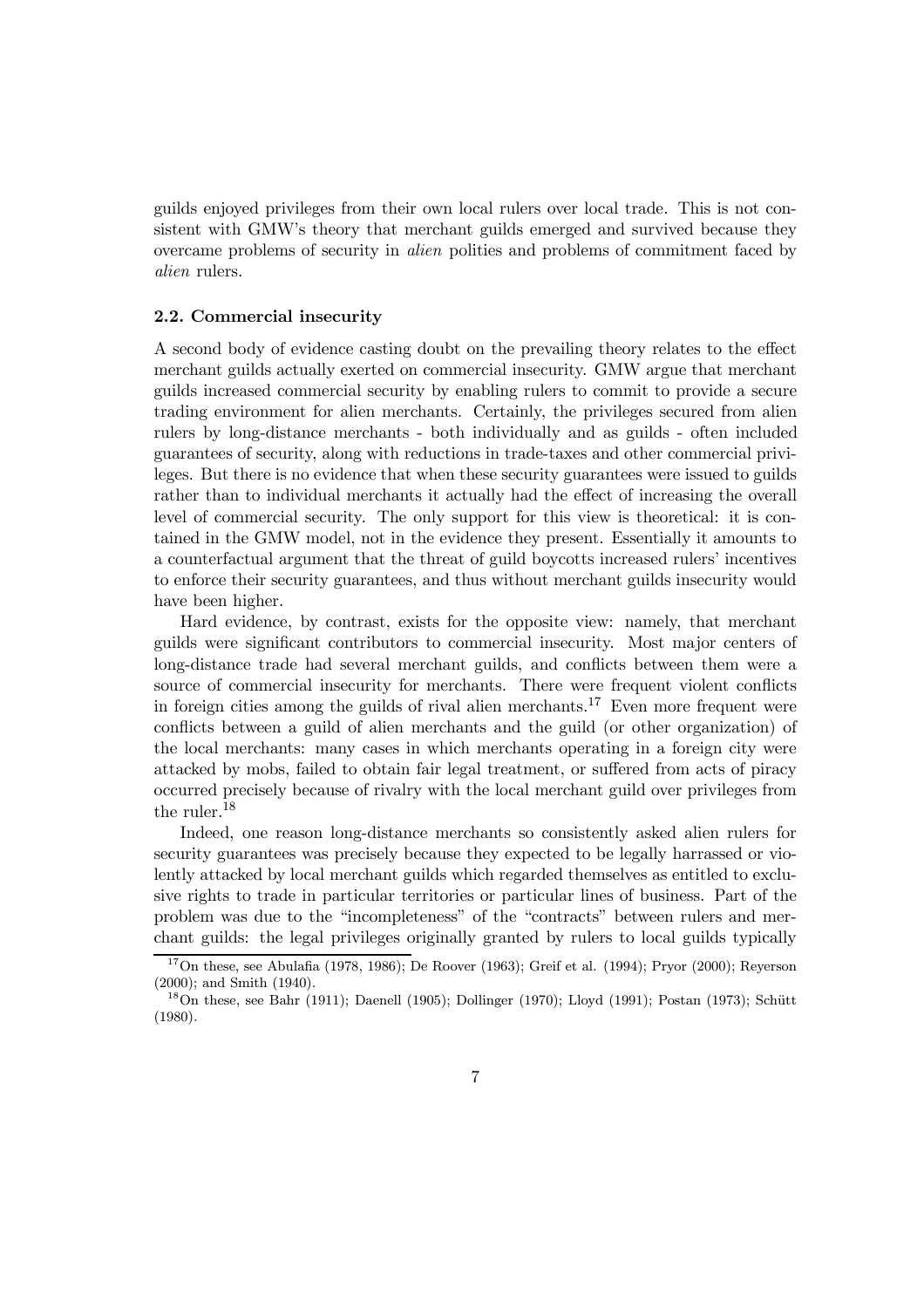did not specify with sufficient precision and detail the exact nature of their rights in all possible contingencies, which left significant scope for subsequent interpretation and conflict, as well as renegotiation between rulers and guilds.

Thus merchant organizations themselves, and the privileges granted to them by rulers, were often the source of - not the solution to - commercial insecurity.

#### 2.3. Non-viability of guild boycotts

The theory of merchant guilds advanced by GMW depends crucially on the guild's assumed ability to enforce a complete boycott of trade with an alien ruler who "misbehaves". This may be a reasonable assumption for a single, monolithic guild endowed with coercive powers over its members, the case GMW consider in their model. But in practice most international trade centers had at least half a dozen alien guilds trading there.<sup>19</sup> While each of these guilds was normally a "big" player (it accounted for a significant share of total trade in that center), the different guilds were typically competitors, as shown by the frequent conflicts between them already noted. Thus if a ruler chose to discriminate against a particular guild while maintaining good relations with the others, any initiative by the cheated guild to boycott trade would have been unlikely to be matched by the other guilds. When the Pisan merchant guild placed an embargo on Sicily in 1137 in response to confiscations by the ruler, the Genoese and Venetian merchant guilds continued to trade there.<sup>20</sup> In the thirteenth and fourteenth centuries, when the Venetian merchants boycotted Alexandria and Beirut because of quarrels with the Sultans, the merchants of the "minor nations" kept the trade flowing.<sup>21</sup> When the German Hansa boycotted Bruges in 1358 to put pressure on the ruler to maintain their privileges against the local merchant guild, smuggling by merchants both from individual Hansa cities and from non-Hansa cities weakened its impact.<sup>22</sup>

This is not to say that even a partial embargo on trade, by a sufficiently big player, would have been completely ineffectual. As discussed in Section 4.2, guilded merchants from a given location typically had monopoly rights over local trade in that location, including exports of locally produced goods. In those cases where locally produced goods had no close substitutes, the potential impact of competition with other guilds was considerably diminished. Thus the granting of monopoly rights over local trade by local rulers must have increased some guilds' bargaining power in their negotiations with alien rulers. However, in view of the evidence (noted above and discussed in detail in Section 4.3) on the very widespread granting of such monopoly rights to local merchant guilds, and the very limited role played by the majority of these guilds in international

<sup>&</sup>lt;sup>19</sup>See Abulafia (1978, 1995); Bernard (1972); De Roover (1963); Dessí and Ogilvie (2003). <sup>20</sup>Abulafia (1978). <sup>21</sup>Abulafia (1988). <sup>22</sup>Daenell (1905); Dollinger (1963).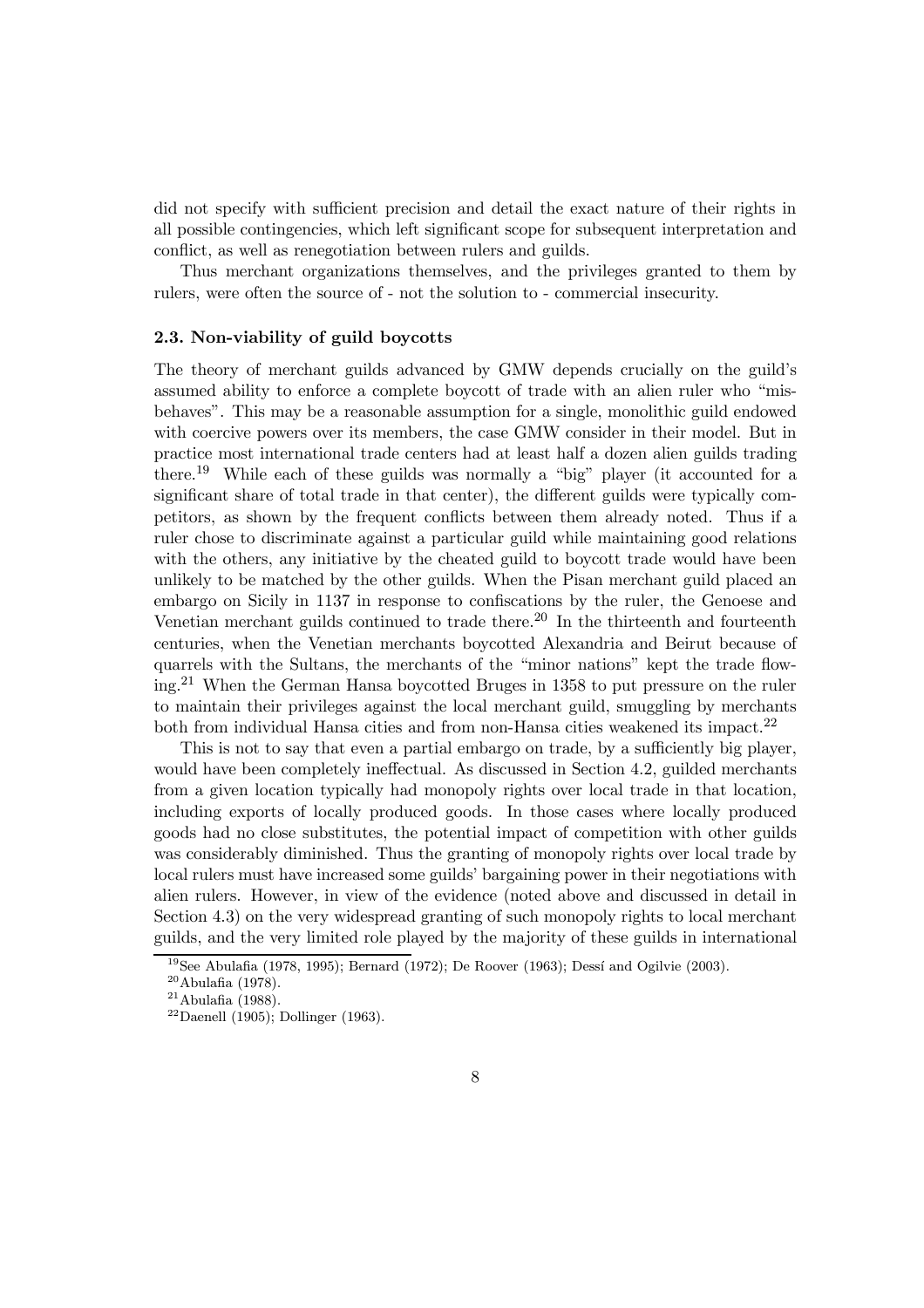trade, we argue that the benefits in terms of increased bargaining power relative to alien rulers were a consequence of, and not the primary reason for, the formation of merchant guilds endowed with monopoly rights over local trade.

#### 2.4. Privileges and transfers

Finally, the existing theory does not account for a universal feature of merchant guilds namely, that they obtained monopoly privileges in exchange for payments to rulers. As richly documented below in Sections 4.3 and 5.2, both local and alien merchant guilds gave rulers lump-sum transfers, advantageous loans, military assistance, and other benefits. In return, rulers granted them a wide array of legal privileges enabling them to secure economic rents.<sup>23</sup> Explaining this ubiquitous stylized fact is crucial to understanding the emergence and evolution of merchant guilds, and their implications for the well-being of the societies in which they were embedded.

#### 3. The model

The prevailing GMW model of merchant guilds is thus inconsistent with major bodies of empirical evidence. Here we propose an alternative theory of merchant guilds, which can account for the available historical evidence. The theory identifies a key benefit which medieval rulers derived from the establishment of merchant organizations endowed with monopoly rights over local trade: these organizations enabled rulers to tax local trade much more efficiently.

This section introduces the simplest version of our model; several extensions are examined in Sections 4 and 5. We consider a medieval polity with four types of player: a ruler, merchants, consumers, and a tax collector. For simplicity, we assume that all players are risk-neutral.

#### 3.1. Merchants

There is a large number  $X$  of small identical individual merchants who can sell a homogeneous good at a cost  $c > 0$  per unit of the good. The set of all merchants is denoted by A. Each merchant is endowed with capital  $K > 0$ .

#### 3.2. Consumers

Consumers are represented by the inverse demand function for the good, given by  $P(\theta, q) \equiv \theta(a - bq)$ , where a and b are positive constants  $(a > 0, b > 0)$ , while  $\theta$  is

 $23$  For a discussion of this evidence, see Dessí and Ogilvie (2003).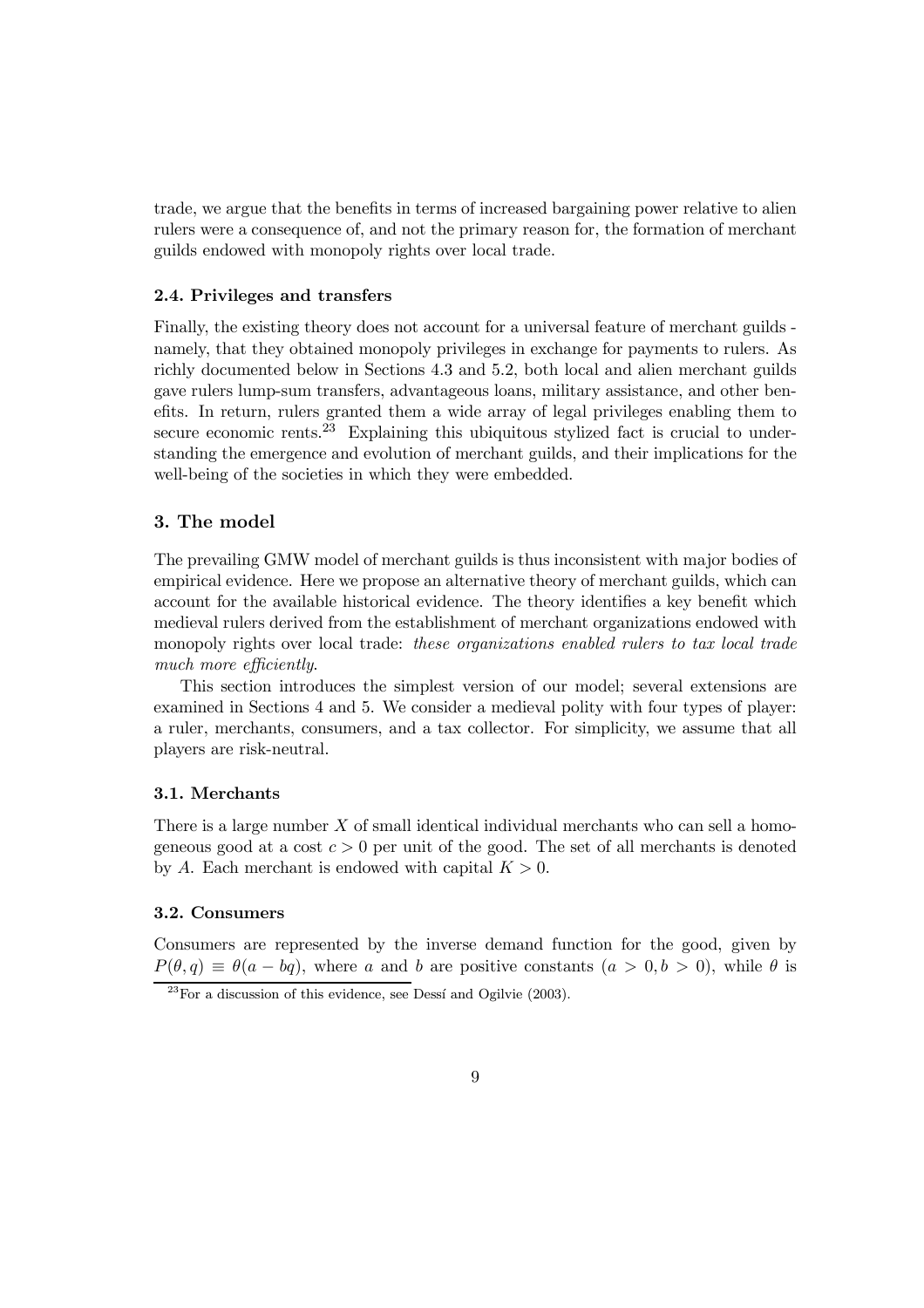a random variable taking the value  $\theta_L$  with probability  $\pi$  and the value  $\theta_H$  with probability  $1 - \pi$  ( $\theta_H > \theta_L > 0$ ). Thus  $\theta$  represents a variety of possible factors affecting local demand, including income and preference shocks linked, for example, to changes in demographic and environmental conditions (e.g. disease, weather, pests). This formulation has the advantage of capturing in an extremely simple and parsimonious way the importance of "local conditions", which are observed either not at all or only imperfectly by the ruler.

#### 3.3. The ruler

The ruler governs the polity: he provides certain public goods, such as law enforcement and defence, and finances these with various sources of revenue, including the taxation of trade. For the purpose of our analysis it is sufficient to treat his expenditures and his other sources of revenue as given exogenously, and to focus on the revenue he can raise from the taxation of local trade. We assume that the ruler's objective is simply to maximize his revenues from this source. This can be justified by noting that, during the historical period we are considering, consumer welfare had relatively little weight in the typical ruler's preferences, subject only to the constraint that it should not fall so low as to provoke a popular revolt. We can then think of the taxation of the one good in our model as representing the taxation of all those commodities for which this constraint was not binding.

We assume that the ruler has the power to tax trade,  $24$  and to grant economic privileges to merchants; these privileges are discussed in greater detail below.

#### 3.4. The tax collector

The tax collector is an agent who can be hired by the ruler to impose and collect an ad valorem tax on trade  $\tau$ . The agent, unlike the ruler, can observe the state of nature,  $\theta$ , and make the tax rate depend on it. We assume that the tax collector, being a single agent and not wealthy, is endowed with very little capital, which is normalized to zero. The zero capital assumption is made purely for expositional simplicity, as will become clear in Section 4: all we need for our results is that the tax collector be capitalconstrained. This assumption is motivated by the historical evidence. In twelfth-century Catalonia, for instance, rulers appointed as local tax-gatherers "vicars", "bailiffs", and "saigs", recruited from the ranks of minor knights, unimportant creditors, local notables, priests, agrarian entrepreneurs, even working peasants. All of these agents were capital-

 $24$ This assumption is consistent with the historical evidence: medieval rulers were able to tax trade through the imposition of ad valorem taxes such as tolls, purchase taxes, staples, brokerage dues, anchorage, cranage, and keelage. See Bernard (1972); Bisson (1984); Dessí and Ogilvie (2003); and Reyerson (2000).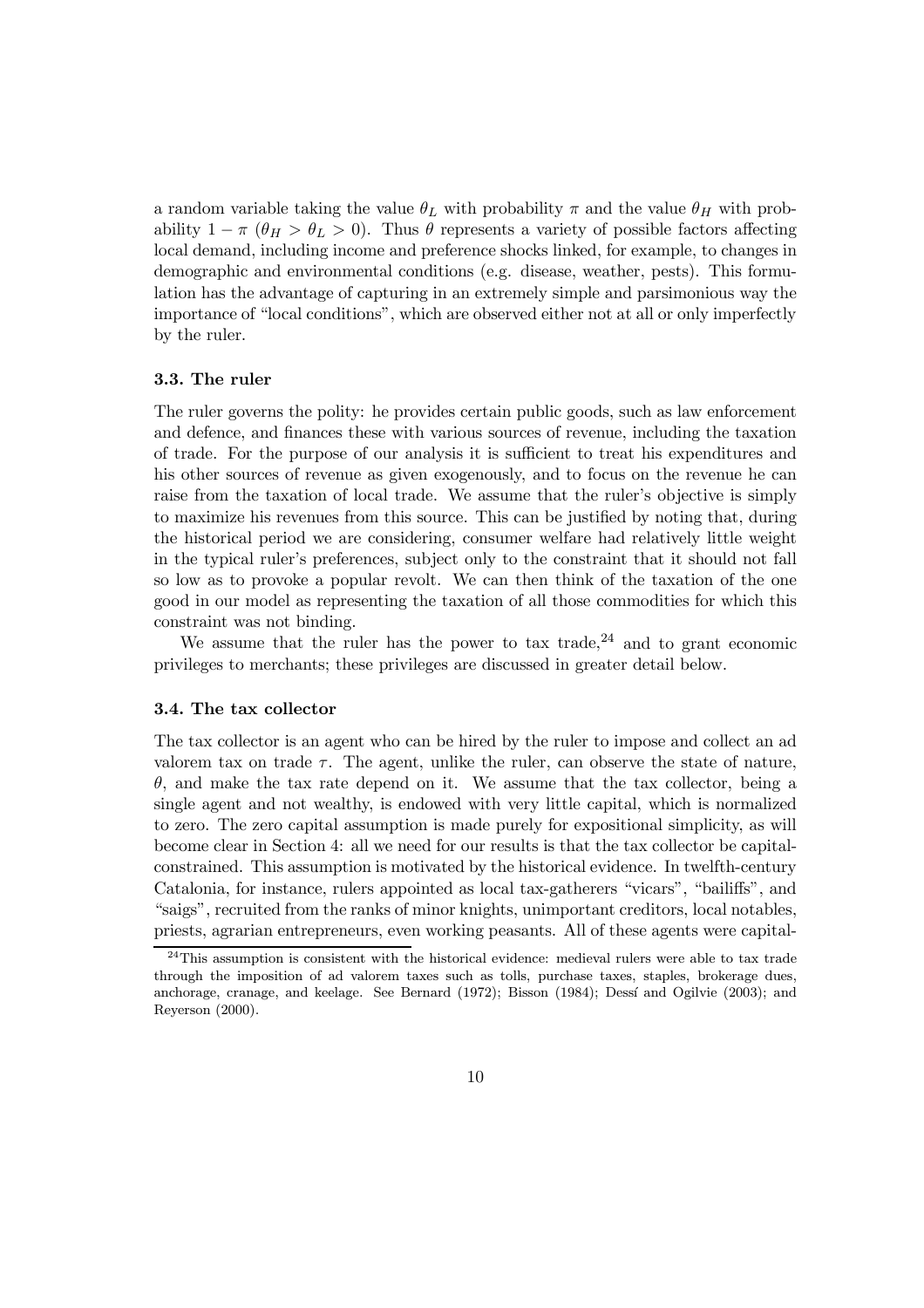constrained.<sup>25</sup> Sometimes rulers sold the right to collect certain taxes to wealthy "tax farmers", but this simply transferred to the tax farmers the problem of delegating tax collection, and was presumably reflected in the purchase "price" they were willing to pay.

#### 3.5. Information

To summarize, our key informational assumption is the following: consumers, merchants, and the tax collector (if hired) are aware of local conditions  $(\theta)$ , but these are not observed by the ruler.

The historical importance of the information asymmetry between rulers and other agents concerning fiscally relevant data is well documented. Medieval rulers did not possess a civil service which could be trusted to provide accurate information on local fiscal conditions of which consumers and merchants were aware, but rather employed a variety of agents who proved, to a greater or lesser degree, unreliable.<sup>26</sup>

#### 3.6. Timing

The timing of the model is as follows:

 $\cdot$  at  $t = 0$ , the ruler decides whether to grant recognition to a merchant guild (see the detailed discussion in Section 4 below) and whether to hire an agent as tax collector. Ex ante transfers between the ruler and the guild or the agent, if any, take place at this stage.

 $\cdot$  at  $t = 1$ , the state of nature  $\theta$  is realized. Trade takes place and taxes, if any, are levied. Ex post transfers between the ruler and the guild or the agent, if any, take place after trade.

#### 3.7. Bargaining power

We assume that the ruler has all the bargaining power at  $t = 0$ . Thus if he hires an agent to collect taxes, he can do so by making him a take-it-or-leave-it offer. Indeed, it seems likely that an agent (ordinary individual) who refused the ruler's offer to work for him would have incurred some explicit and/or implicit sanction; moreover, the ruler could

<sup>25</sup>Bisson (1984). See also Blockmans (2000) and Fryde (1958) for evidence on the socioeconomic origins of the men appointed to collect taxes by the the thirteenth-century Counts of Flanders and the fourteenth-century kings of England, which further supports our assumption of capital-constrained tax

<sup>&</sup>lt;sup>26</sup>The fiscal accounts of medieval Catalonia, for instance, show an unceasing struggle on the part of the Count-Kings to recruit more reliable agents to impose and collect taxes, and to devise more effective mechanisms for controlling the frequent fiscal malfeasance of their castellans, vicars, bailiffs, and saigs, resulting from the latter's superior information about local conditions. See Bisson (1984), and the discussion in Dessí and Ogilvie (2003).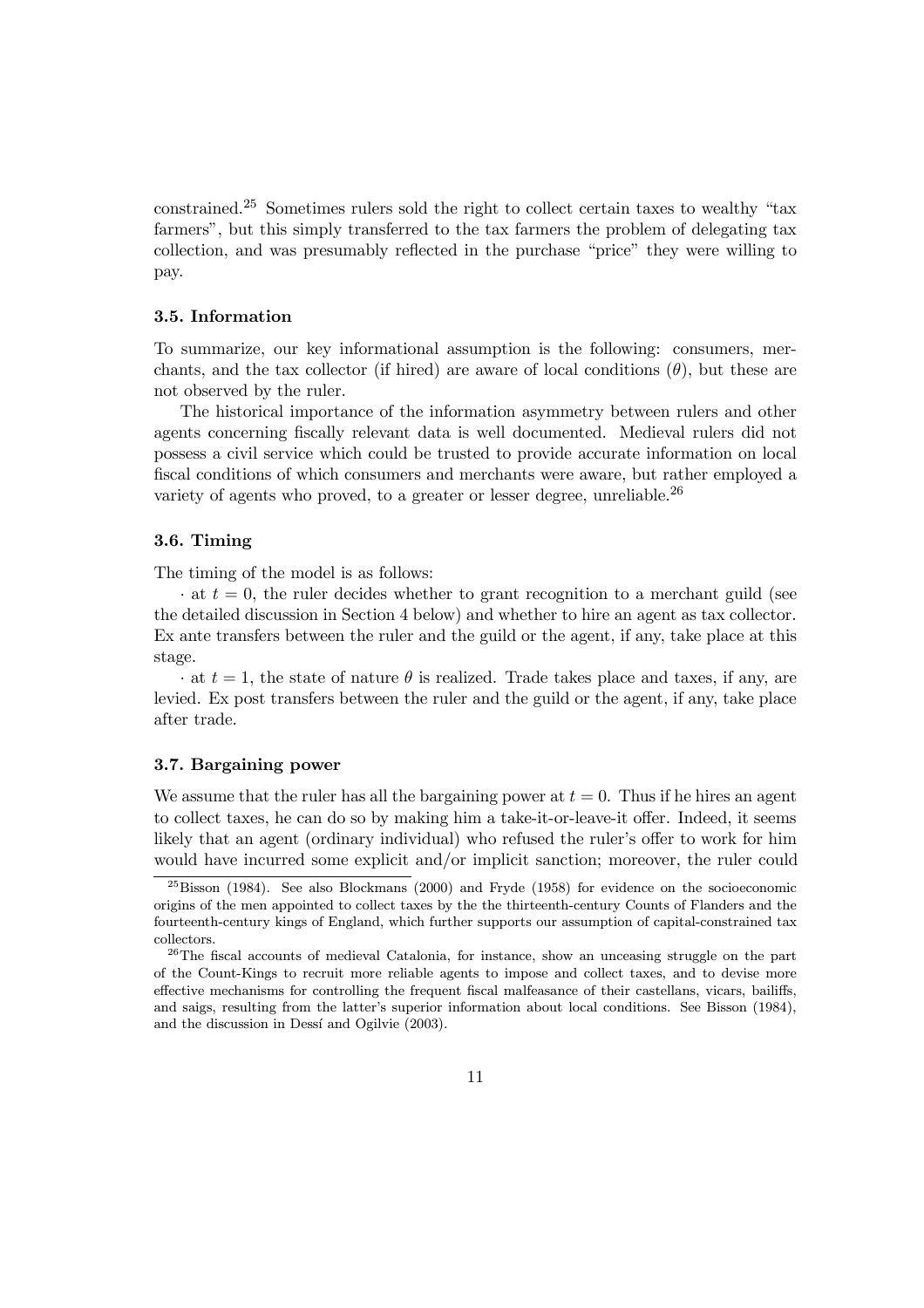easily have found another agent willing to accept the offer. Similarly if the ruler decides to establish a subset of merchants as a merchant guild with a given set of privileges and obligations, he can do so by making them a take-it-or-leave-it offer. Merchants, before becoming organized in guilds, would have been in a poor position to exercise bargaining power in negotiating with the ruler.<sup>27</sup>

#### 4. Trade and taxation in the basic model

We begin by considering what the ruler can achieve when merchants are not organized in a guild, then proceed to examine the role of guilds.

#### 4.1. Trade and taxation in the absence of merchant guilds

In the absence of merchant organizations, the ruler cannot negotiate directly with each merchant, as this would imply prohibitively high transactions costs.<sup>28</sup> He therefore has to delegate tax collection to an agent who, unlike the ruler, can observe local conditions  $(\theta)$ , as well as realized trade (quantities and price). The agent is given the power to impose and collect an ad valorem tax  $\tau$ : that is, for each unit of the good sold at price P, the tax collector takes  $\tau P$  and the merchant is left with  $(1 - \tau)P$ . In order to maximize tax revenue in each state of nature, the tax rate  $\tau$  should depend on  $\theta$ . The revenue-maximizing state-contingent tax rate  $\tau^*(\theta)$ , as well as equilibrium prices, trade levels and total tax revenues, are given by the following Proposition.

Proposition 1 When individual merchants are not organized in guilds, the ad valorem tax on trade  $\tau^*(\theta)$  which maximizes tax revenue in each state of nature is given by  $\tau^*(\theta)=(a\theta-c)/(a\theta+c)$ . When the tax rate is  $\tau^*(\theta)$ , equilibrium levels of trade, prices and total tax revenues are equal to  $q^*(\theta)=(a-c/\theta)/2b$ ,  $P(q^*(\theta), \theta)=(a\theta+c)/2$ ,  $T^*(\theta) = \tau^* P^* q^* = (a\theta - c)(a - c/\theta)/4b.$ 

Proof: see Appendix.

As might be expected, the revenue-maximizing tax rate, as well as the equilibrium price and quantity traded, and hence total tax revenues, are higher in the "good" state  $(\theta_H)$ .

 $27$ Thus, for instance, the merchants of Lombard and Carolingian Italy in the period c. 600 - c. 1100 were only able to trade because they obtained privileges from the royal court, landowning nobles, or princes of the church; they were not yet able to form autonomous corporate organizations, and instead

were heavily dependent on royal or aristocratic favour. See Racine (1985).<br><sup>28</sup>The historical evidence suggests that before the appearance of merchant guilds, rulers did negotiate with individual merchants, but it was only worthwhile their incurring the costs to do so with the richest few; merchants operating on a smaller scale would yield too few taxes to be worth negotiating with. For suggestive evidence to this effect, see Abulafia (1978) and Racine (1985).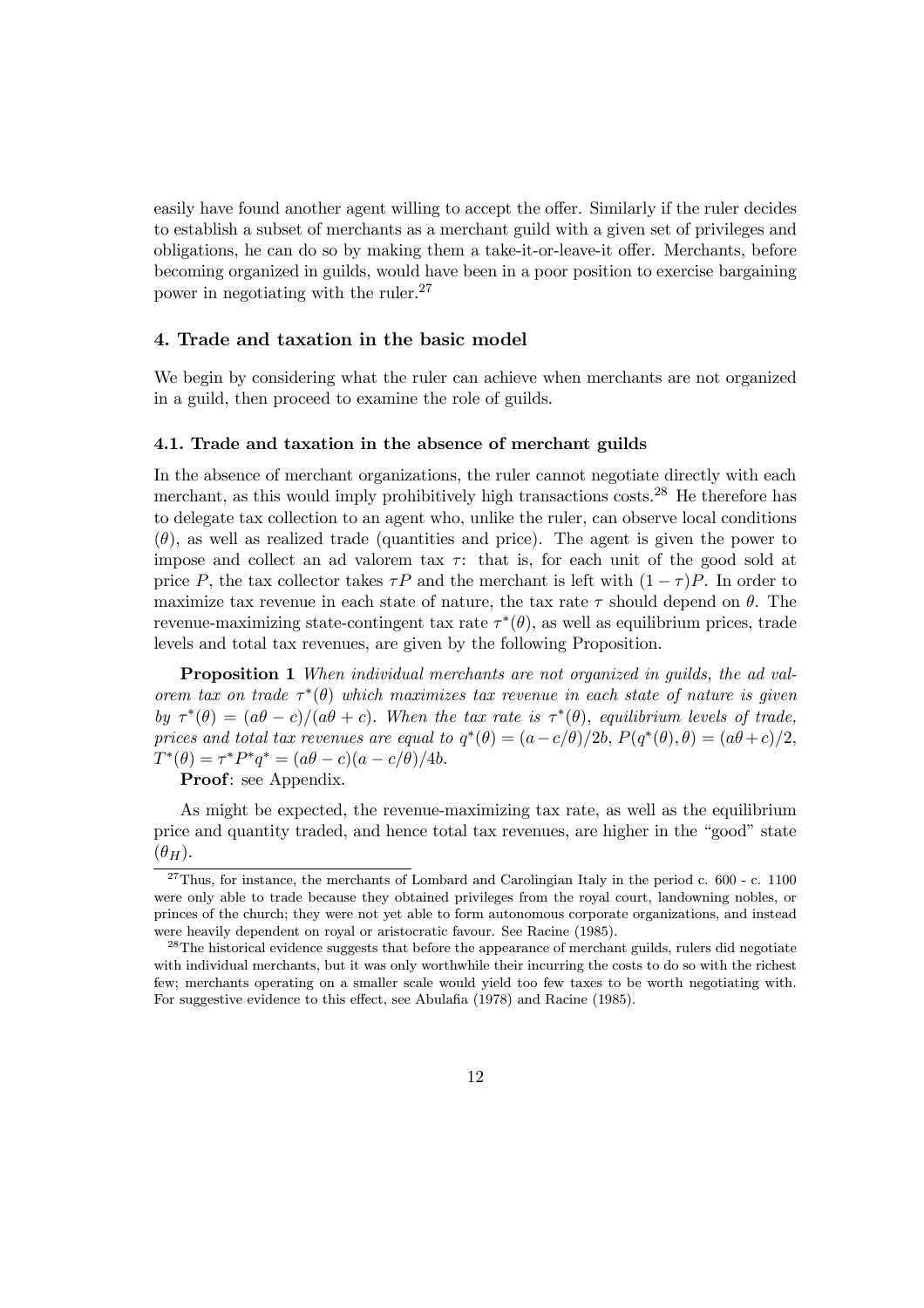The problem for the ruler is that, unlike the agent, he is not able accurately to observe either the state  $\theta$ , or the realized levels of trade  $(q^*)$ , or prices  $(P^*)$ . In what follows, we consider two possibilities. To begin with, we assume that the ruler can observe the tax rate  $\tau$  applied by the agent. We consider this case because it might have been possible for the ruler, at relatively low cost, to check (e.g. through occasional random inspections) whether the agent was applying the tax rate  $\tau$  rather than any arbitrary tax rate. However, as discussed below, there are also good reasons to think that the ruler would have found it difficult to observe the "true" tax rate applied by the tax collector. We shall therefore also examine the case where the ruler cannot observe  $\tau$ : delegating taxation in this case is even more costly for him, which only strengthens our results. But for now, assume the ruler can observe the tax rate  $\tau$  applied by the agent.

Thus the agent cannot simply apply a high tax rate and claim that he is applying the low tax rate. However, he can claim that the state is "bad"  $(\theta_L)$  even when in fact the state is "good"  $(\theta_H)$ . This is enough for him to capture some rents, as shown in Proposition 2 below. Denote by  $T^{\circ}(\tau,\theta)$  the total tax revenue that the agent can collect in state  $\theta$  by applying the tax rate  $\tau$ .

**Proposition 2** Assume that the ruler can observe the tax rate  $\tau$  applied by the agent, but cannot observe the true state of nature  $\theta$ , realized levels of trade, prices, or tax revenues. In this case the second-best agreement between the ruler and the agent will specify the following:

(a) the tax rate to be applied in state  $\theta_H$ ,  $\tau^{\circ}(\theta_H) = \tau^*(\theta_H);$ 

(b) the tax rate to be applied in state  $\theta_L$ ,  $\tau^{\circ}(\theta_L)=(\pi a - \alpha c)/(\pi a + \alpha c) < \tau^*(\theta_L)$ , where  $\alpha = 1/\theta_L - (1-\pi)/\theta_H;$ 

(c) the transfer the agent should make to the ruler in state  $\theta_H$ ,  $t(\theta_H) = T^{\circ}(\tau^{\circ}(\theta_H), \theta_H) T^{\circ}(\tau^{\circ}(\theta_L), \theta_H) + T^{\circ}(\tau^{\circ}(\theta_L), \theta_L) < T^*(\theta_H);$ 

(d) the transfer the agent should make to the ruler in state  $\theta_L$ ,  $t(\theta_L) = T^{\circ}(\tau^{\circ}(\theta_L), \theta_L)$  $T^*(\theta_L)$ .

The ruler's expected utility from this agreement is given by  $U^{DM} = \pi T^{\circ}(\tau_L, \theta_L) +$  $(1 - \pi)[T^{\circ}(\tau_H, \theta_H) - T^{\circ}(\tau_L, \theta_H) + T^{\circ}(\tau_L, \theta_L)].$ 

Proof: see Appendix.

The intuition for this result is the following. If the ruler simply required the agent to pay him a transfer equal to the maximum (first-best) tax revenues that can be collected in each state (i.e.  $T^*(\theta_H)$  in state  $\theta_H$  and  $T^*(\theta_L)$  in state  $\theta_L$ ), the agent would have an incentive to cheat in state  $\theta_H$ , claiming that the state was  $\theta_L$ , even though he would then be obliged to apply the lower tax rate,  $\tau^*(\theta_L)$ . By doing so, he could earn strictly positive rents; moreover, this outcome would be very inefficient from the point of view of the ruler-agent coalition, since the lower tax rate would be applied all the time, even in the good state when a higher tax rate is much more profitable. Proposition 2 describes the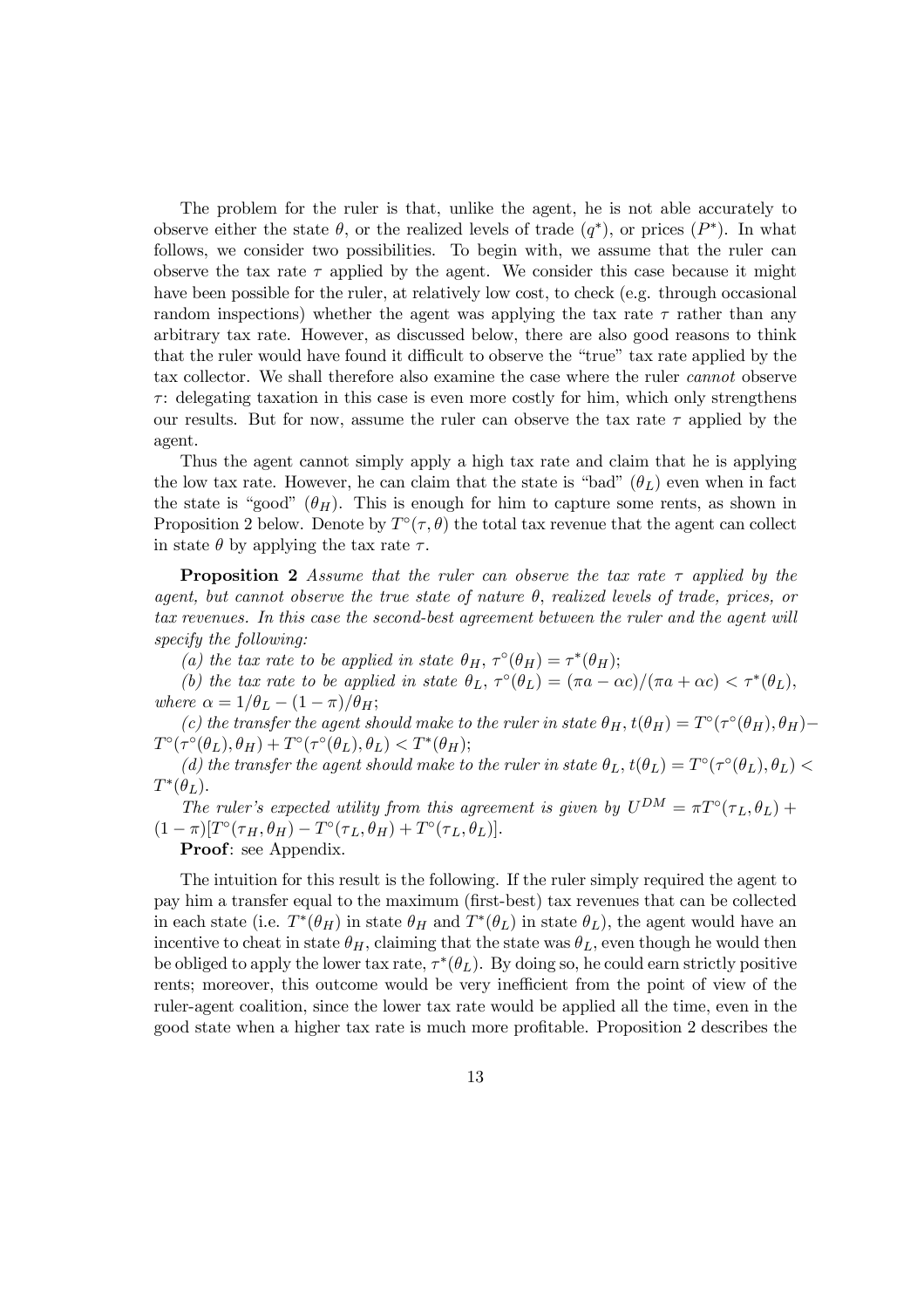second-best outcome, taking into account the constraint due to asymmetric information between the ruler and the agent. As is well-known in standard adverse selection models of this kind, the second-best outcome entails no distortion in the \good" state, implying that the tax rate is set at its first-best level, whereas there is a distortion in the "bad" state, implying that the tax rate is set at a level strictly below the first-best: this is needed to discourage cheating, by making it very costly to claim that the state is  $\theta_L$ when in fact it is  $\theta_H$ .

We can compare this second-best outcome with the first-best outcome, defined from the ruler's point of view; that is, the outcome in which tax revenues are maximized in each state and entirely appropriated by the ruler. In this case, the ruler's expected utility is given by  $U^{FB} = \pi T^{\circ}(\tau_L^*, \theta_L) + (1 - \pi) T^{\circ}(\tau_H^*, \theta_H) > U^{DM}$ . The second-best outcome entails a loss for the ruler, for two reasons: first, because total tax revenues are "too low" in the bad state; second, because even in the good state, although tax revenues are maximized, the ruler receives only a fraction of them - the remainder is kept by the agent, and represents the agent's informational rents.

If we now relax the assumption that the ruler can observe the tax rate applied by the tax collector, the loss relative to the first-best outcome is correspondingly greater. The best the ruler can do in this case is to set the transfer  $t = T^*(\theta_L)$ , irrespective of the state  $\theta$ . Why would the ruler be unable to observe the tax rate applied, even allowing for the possibility of random checks suggested earlier? Given the second-best scheme described by Proposition 2, the agent may be tempted to collude with merchants in the "good" state, applying the lower tax rate in exchange for a bribe. If such collusion is difficult to detect, the ruler will always receive the lower transfer,  $t(\theta_L) = T^{\circ}(\tau^{\circ}(\theta_L), \theta_L) < T^*(\theta_L)$ . Thus a scheme in which the transfer is set equal to  $t = T^*(\theta_L)$ , irrespective of the state  $\theta$ , will be preferred by the ruler.

Could the ruler ever achieve the first-best with delegated taxation? One simple way to solve the ruler's problem, if the agent had sufficient capital ex ante, would be for the agent to purchase the right to tax the merchants. He could then set the revenuemaximizing tax rate in each state of nature,  $\tau^*(\theta)$ . A simple contract that would work (while minimizing the need for  $ex$  ante capital) is the following:<sup>29</sup>

ex ante (at  $t = 0$ ), the agent makes a payment L to the ruler, where  $L =$  $(1 - \pi)[T^*(\theta_H) - T^*(\theta_L)];$ 

 $\alpha$  ex post (at  $t = 1$ ), after he has collected tax revenues, the agent makes a second payment to the ruler, of value  $T^*(\theta_L)$ .

However, we have assumed that the agent has insufficient capital ex ante, and therefore cannot pay L. As we saw earlier, the assumption that the agent is capitalconstrained is consistent with available evidence on the socioeconomic origins of the

<sup>&</sup>lt;sup>29</sup>This assumes that the ruler can commit not to "steal"  $L$  and then hire another agent to collect taxes - e.g. for reputational reasons.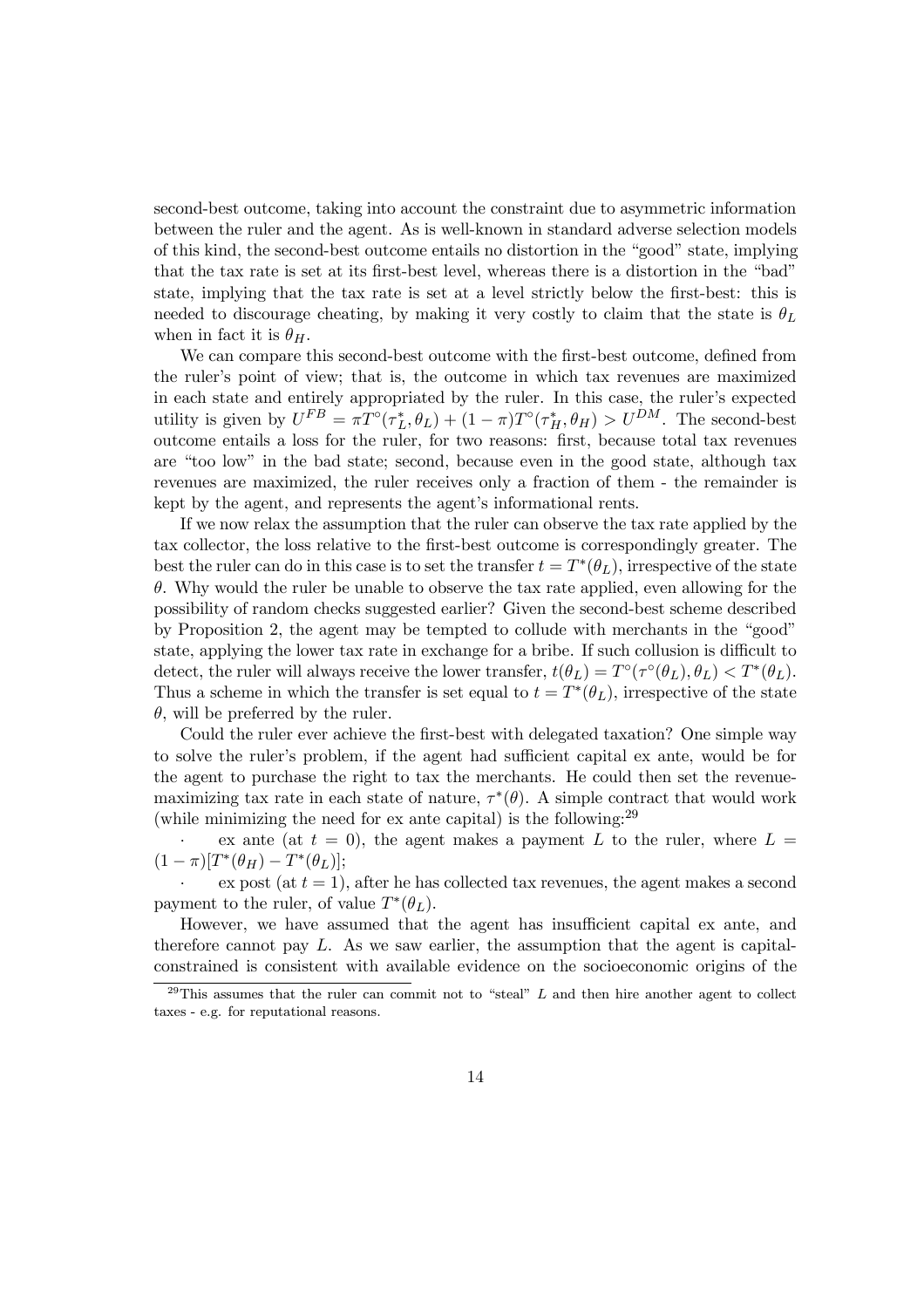men appointed to collect taxes by medieval rulers such as the twelfth- and thirteenthcentury Count-Kings of Catalonia, the thirteenth-century Counts of Flanders, and the fourteenth-century kings of England. This is where the establishment of a merchant guild can benefit the ruler, as will now be discussed.

#### 4.2. Merchant guilds: trade, taxation and privileges

A possible solution to the ruler's problem, enabling him to achieve the first-best, is the following. A subset of merchants S organize themselves as a group, able to act in the group members' collective interest: call this group "the guild". The guild pays  $L$  to the ruler ex ante and  $T^*(\theta_L)$  once trade has occurred, and is exempted from paying any other taxes.

Under what conditions can the guild be organized so as to implement the first-best solution? The answer to this question will shed light on the privileges that the ruler will be willing to grant to the guild. Clearly, the guild needs to be able to:

(a) enforce the profit-maximizing levels of trade,  $q^*(\theta)$ , and prices,  $P^*(\theta)$ . In particular, this means preventing non-members from trading, or obliging them to trade with guild members and not directly with consumers (so that the guild can earn monopoly profits from trade), and ensuring that individual members do not deviate from the group norms established to promote their collective interest (for example, by trading at prices below  $P^*(\theta)$ .

(b) levy dues on members, so as to make the required payments to the ruler.

We therefore have the following result:<sup>30</sup>

**Proposition 3** As long as  $KX \geq L$ , the ruler can achieve the first-best outcome, which gives him expected utility  $U^{FB}$ , by establishing a merchant guild endowed with monopoly rights over local trade, and the right to levy dues on its members. The guild makes a transfer of value L to the ruler ex ante and another transfer of value  $T^*(\theta_L)$ ex post.

**Proof:** The ruler at  $t = 0$  makes a take-it-or-leave-it offer to a subset of merchants S, requiring them to pay L ex ante and  $T^*(\theta_L)$  ex post. In return, the ruler establishes them as a merchant guild with monopoly rights over local trade and the right to levy dues on members; moreover, he exempts them from other forms of taxation. Since  $KX \geq L$ , the ruler can always find a subset of merchants S endowed with sufficient capital to accept the offer and make the required ex ante payment.  $\Box$ 

This model of the formation of merchant guilds has five key *empirical implications*. We should find that:

 $30$ This result assumes implicitly that the ruler can commit not to "cheat" the guild by accepting the payment L at  $t = 0$  and then withdrawing its privileges and hiring an agent to levy taxes at  $t = 1$ . Section 5 will examine under what conditions the ruler can make such a (credible) commitment in a repeated game setting.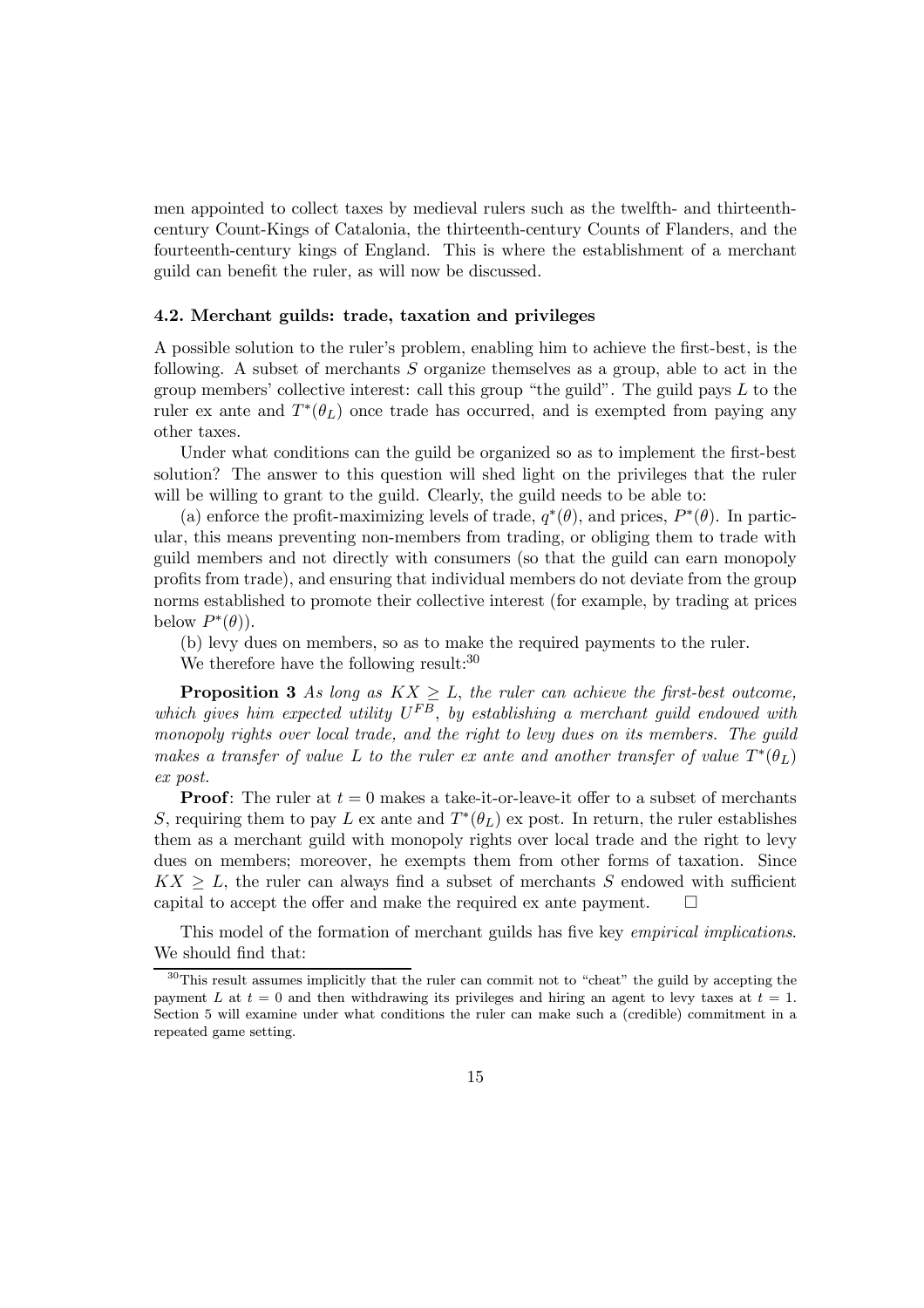(1) Rulers were willing to establish and support local merchant guilds, and endow them with *monopoly rights* over local trade. These monopoly rights might take different forms, including the right to exclude non-members from trade altogether, as well as the requirement for non-members to trade only with members of the guild, or using guild members as intermediaries.

(2) Local merchant guilds established norms to promote their collective interest, particularly relating to prices, volume of trade, transactions with non-members, etc.

(3) Local merchant guilds were able to impose sanctions to ensure that their members did not deviate from these norms.

(4) Local merchant guilds were able to levy dues from their members, which were used, at least partly, to make transfers to the ruler.

(5) Local merchant guilds were granted exemptions from other forms of taxation by the ruler.

The historical evidence strongly supports all five of these implications of our model.

#### 4.3. Historical evidence in support of our model

We now review some of the abundant historical evidence which supports the five key implications outlined above; a wealth of additional examples can be found in Dessi and Ogilvie (2003).

(1) Rulers were willing to establish and support local merchant guilds, and endow them with monopoly rights over local trade. From the late Dark Ages on, we know about merchant guilds precisely because of the legal recognition they were granted in charters *from rulers*, often alongside a variety of privileges.<sup>31</sup> Among the most important of these privileges were a wide array of powers enabling them to exclude and discriminate against *alien* merchants.<sup>32</sup> Thus in most medieval European towns, non-local merchants had to submit to so-called "rights of staple", which required them to unload their wares in municipal warehouses where members of the local merchant guild had the right to purchase them at privileged prices.<sup>33</sup> Alien merchants also had to pay special tolls and taxes from which the local merchant guild was exempt.<sup>34</sup> In most cities, the local merchant guild also enjoyed rights of brokerage, which forbade alien merchants from trading directly with one another or with local customers, obliging them instead to trade through local brokers who were appointed by the local merchant guild from its own membership.<sup>35</sup>

 $31$ See, for instance, Blockmans (2000); Choroskevic (1996); De Roover (1963); Frölich (1934); Kuske (1939); Volckart and Mangels (1999).<br><sup>32</sup>See Dessí and Ogilvie (2003); Hibbert (1963); Irsigler (1985); Leguay (2000); Postan (1973); Reyer-

son (2000); Schultze (1908); Spufford (2000).<br><sup>33</sup>Bernard (1972); Kuske (1939); Reyerson (2000); Schultze (1908); Volckart and Mangels (1999).<br><sup>34</sup>Bernard (1972); Schultze (1908); Volckart and Mangels (1999).<br><sup>35</sup>Bernard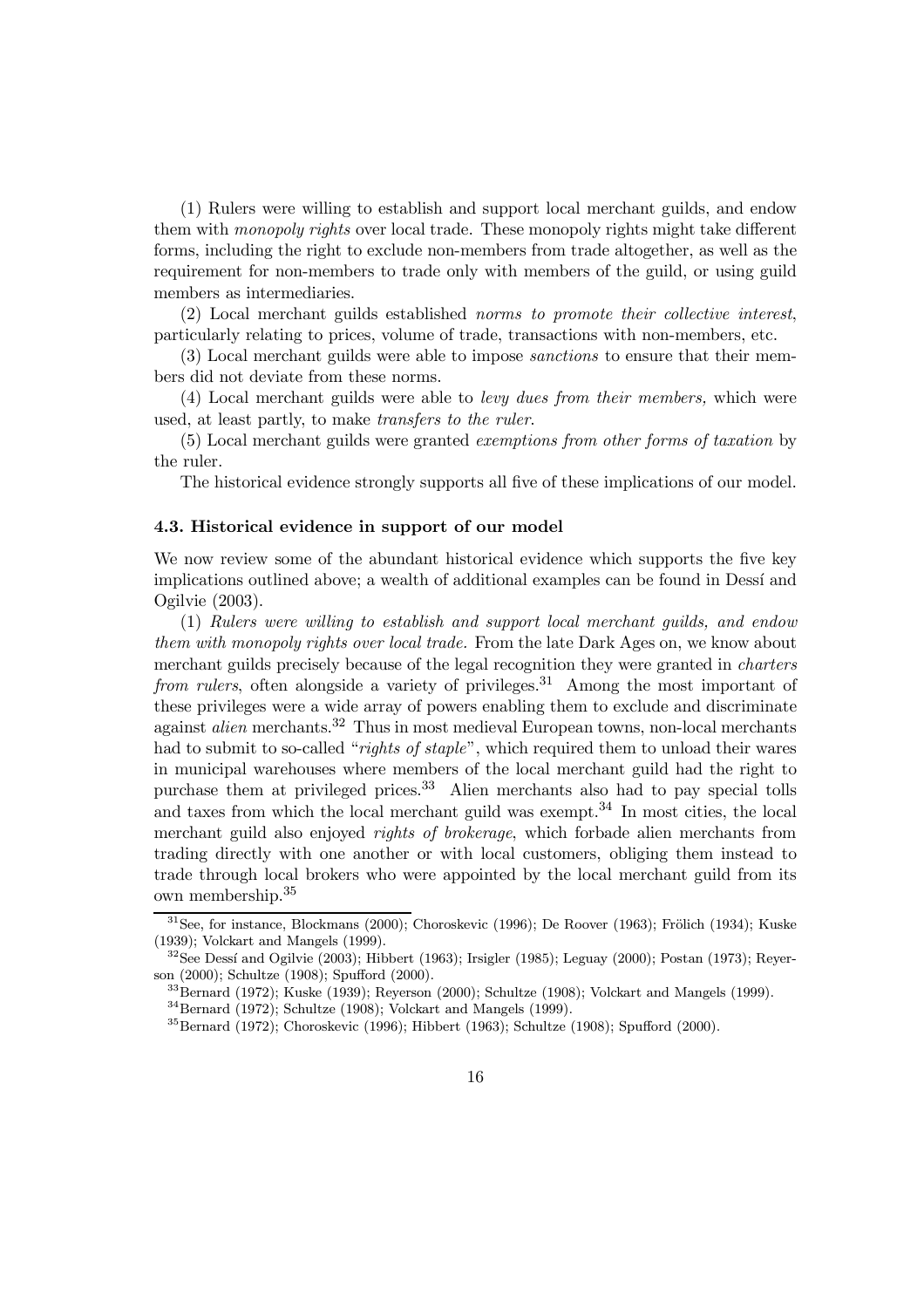Local merchant guilds also enjoyed legal privileges enabling them to exclude from trade local individuals who were not members of the guild. Furthermore, they were able to impose significant restrictions on guild membership by making admission contingent on a range of requirements, including approval by a sufficient proportion of existing members, payment of entry fees (sometimes set at prohibitively high levels for particular categories, e.g. craftsmen), satisfaction of catch-all \reputation clauses", and requirements based on gender, ethnicity, religion, residence, citizenship, and property ownership.<sup>36</sup>

(2) Local merchant guilds established norms to ensure that guild members enjoyed rents. Medieval merchant guilds "submitted themselves to certain common rules with regard to prices, quantities, chartering and lading, the organisation of convoys and disputes between members of the group".<sup>37</sup> Indeed, guild norms often went beyond purely economic rules: the statutes of a French guild, dating from the second half of the eleventh century, declared that "a foreign merchant who was the enemy of one member was to be treated as the enemy of all".<sup>38</sup> Thus merchant guilds did create a social capital of "shared norms", but these norms were used to secure rents for network insiders at the expense of others.

(3) Local merchant guilds imposed sanctions on members who violated their norms. These sanctions typically took the form of fines and confiscations, and occasionally more extreme forms, such as imprisonment, shaving, flogging, or expulsion from the guild.<sup>39</sup> Thus in the thirteenth century the Leicester merchant guild threatened expulsion for any member who did business with a certain Flemish merchant who had violated the guild's monopoly over the wool trade in the surrounding countryside,  $40$  while the merchant guilds of tenth-century Constantinople imposed penalties of flogging, shaving, or confiscation on any member or outsider who violated their by-laws.<sup>41</sup>

(4) Local merchant guilds were able to levy dues from their members, and used them at least partly to make transfers to the ruler. Dues included entry fees, various types of license fee (e.g. the silk-merchants' guild of tenth-century Constantinople levied a license fee on all members who bought workshops, which was delivered to the political

 $36$ See Dessí and Ogilvie (2003); Dilcher (1985); Ehbrecht (1985); Epstein (2000); Hibbert (1963); Leguay (2000); Planitz (1940); Postan (1973); Racine (1985); Reyerson (2000); Schultze (1908); Schulz (1985); Schütt (1980); Smith (1940).<br><sup>37</sup>Bernard (1972). For specific examples of norms fostered by merchant guilds to secure rents for their

members, see Daenell (1905); De Roover (1963); Dessí and Ogilvie (2003); Fryde (1985); Hoffmann (1980); Irsigler (1985); Planitz (1940); Prevenier (2000); Schütt (1980); Smith (1940); Volckart and Mangels (1999).<br><sup>38</sup>Volckart and Mangels (1999), citing Planitz (1940).<br><sup>39</sup>Choroskevic (1996); Dessí and Ogilvie (2003); Freshfield (1938); González de Lara (1991); Planitz

<sup>(1940);</sup> Racine (1985); Schulze (1985); Schütt (1980).<br><sup>40</sup>Bateson (1899).<br><sup>41</sup>Freshfield (1938), Racine (1985).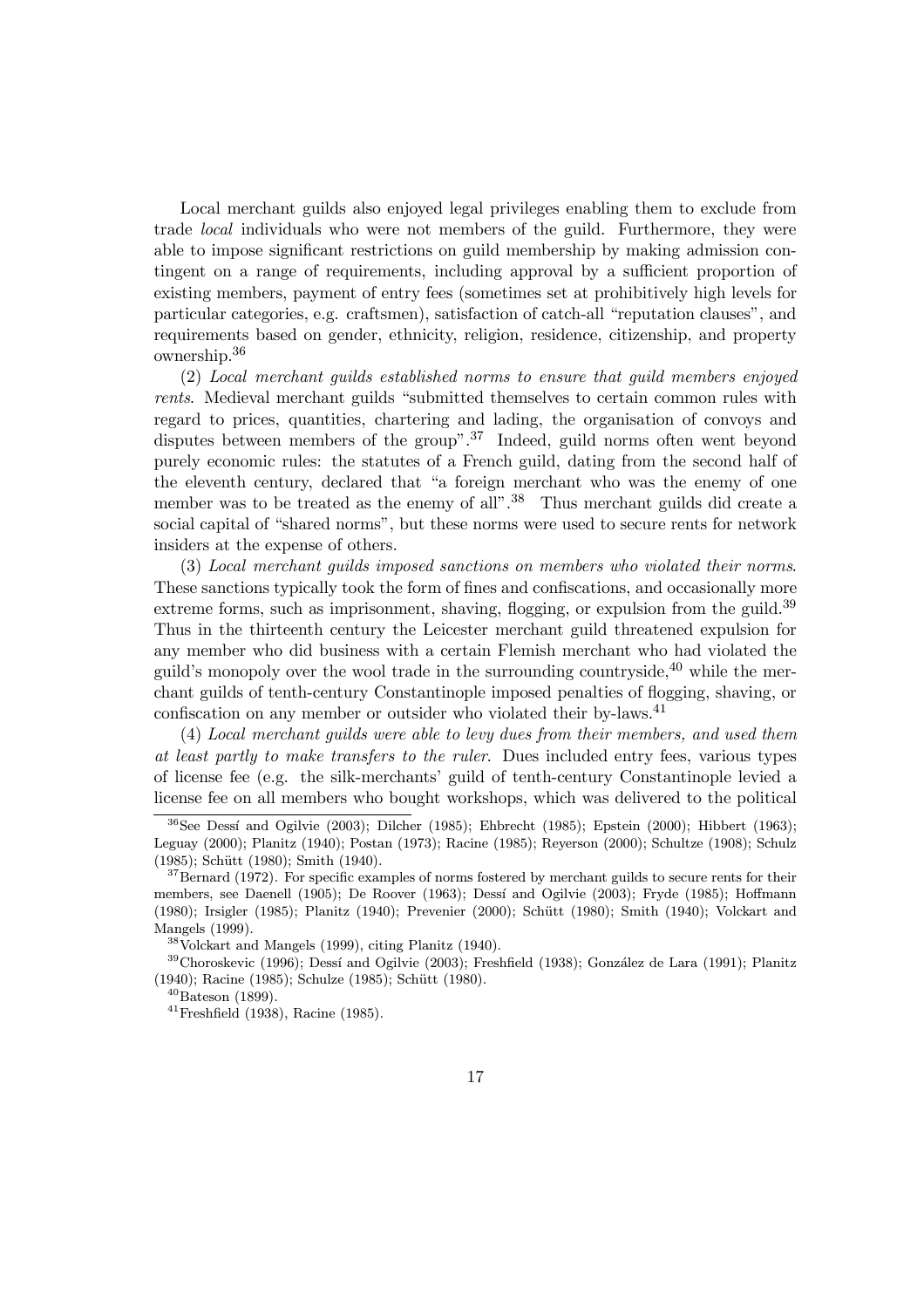authorities),  $42$  and regular (e.g. annual) membership dues.  $43$  Transfers to the ruler were usually made as lump-sum payments, but they could also take the form of advantageous loans (as discussed in Section 5.3).<sup>44</sup> Thus, for instance, Spanish merchant guilds routinely made contributions to rulers to finance warfare, getting "a quid pro quo in the form of renewal and enlargement of the guild privileges ... it was the rule rather than the exception for the Consulado to pay substantial sums for privileges and other favors granted by the crown".<sup>45</sup>

(5) In return, the local merchant guild was often exempted from other forms of taxation by the ruler. Indeed, freedom from customs, tolls, and trade-taxes was one of the most universal of the privileges rulers conferred on merchant guilds.<sup>46</sup>

#### 5. Some further implications and extensions of the basic model

So far, our model explains two major bodies of evidence that the existing model ignores: why most merchant guilds were local, and why rulers were willing to grant them exclusive local trading rights and other economic privileges in return for various forms of payment. We now go on to explain why rulers often welcomed the establishment of *alien* merchant guilds, why they were willing to grant them a variety of economic privileges in return for lump-sum payments and other forms of transfer, and why most international trade centers had multiple merchant guilds (a fact ignored by the GMW model).

#### 5.1. The evolution of ruler-guild relations and the role of alien guilds

To examine the evolution of ruler-guild relations, consider the simplest possible extension of the basic model to a repeated game setting. Let the two-period model described in Section 3 represent the stage game in an infinitely repeated game. Thus in what follows each "period"  $t$  will represent one realization of this stage game. The players' common discount factor is denoted by  $\delta$ . During each stage game, the random variable  $\theta_t$  will be an independent random draw from the distribution described in Subsection 3.2; that is,  $\theta_t$  takes the value  $\theta_L$  with probability  $\pi$  and  $\theta_H$  with probability  $1 - \pi$ .

The timing of the game is now as follows. At  $t = 0$ , the ruler decides whether to grant recognition to a merchant guild and on what terms. We can model this as the offer of a long-term contract to a subset  $S$  of merchants, specifying the privileges to be enjoyed by the guild (formed by this subset  $S$  of merchants) in all subsequent periods  $t$ 

<sup>&</sup>lt;sup>42</sup>Freshfield (1938); Racine (1985).<br><sup>43</sup>See Dessí and Ogilvie (2003); Schütt (1980); Smith (1940); Volckart and Mangels (1999).<br><sup>44</sup>See, e.g., Dessí and Ogilvie (2003); Klein (1932); Kuske (1939); Pryor (2000); Racine ( (1980); Smith (1940).  $^{45}$ Smith (1940).<br> $^{46}$ As pointed out by Planitz (1940); for examples, see Dessí and Ogilvie (2003); Ehbrecht (1985);

Hoffmann (1980); Volckart and Mangels (1999).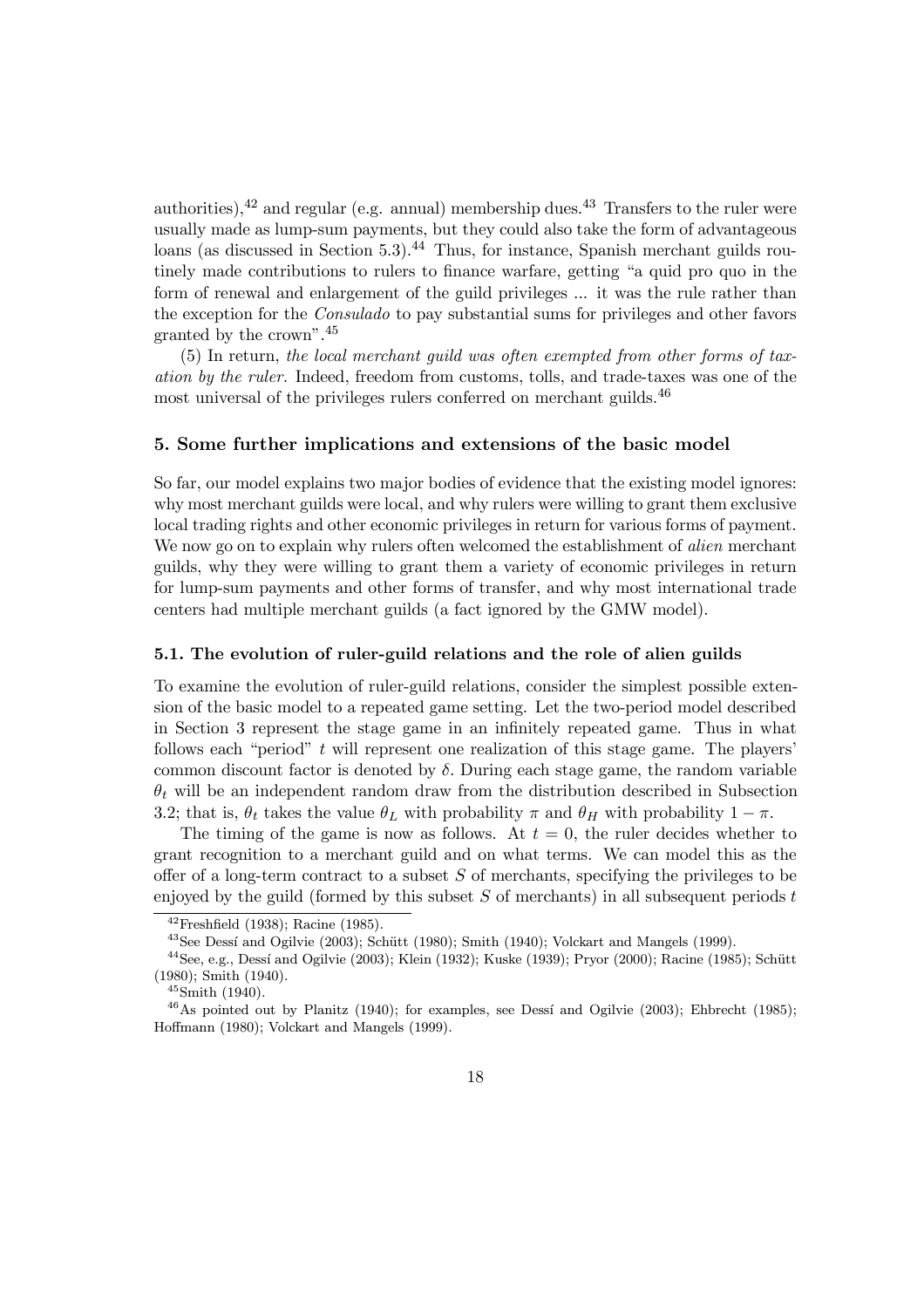$(t = 0, 1, \ldots \infty)$ , together with the transfers to be made by the guild to the ruler at the beginning  $(y_{0t})$  and end  $(y_{1t})$  of each period. The merchants can accept or refuse the oÆer. If they refuse, the ruler adopts the delegated taxation solution, which gives the merchants zero profits. If the offer is accepted, the game continues as specified in the contract, unless one of the two parties decides to deviate (see below).

In this setting, the first-best outcome from the ruler's ex ante  $(t = 0)$  point of view can be defined as one in which the ruler obtains utility  $U^{FB}$  in every period t, implying that his ex ante expected utility is given by:

t his ex ante expected utility is<br>  $U^* = \sum \delta^t U^{FB} = U^{FB}/(1 - \delta).$ 

Denote by  $C_0$  the ruler's contractual offer to the subset S of merchants at  $t = 0$ , and let the variable  $p_t$  take value 1 if the subset S of merchants is established as a merchant guild in period  $t$ , with monopoly rights over local trade and the right to levy dues on members; otherwise  $p_t$  takes value 0. Thus a contract  $C_0$  is defined as  $C_0 = \{p_t, y_{0t}, y_{1t}\}$ for  $t = (0, 1, ..., \infty)$ .

The first-best outcome can be sustained as a subgame perfect equilibrium of the infinitely repeated game between the ruler and the merchants as long as players are sufficiently patient: $47$ 

#### Proposition 4 Suppose that the following condition holds:

 $U^{FB}/(1 - \delta) \ge L + U^{DM}/(1 - \delta)$  (C1).

Then the following strategies form a subgame perfect equilibrium of the infinitely repeated game between the ruler and the merchants: at  $t = 0$ , the ruler offers the contract  $C_0 = \{p_t = 1, y_{0t} = L, y_{1t} = T^*(\theta_L)\}\$  for  $t = (0, 1, ..., \infty)$  to the subset S of merchants. If the merchants accept and respect the agreement, the ruler respects the agreement. If the merchants refuse the agreement, the ruler adopts the delegated taxation solution. If, having accepted the agreement, the merchants deviate during any period t, the ruler withdraws their privileges and adopts the delegated taxation solution from then on. The merchants at  $t = 0$  accept any offer from the ruler that gives them non-negative expected profits. If the ruler respects the agreement, so do the merchants. If the ruler deviates from the agreement during any period t, the merchants refuse to cooperate from then on.

**Proof:** The payments profile implied by the contract  $C_0$  gives the ruler expected utility  $U^*$ ; the ruler cannot do better than this. Given the ruler's strategy, the merchants

 $47$ For simplicity we abstract from the possibility of involuntary default by the guild - that is, the possibility that at the beginning of some period  $t$  the guild may find itself with insufficient resources to make the payment  $y_{0t}$  (to the extent that the ruler cannot distinguish between voluntary and involuntary default, the latter will be punished in the same way as the former). Clearly if the likelihood of involuntary default is high, the first-best outcome is unlikely to be sustained in equilibrium over time. In practice this does not seem to have been a significant problem. Moreover, it is worth emphasizing that guilds were often able to provide non-financial assistance to the ruler (e.g. various forms of political support) which could substitute, at least partly, for financial transfers; evidence to this effect is presented below.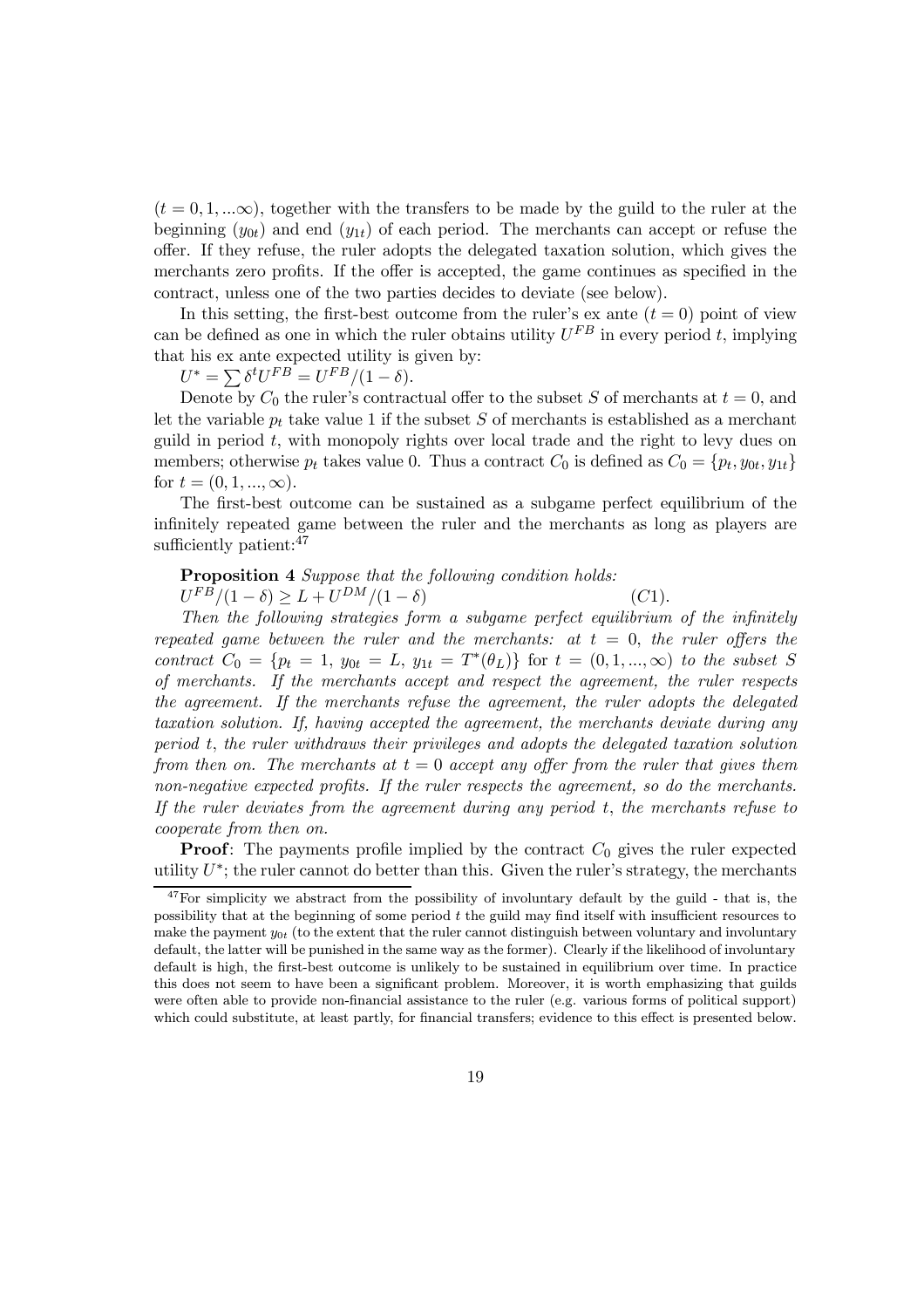cannot do better than accept his offer  $C_0$  at  $t = 0$ . It remains to show that neither the ruler nor the guild can gain by deviating in any subsequent period  $t$ . Deviation by the guild entails non-payment (or partial payment) of either L or  $T^*(\theta_L)$ . If the guild does not pay  $L$  in full, the ruler withdraws its privileges and hires an agent to collect taxes; the guild therefore cannot benefit from such a deviation. The same is true if the guild does not pay in full  $T^*(\theta_L)$ .<sup>48</sup> Deviation by the ruler entails withdrawing the guild's privileges and delegating tax collection to an agent just after the guild has paid L in full. The gain from this deviation in period t is  $L + U^{DM} - U^{FB}$ ; the loss is the difference between  $U^{FB}$  and  $U^{DM}$  in all subsequent periods. Condition (C1) implies that the ruler cannot benefit from such a deviation.<sup>49</sup>  $\Box$ 

Proposition 4 shows that the first-best outcome, in which the ruler obtains the total expected surplus from trade while the guild makes zero expected profits, can be sustained in equilibrium over time as long as  $\delta$  is not too low. How robust is this result?

We have assumed so far that the subset of merchants  $S$  that forms the guild is smaller than the set of all merchants  $A$  (which includes all agents potentially willing and able to act as merchants, i.e. to trade); indeed, this is what gave value to the guild's power to exclude non-members from trade (monopoly rights). This is consistent with available historical evidence, as discussed in Section 4.3 above.

However, once a guild was established and endowed with such monopoly rights, it typically used its power to try to become entrenched, eliminating or at any rate undermining potentially viable competitors so as to become the only credible player who could commit to providing the required levels of trade and regular sources of income for the ruler.<sup>50</sup> To the extent that a merchant guild succeeded in undermining potential local competitors, it acquired some bargaining power relative to the ruler; it could then try to use this to obtain a share of the surplus from trade.

Going back to Proposition 4, notice that the ruler's "punishment" strategy, used to sustain the equilibrium, entails adopting the delegated taxation solution, which gives the ruler per-period utility  $U^{DM}$ . However, if the guild is fully entrenched, it can withdraw from trade and thereby reduce the ruler's utility to zero (no trade, no revenue). The

<sup>&</sup>lt;sup>48</sup>We assume that the tax collector can always raise at least  $T^*(\theta_L) - y_{1t}$  in tax revenues, once given the power to do so by the ruler.<br><sup>49</sup>Notice also that if the ruler tries to deviate by taking L from the existing guild, then withdrawing

its privileges and offering to form a new guild with a different subset of merchants, the new subset of merchants will not be willing to make any ex ante payments to the ruler, for fear of suffering the same fate as the original guild. The ruler therefore could not gain from this type of deviation either.<br><sup>50</sup>For example, in the course of the twelfth- and thirteenth-century conflicts between the merchant

guild and craftsmen's guilds in the German city of Goslar, the merchant guild actually prevailed upon the ruler to outlaw all guilds (except that of the merchants themselves) in 1219; when this prohibition was lifted again in 1223, the two guilds that continued to be prohibited were those of the carpenters and linen-weavers, a decision that is regarded as reflecting the economic interests of the merchants in dominating local trade. See Frölich (1934).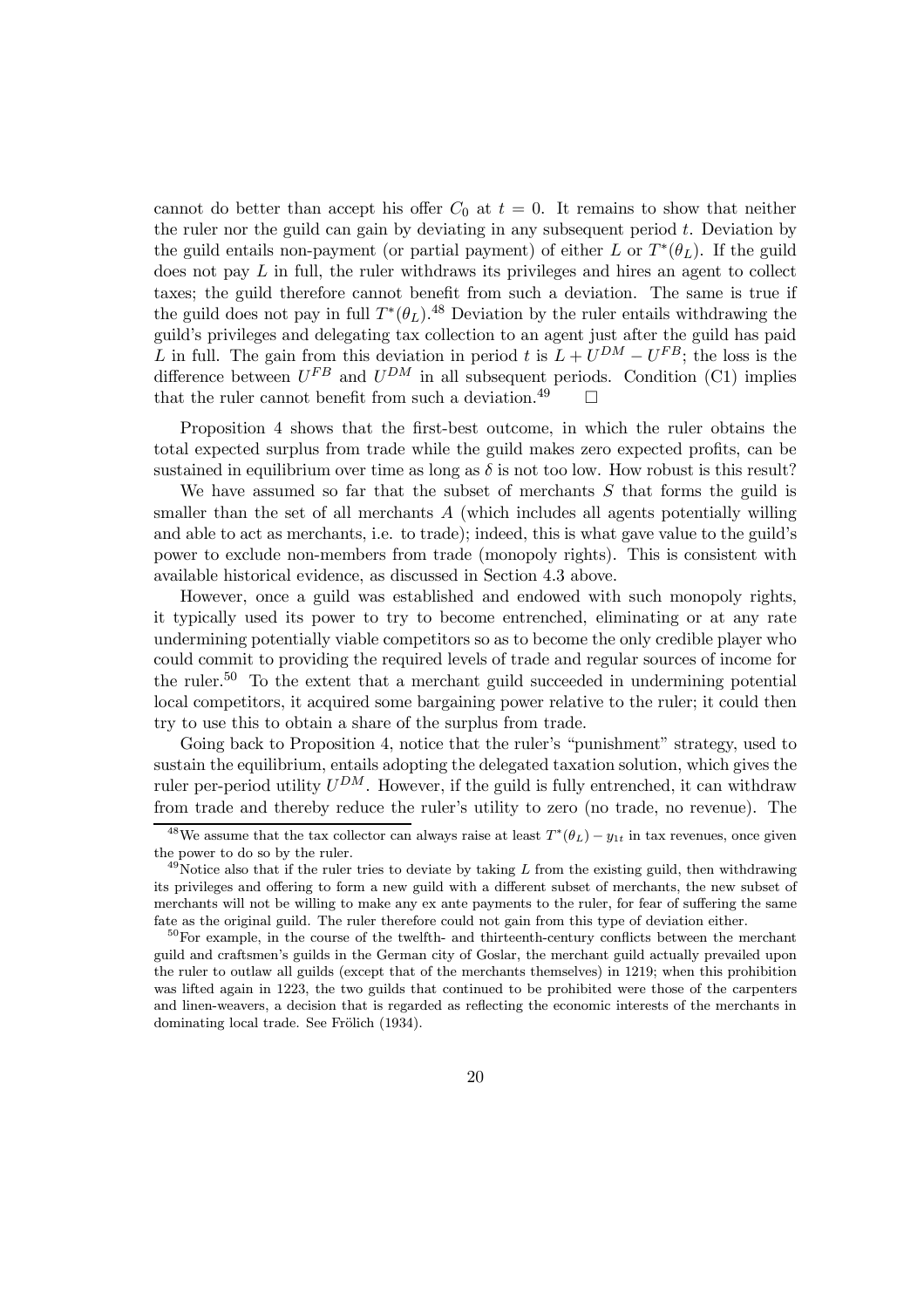guild, once entrenched, might be able to use this fact to renegotiate the original contract in its favour (i.e. so as to make positive expected profits); clearly, the extent to which it will be able to do this depends on the nature of the bargaining (renegotiation) game between the ruler and the guild. In practice, given that medieval rulers' coercive powers were typically subject to substantial limitations (rulers often faced both financial and political constraints - indeed merchant guilds played an important role in helping to alleviate both types of constraint, as will be discussed below), it seems highly likely that entrenched merchant guilds were indeed able to secure a significant share of the surplus from trade for themselves.

We therefore have the following implications for the evolution of ruler-guild relations over time. When guilds were first established, they were typically in no position to earn significant rents: more precisely, they did earn substantial rents from trade (monopoly profits), but these rents were used to obtain the continued support of rulers, without whom guild merchants could not have earned the rents in the first place. However, as time went by, those guilds that succeeded in becoming entrenched were able to acquire some bargaining power, which they used to obtain a share of the surplus from trade: the rents were then divided between rulers and guilds.

So far we have been referring to relations between each local ruler and the local guild. When a sufficiently well-organized guild of *alien* merchants arrives on the scene and tries to negotiate with the local ruler to obtain trading rights, this obviously aÆects the relative bargaining power of the local ruler and the local guild in their negotiations. To the extent that the alien guild represents a credible alternative to the local guild, the result is a decrease in the local guild's bargaining power, to the ruler's advantage. The implication is that, in many cases, the arrival of alien guilds should have been welcomed by local rulers, and opposed by local guilds.

Of course, in some cases the local guild may have been able to retain all its monopoly privileges - at a price. In other cases, the local guild's offer to the ruler may not have been sufficient to induce the ruler to turn down rival offers from alien guilds, partly because of differences in what each guild could provide, and partly because each guild's bilateral negotiations with the ruler must have taken place under conditions of asymmetric information (thus, for example, the local guild probably possessed better information concerning local trade, while each alien guild probably had superior knowledge of its own costs). In practice, negotiations could take place over \partial" monopoly privileges: rulers of international trade centers were typically able to grant a wide range of privileges, including exclusive rights to trade in particular commodities, in particular areas, to particular customers, with corresponding reductions in, or exemptions from, different taxes on trade. This would have been of considerable interest to rulers, since in most cases they were likely to have even less direct access to relevant information than the guilds. In particular, their information about the true value to the guilds of the different privileges they could grant them must have been obtained to a large extent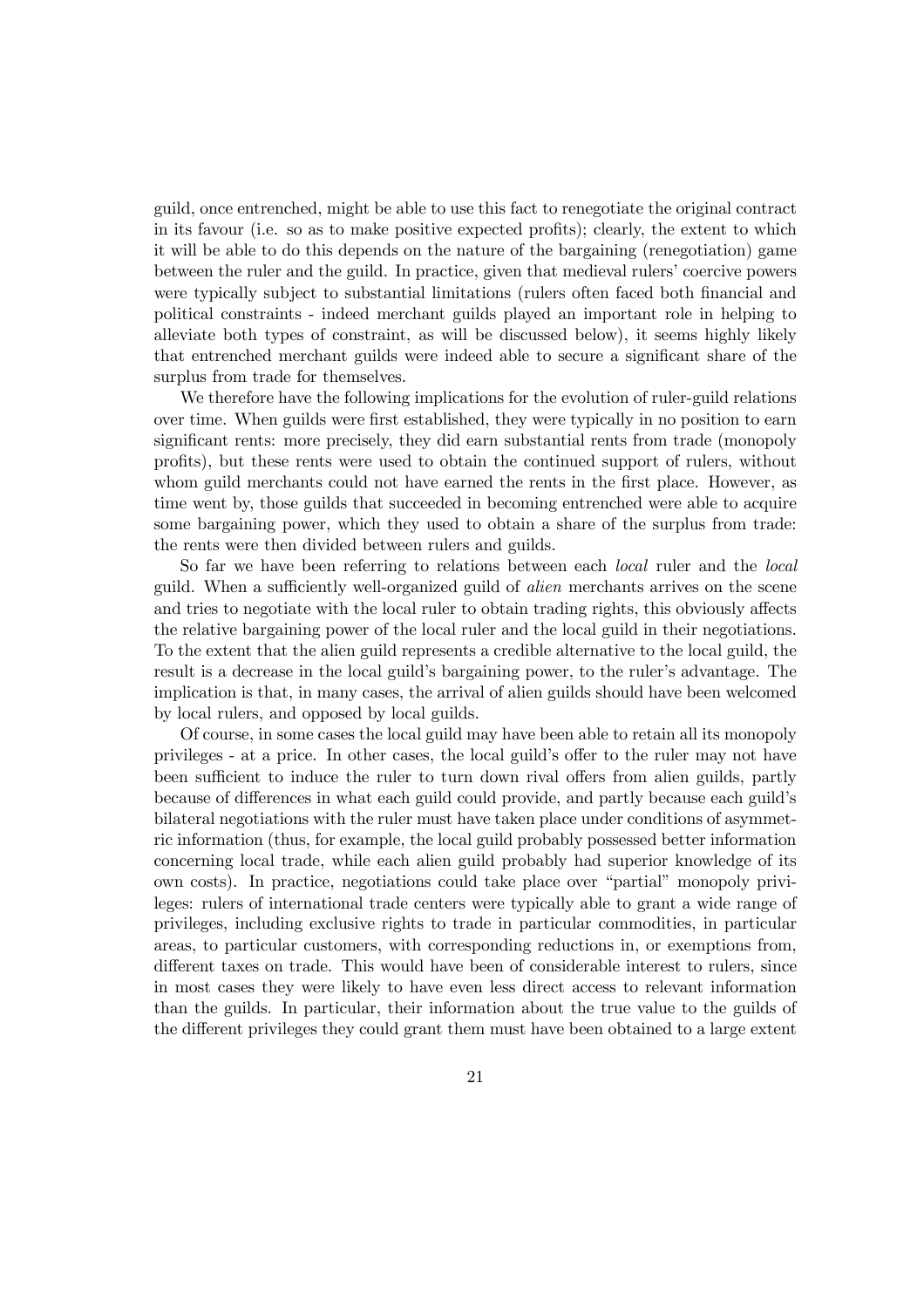indirectly, from the offers that guilds were willing to make to be given those privileges. This suggests that rulers should have been willing to grant different privileges to a different extent to different guilds, with periodic renegotiations, in order to elicit information about the (changing) value of privileges over time.

We can therefore identify three key *empirical implications* of this section to be confronted with the historical evidence:

(1) Rulers welcomed the establishment of alien merchant guilds in their polities and granted them economic privileges. Local merchant guilds, on the other hand, objected to local rulers granting privileges to alien merchant guilds.

(2) Alien merchant guilds were able to levy dues from their members, which were used, at least partly, to make transfers to the ruler, in return for their privileges.

(3) Rulers granted *different privileges* to different guilds in return for different transfers, with periodic renegotiations. These privileges included reductions in trade taxes.

Once again, these empirical implications are strongly supported by the historical evidence.

#### 5.2. Historical evidence in support of our model

We now review some of the abundant historical evidence which supports the implications outlined above; a wealth of additional detail is provided in Dessi and Ogilvie (2003).

(1) In the vast majority of documented cases, rulers welcomed the establishment of alien merchant guilds and granted them privileges. This occurred in polities as distant and different as Norway, <sup>51</sup> Constantinople, <sup>52</sup> Cyprus, <sup>53</sup> and Jerusalem.<sup>54</sup> The granting of such privileges to alien merchant guilds was typically opposed by the local merchant guild, whether it be in Denmark,<sup>55</sup> Norway,<sup>56</sup> Bruges,<sup>57</sup> London,<sup>58</sup> Danzig,<sup>59</sup> or Bilbao.<sup>60</sup> The privileges rulers granted to alien merchant guilds included rights to exercise monopolies over certain lines of business: specifically, they could exclude non-members from trade, limit membership numbers, exclude applicants with certain personal characteristics, and limit price and quantity competition among members.<sup>61</sup>

 $^{51}$ Blom (1984).<br> $^{52}$ De Roover (1963).<br> $^{53}$ Abulafia (1993).<br> $^{54}$ Abulafia (1986).<br> $^{55}$ Schütt (1980).<br> $^{56}$ Dollinger (1970).<br> $^{57}$ Dollinger (1970).<br> $^{58}$ Bernard (1972); Lloyd (1991).<br> $^{59}$ Postan (1973).<br> $^{60}$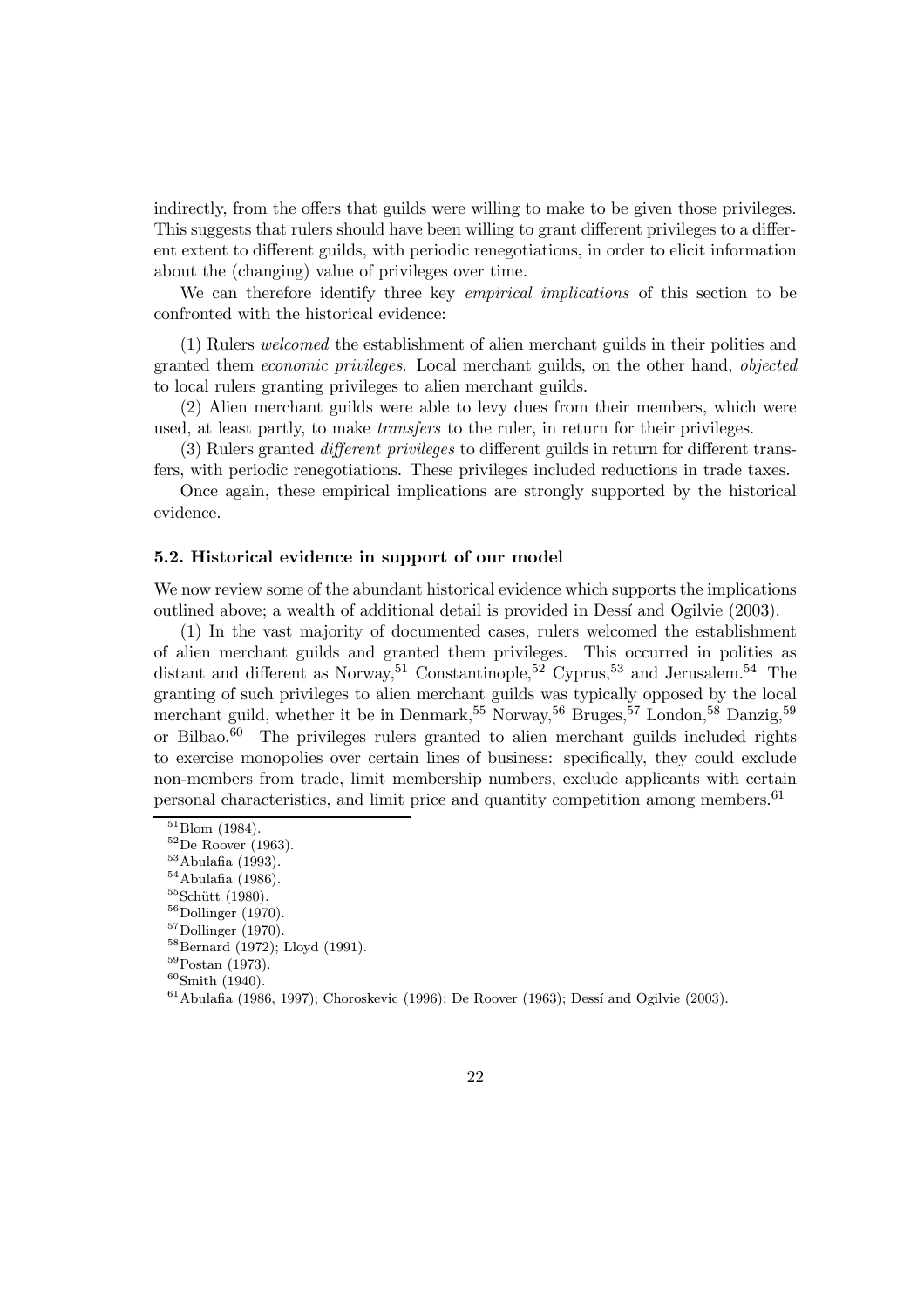(2) Alien merchant guilds levied dues from their members and used them to render financial payments and military assistance to rulers in return for the grant of economic privileges. This pattern is, again, observed in the majority of documented cases, in polities as diverse as Denmark,<sup>62</sup> Russia,<sup>63</sup> Egypt,<sup>64</sup> Jerusalem,<sup>65</sup> and Venice.<sup>66</sup>

(3) Rulers granted different privileges, including tax reductions, to different merchant guilds. Thus, for instance, from the eleventh to the fourteenth century, the rulers of Constantinople granted tax reductions to the merchants of (in descending order of the value of the exemptions) Venice, Genoa, Pisa, Catalonia, Narbonne, Ancona, Florence, and Ragusa.<sup>67</sup>

#### 5.3. Other benefits to the ruler

The establishment of merchant guilds is likely to have brought other benefits to rulers. beyond the key benefit identified in Section 3, namely the opportunity to tax more efficiently. In this section we consider two other possible benefits to rulers.

#### 5.3.1. Financing constraints

Medieval rulers could not easily borrow to finance their preferred investment projects, which included military campaigns, grand buildings, court display, and rewards to political allies. Regular and reliable payments from merchant guilds could help to alleviate these financing constraints. A further potential role in alleviating rulers' financial constraints emerges from our analysis of the evolution of relations between rulers and merchant guilds. To the extent that guilds were able to acquire some bargaining power vis-à-vis rulers, thereby securing some rents, they may also have become a valuable source of *loans* for rulers. This may have been the case for entrenched local guilds and also for powerful alien guilds. Merchant guilds possessing sufficient bargaining power (because the ruler would suffer a significant loss if they decided to boycott trade) would have been in a much better position to lend to rulers than most other possible creditors. The guilds' power may therefore have helped rulers when they needed to borrow but could not easily do so from other sources because it was difficult for them to commit (credibly) to repay.

<sup>&</sup>lt;sup>62</sup>Hoffmann (1980).<br>
<sup>63</sup>Choroskevic (1996).<br>
<sup>64</sup>Abulafia (1995).<br>
<sup>65</sup>Abulafia (1986; 1997).<br>
<sup>66</sup>Choroskevic (1996); Kedar (1976).<br>
<sup>67</sup>Balard (2000). For further evidence about the differential granting of privileges guilds, see Abulafia (1978) on the twelfth-century Kings of Sicily; Abulafia (1993) on the early fourteenthcentury ruler of Cyprus; Hørby (1984) on the twelfth-century rulers of Utrecht; and De Roover (1963) on the thirteenth-century Kings of England.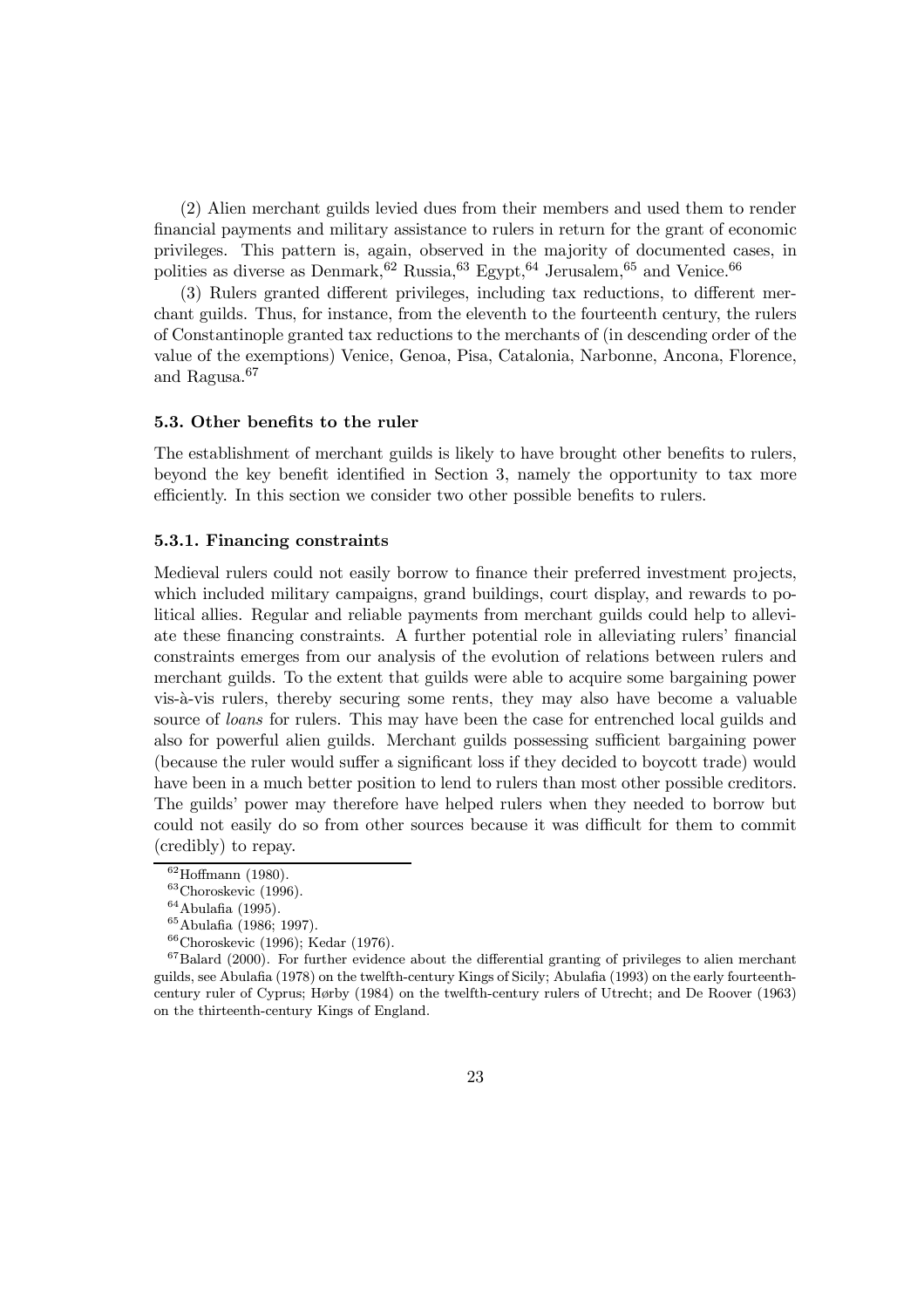The historical evidence shows that this was indeed the case. Both local and alien merchant guilds made very large loans to medieval rulers,  $68$  who occupied "first place among their customers and consumers of credit".<sup>69</sup> In return for supplying credit to rulers, merchant guilds and merchant companies received "legal privileges and exemption from export duties, the mortgaging of customs to them and the profits from rights of moneying".<sup>70</sup>

#### 5.3.2. Countervailing powers: merchants and the nobility

In some cases, rulers may have benefited from the formation of merchant guilds because they enabled merchants to exercise some countervailing power to the (considerable) power held at the time by the landholding nobility.<sup>71</sup> The historical evidence shows that medieval rulers did seek to diversify their sources of economic contributions and political support. The nobility was probably the most important source at the beginning of the medieval period. This gave it considerable power: for instance, the rulers of medieval Catalonia were constrained in their ability to expand extraordinary taxation by the power of the nobility, who preferred peasants to pay exactions to themselves as feudal dues.<sup>72</sup>

However, by the twelfth century at latest, merchant guilds were beginning to constitute another important constituency from which rulers could hope to derive political support as well as economic contributions. Thus, for instance, in the 1120s and 1130s King Roger of Sicily granted tax privileges to the merchant guilds of the Venetians and the Genoese in exchange for their political support against Emperor Lothar, while the merchant guild of the Pisans, who supported Lothar, had to pay normal taxes.<sup>73</sup> There is also evidence that merchant guilds became valuable political allies for rulers vis-à-vis their own landholding nobility.<sup>74</sup> Thus political support could be a valuable alternative

 $68$ See Abulafia (1990); Bernard (1972); Carpenter (2000); Dessí and Ogilvie (2003); Dollinger (1970); Fryde (1958); Planitz (1940).<br>
<sup>69</sup>Bernard (1972) (quotation); Spufford (2000).<br>
<sup>70</sup>Bernard (1972).<br>
<sup>71</sup>Dessí and Ogilvie (2003); Stephenson (1933).<br>
<sup>72</sup>Bisson (1984).<br>
<sup>73</sup>Abulafia (1978).<br>
<sup>73</sup>Abulafia (1978).

Flemish towns and the merchant guilds that dominated them in return for "financial aid, in their struggles against the still active nobility" (Blockmans (2000)). In the late thirteenth and early fourteenth century, the Catalan monarchy saw the overseas "consulates" formed by the Barcelona merchant guild in Tunis and Alexandria as "a major source of revenue which might enable the king to emancipate himself from dependency on internal taxation" - i.e., from the necessity of making political concessions to the landowning nobility represented in the *corts* (Abulafia (2000)). In the late fifteenth century the ruler of Naples granted extensive tax reductions and monopolies to the Florentine merchant guild in return for large loans to help him quell a rebellion by his nobles (Abulafia (1990)).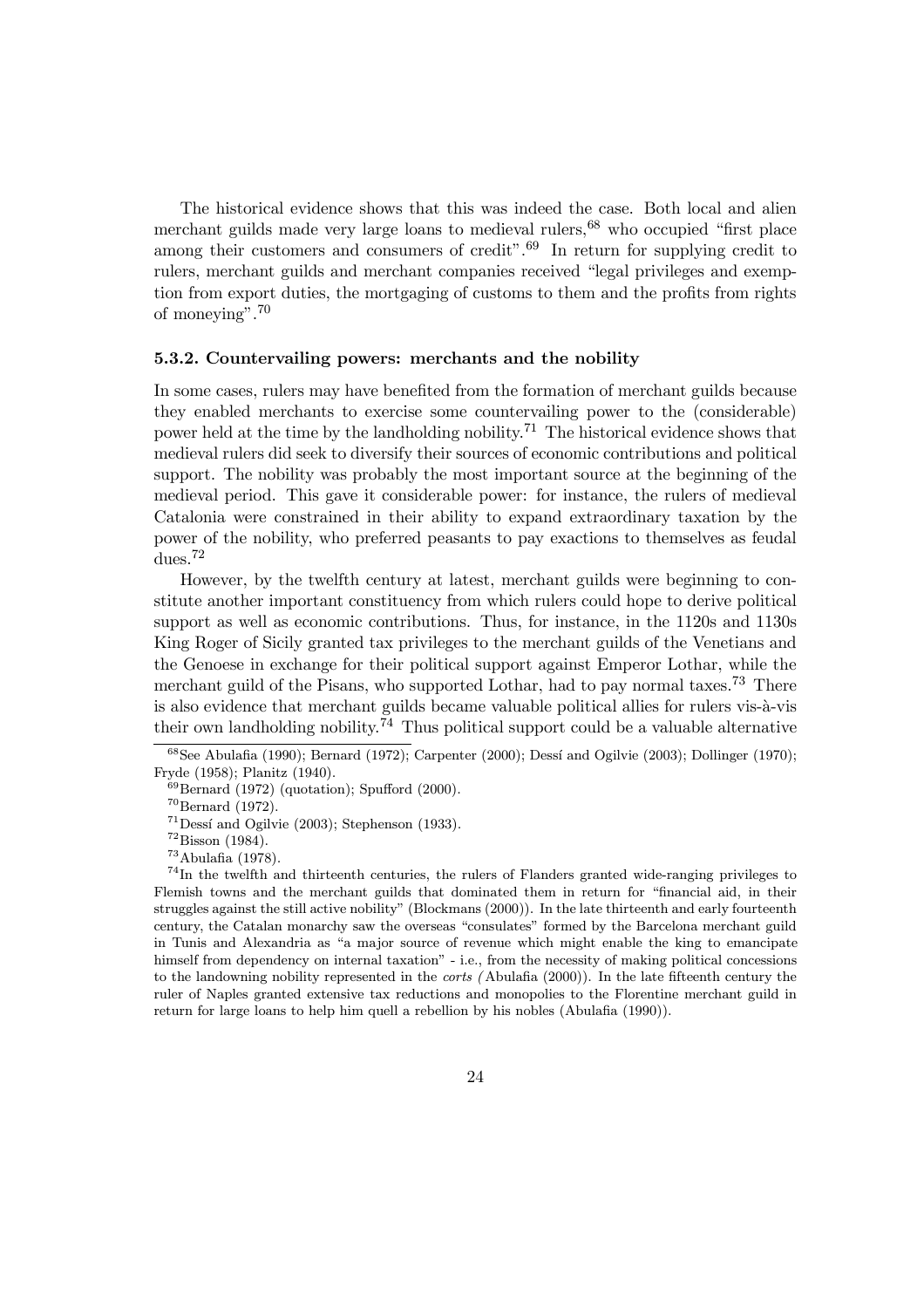form of "payment" to rulers by merchant guilds, as suggested in Section 5.1.

#### 6. Conclusions

"Social capital" is widely advocated as the cure to many modern economic ills, and history is mined for examples of institutions that generate it. Merchant guilds are unquestionably economists' favourite example of an institution whose social capital benefited entire economies.

We question this rosy view of merchant guilds and social capital, and propose an alternative model which accords better with the empirical evidence. We identify four major bodies of evidence that are inconsistent with the prevailing GMW theory that merchant guilds emerged to enable rulers to guarantee security to long-distance merchants. First, most merchant guilds were local organizations of those trading in a particular city, enjoying economic privileges from local rulers; only a minority were active in long-distance trade; thus the commitment problems of alien rulers were irrelevant to most merchant guilds. Second, merchant guilds themselves created commercial insecurity for outsiders by attacking those whom they regarded as infringing their monopolies. Third, most international trade centers contained several merchant guilds, rendering guild boycotts of alien rulers ineffectual. Fourth, merchant guilds universally made transfers to rulers in return for economic privileges. The prevailing theory of merchant guilds is inconsistent with these stylized facts about merchant guilds.

We advance an alternative model of merchant guilds that better accounts for the facts, but has very different implications. Our theory argues that merchant guilds enabled rulers to tax trade much more efficiently. As we show, this fiscal advantage was the basis for a collusive relationship between rulers and merchant guilds which evolved to provide substantial mutual benefits - often to the detriment of other members of society.

Our theory explains not only the rise and behaviour of merchant guilds in medieval Europe, but also their disappearance. The prevailing GMW theory argues that merchant guilds disappeared at the end of the medieval period when rulers became better able to provide commercial security: "as the state system evolved, the need for the merchant guilds to secure merchants' rights declined".<sup>75</sup> But this is inconsistent with the empirical findings. By 1550, the "military", "fiscal" and "bureaucratic" revolutions meant that most European rulers were more than capable of guaranteeing commercial security in normal times.<sup>76</sup> However, in most parts of Europe, merchant guilds did not disappear. True, in England and the Netherlands, merchant guilds did decline rapidly after about 1500.<sup>77</sup> But this cannot have been because English and Dutch rulers had very precocious

<sup>&</sup>lt;sup>75</sup>Greif et al. (1994).<br><sup>76</sup>Glamann (1974).<br><sup>77</sup>Ogilvie (1997, 2003); Smith (1940).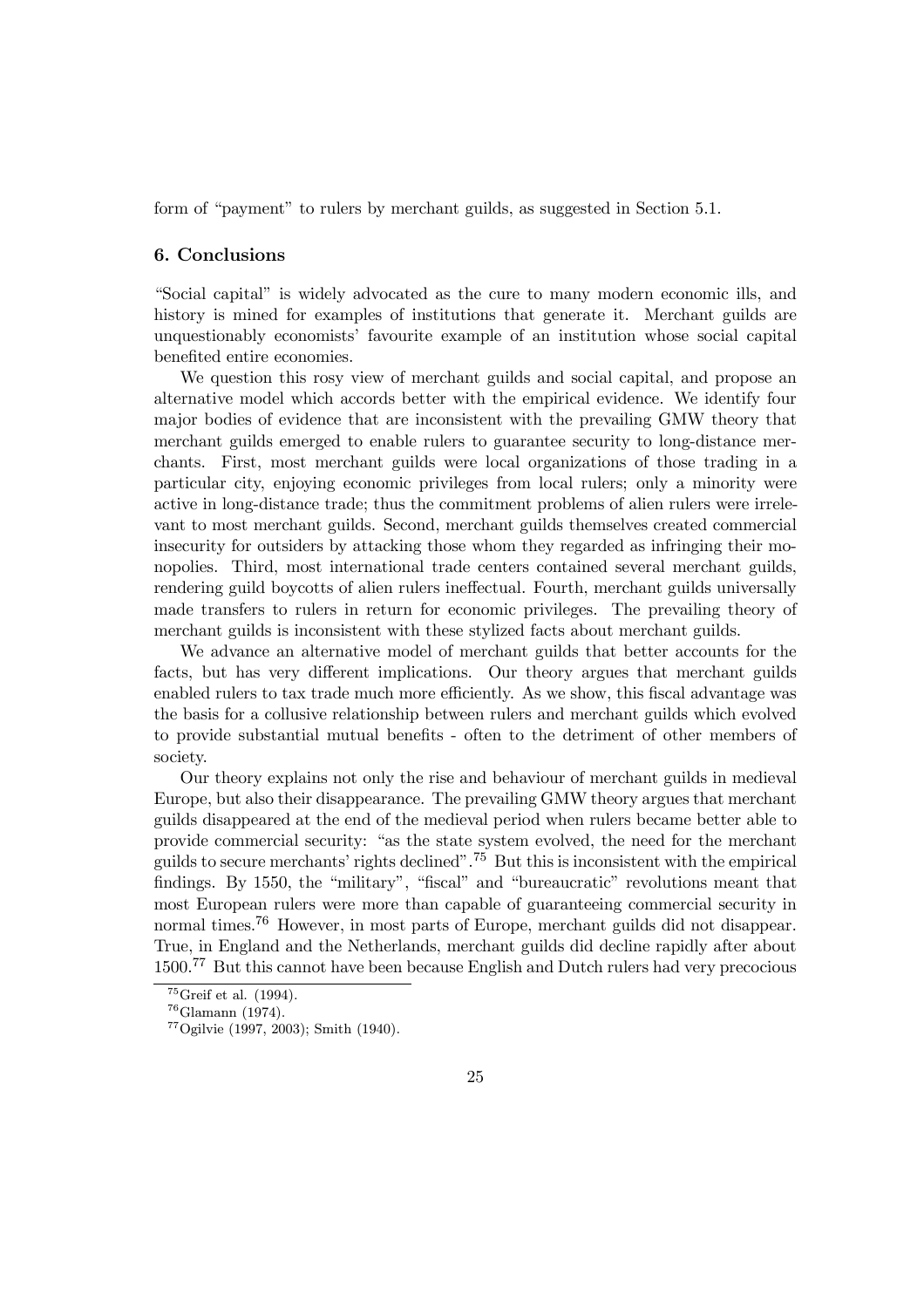armies and bureaucracies - if anything, they lagged behind the "absolutist" rulers of the rest of the continent in these respects. Rather, England and the Netherlands were precocious in developing new fiscal methods - both taxation and borrowing - which freed them from financial dependence on the practice of granting economic privileges to favoured groups such as merchant guilds.<sup>78</sup> By contrast, in France, Germany, Austria, Spain, and Italy, "absolutist" sovereigns satisfied their huge demand for revenues to fight wars and engage in court display by continuing to grant economic privileges to merchant guilds in return for lump-sum transfers throughout the sixteenth, seventeenth and eighteenth centuries. They only abolished merchant guilds in the eighteenth or nineteenth centuries when they developed alternative fiscal mechanisms.<sup>79</sup>

What implications does our alternative interpretation of this important medieval institution have for how we think about social capital more generally? Merchant guilds constituted closely knit "social networks" in which members transacted with one another repeatedly in a wide variety of diÆerent spheres of activity, thereby generating a "social capital" of shared norms, rapid and accurate transmission of information about members' actions, efficient punishment of deviations from group norms, and effective organization of collective action. But the norms they fostered, the information they conveyed, the deviance they punished, and the collective action they organized have disturbing implications for the impact of social capital on society as a whole. Merchant guilds colluded with rulers to obtain rents, which they then shared between them. Rulers may have allocated some of their share of these rents to providing public goods, but probably very little: all available evidence shows that pre-modern rulers spent the vast majority of their revenues on military activity and court display.<sup>80</sup> Merchant guilds enjoyed their share of rents as supra-normal profits. Consumers were harmed by this exercise of social capital, since they paid a higher price for the traded goods supplied by monopolistic guilded merchants. Non-guilded merchants who were excluded from guild membership were harmed by this exercise of social capital, since they were prohibited from trading; often those excluded from merchant guilds constituted the less well-off members of society in any case (women, Jews, foreigners, migrants, peasants). Finally, the economy at large was harmed by this exercise of social capital because, by acting as monopolists and raising prices, merchant guilds ensured that fewer transactions took place. These theoretical and empirical observations suggest strongly that economists must be willing to focus on the negative, as well as the positive, externalities of social capital.

<sup>&</sup>lt;sup>78</sup>Brewer (1989); De Vries and Van der Woude (1997); Ogilvie (1997, 2003).<br><sup>79</sup>Brewer (1989); Ogilvie (1997, 2003); Smith (1940).<br><sup>80</sup>Brewer (1989).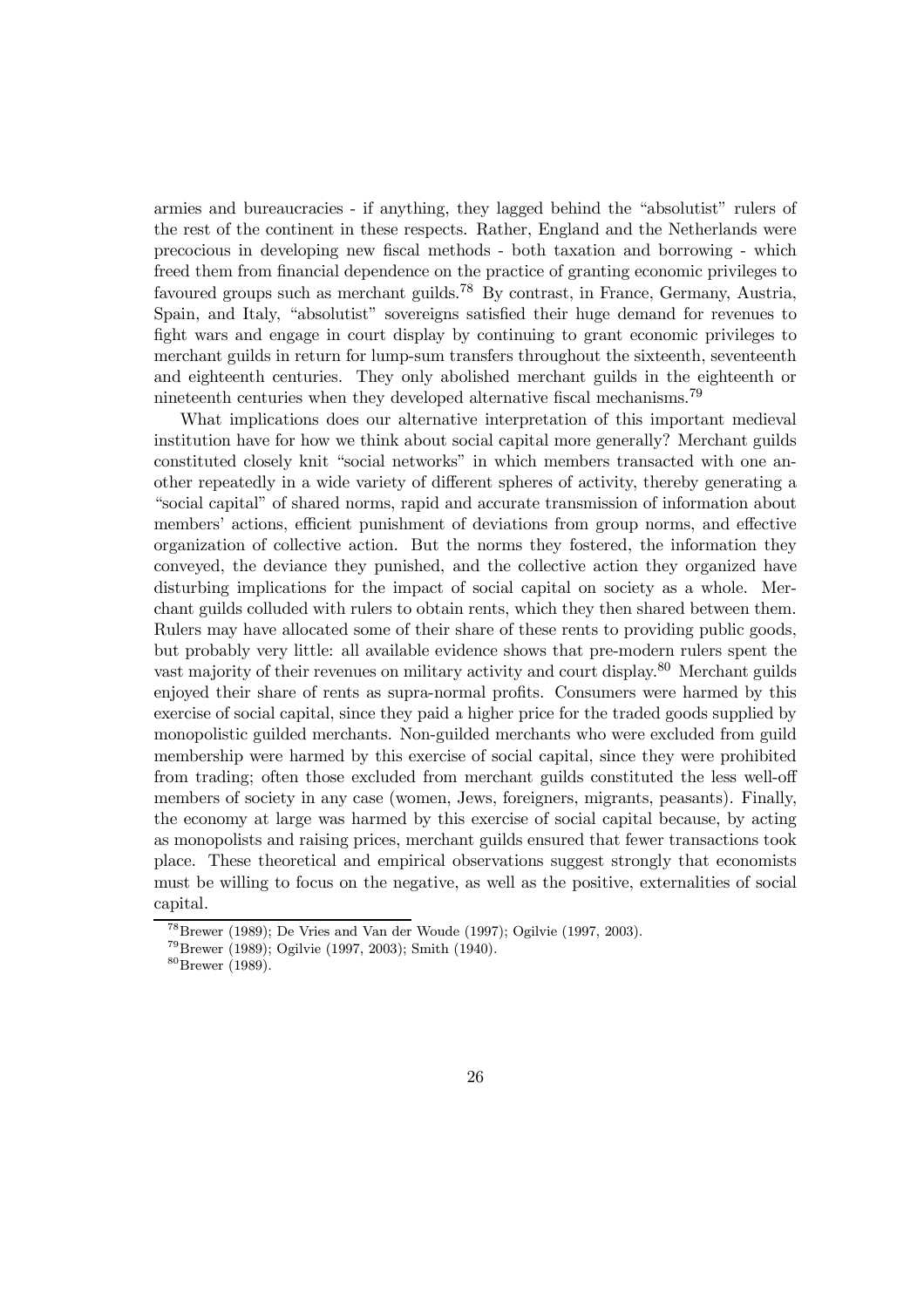#### 7. References

Abulafia, David, "Pisan commercial colonies and consulates in twelfth-century Sicily", English Historical Review, 93 (1978), 68-81.

Abulafia, David, "The crown and the economy under Ferrante I of Naples (1458-94)", in Dean, Trevor, and Wickham, Chris (eds.), City and countryside in late medieval and Renaissance Italy: essays presented to Philip Jones (London, 1990), 125-46.

Abulafia, David, "The Anconitan privileges in the Kingdom of Jerusalem and the Levant trade of Ancona", in Airaldi, G., and Kedar, B. Z. (eds.), I comuni italiani nel regno crociato di Gerusalemme (Genova, 1986), 525-70.

Abulafia, David, "The Levant trade of the minor cities in the thirteenth and fourteenth centuries: strengths and weaknesses", Asian and African Studies, 22 (1988), 183-202.

Abulafia, David, "Trade and crusade, 1050-1250", in Goodich, Michael, Menache, Sophia, and Schein, Sylvia (eds.), Cross cultural convergences in the Crusader period (New York etc., 1995), 1-20.

Abulafia, David, "East and west: comments on the commerce of the city of Ancona in the Middle Ages", in Ghezzo, M. P. (ed.), Città e sistema adriatico alla fine del medioevo (Padua, 1997), 49-66.

Abulafia, David, "Grain traffic out of the Apulian ports on behalf of Lorenzo de'Medici, 1486-7", in Xuereb, Paul (ed.), Karissime Gotifride (Malta, 1999), 25-36.

Abulafia, David, "The rise of Aragon-Catalonia", in Abulafia, David (ed.), The new Cambridge medieval history, vol. V: c. 1198 - c. 1300 (Cambridge, 2000), 644-67.

Abulafia, David, "Narbonne, the lands of the Crown of Aragon, and the Levant trade 1187-1400", repr. in Abulafia, David (ed.), *Commerce and conquest in the Mediter*ranean, 1100-1500 (Aldershot, Hampshire, 1993).

Bahr, K., Handel und Verkehr der Deutschen Hanse in Flandern während des vierzehnten Jahrhunderts (Leipzig, 1911).

Bardhan, Pranab, "The nature of institutional impediments to economic development", Center for International and Development Economics Research Paper C96-066 (March 3, 1996). http://repositories.cdlib.org/iber/cider/C96-066

Bateson, Mary (ed.), Records of the Borough of Leicester (London, 1899), vol. I.

Bernard, Jacques, "Trade and finance in the Middle Ages: 900 to 1500", in Cipolla, C. M., and Borchardt, Knut (eds.), The Fontana economic history of Europe, vol. I: The Middle Ages (London, 1972), 274-329.

Bisson, Thomas N., Fiscal accounts of Catalonia under the early Count-Kings (1151- 1213) (Berkeley, 1984).

Blockmans, Wim, "Flanders", in Abulafia, David (ed.), The new Cambridge medieval history, vol. V: c. 1198 - c. 1300 (Cambridge, 2000), 405-18.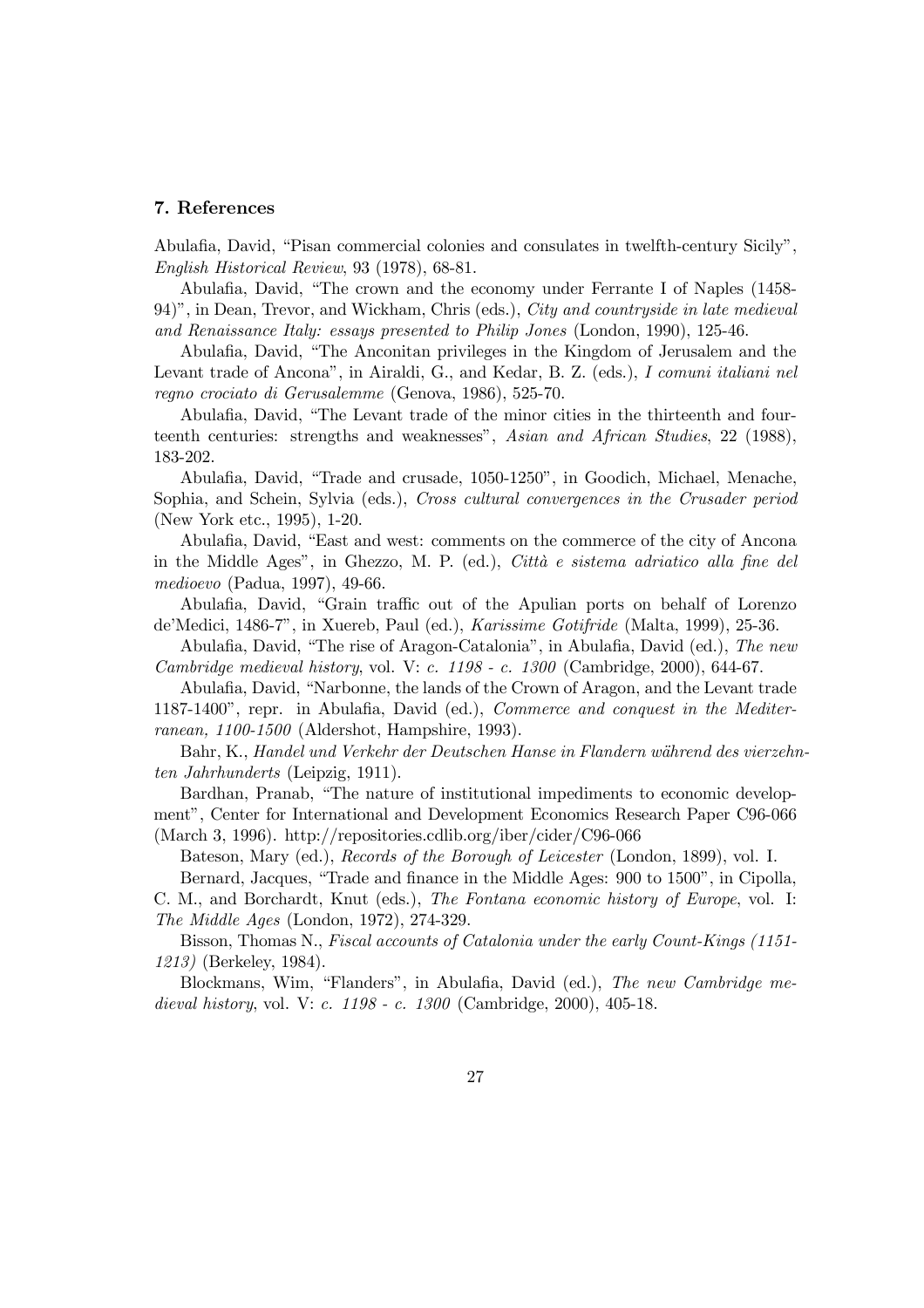Blom, Grethe Authén, "Der Ursprung der Gilden in Norwegen und ihre Entwicklung in den Städten während des Mittelalters", in Friedland, Klaus (ed.), Gilde und Korporation in den nordeuropäischen Städten des späten Mittelalters (Köln/Wien, 1984), 5-28.

Bourdieu, Pierre, "The forms of capital", in Richardson, J. G. (ed.) Handbook of theory and research for the sociology of education (Westport, CT, 1986).

Brewer, John, The sinews of power: war, money and the English state, 1688-1783 (London, 1989).

Carpenter, D. A., "The Plantagenet kings", in Abulafia, David (ed.), The new Cambridge medieval history, vol. V: c. 1198 - c. 1300 (Cambridge, 2000), 314-57.

Choroskevic, Anna Leonidovna, "Der deutsche Hof in Novgorod und die deutsche Herberge in Venedig im 13./14. Jahrhundert. Eine vergleichende Vorstudie", in Pelc, Ortwin, and Pickhan, Gertrud (eds.), Zwischen Lübeck und Novgorod (Lüneburg, 1996), 67-87.

Coleman, James S., "Social capital in the creation of human capital", American Journal of Sociology, 94 (1988), S95-S121.

Coleman, James S., Foundations of social theory (Cambridge, MA, 1990).

Daenell, E. R., Die Blütezeit der deutschen Hanse, 2 vols. (Berlin, 1905).

Dasgupta, P., "Economic progress and the idea of social capital", in Dasgupta, P., and Serageldin, I. (eds.), Social capital: a multifaceted perspective (Washington, 2000), 325-424.

Dasgupta, P., and Serageldin, I. (eds.), Social capital: a multifaceted perspective (Washington, 2000).

De Roover, Raymond, \The organization of trade", in Postan, M. M., Rich, E. E., and Miller, Edward (eds.), The Cambridge economic history of Europe, vol. III: Economic organization and policies in the Middle Ages (Cambridge, 1963), 42-118.

Dessi, Roberta, and Ogilvie, Sheilagh, "Social capital and collusion: the case of merchant guilds (long version)", Working Paper, University of Cambridge (2003). http:// www.econ.cam.ac.uk/faculty/ogilvie/dessi-ogilvie-long.pdf

De Vries, Jan, and Van der Woude, Ad, The first modern economy: success, failure, and perseverance of the Dutch economy, 1500-1815 (Cambridge, 1997).

Dilcher, Gerhard, "Die genossenschaftliche Struktur von Gilden und Zünften", in Schwineköper, Berent (ed.), Gilden und Zünfte (Sigmaringen, 1985), 71-112.

Dollinger, Philippe, The German Hansa (Stanford, 1970).

Ehbrecht, Wilfried, "Beiträge und Uberlegungen zu Gilden im nordwestlichen Deutschland (vornehmlich im 13. Jahrhundert)", in Schwineköper, Berent (ed.), Gilden und  $Z\ddot{u}n\dot{f}te$  (Sigmaringen, 1985), 413-50.

Epstein, Stephan R., An island for itself: economic development and social change in late medieval Sicily (Cambridge, 1992).

Epstein, Steven A., "Urban society", in Abulafia, David (ed.), The new Cambridge medieval history, vol. V: c. 1198 - c. 1300 (Cambridge, 2000), 26-37.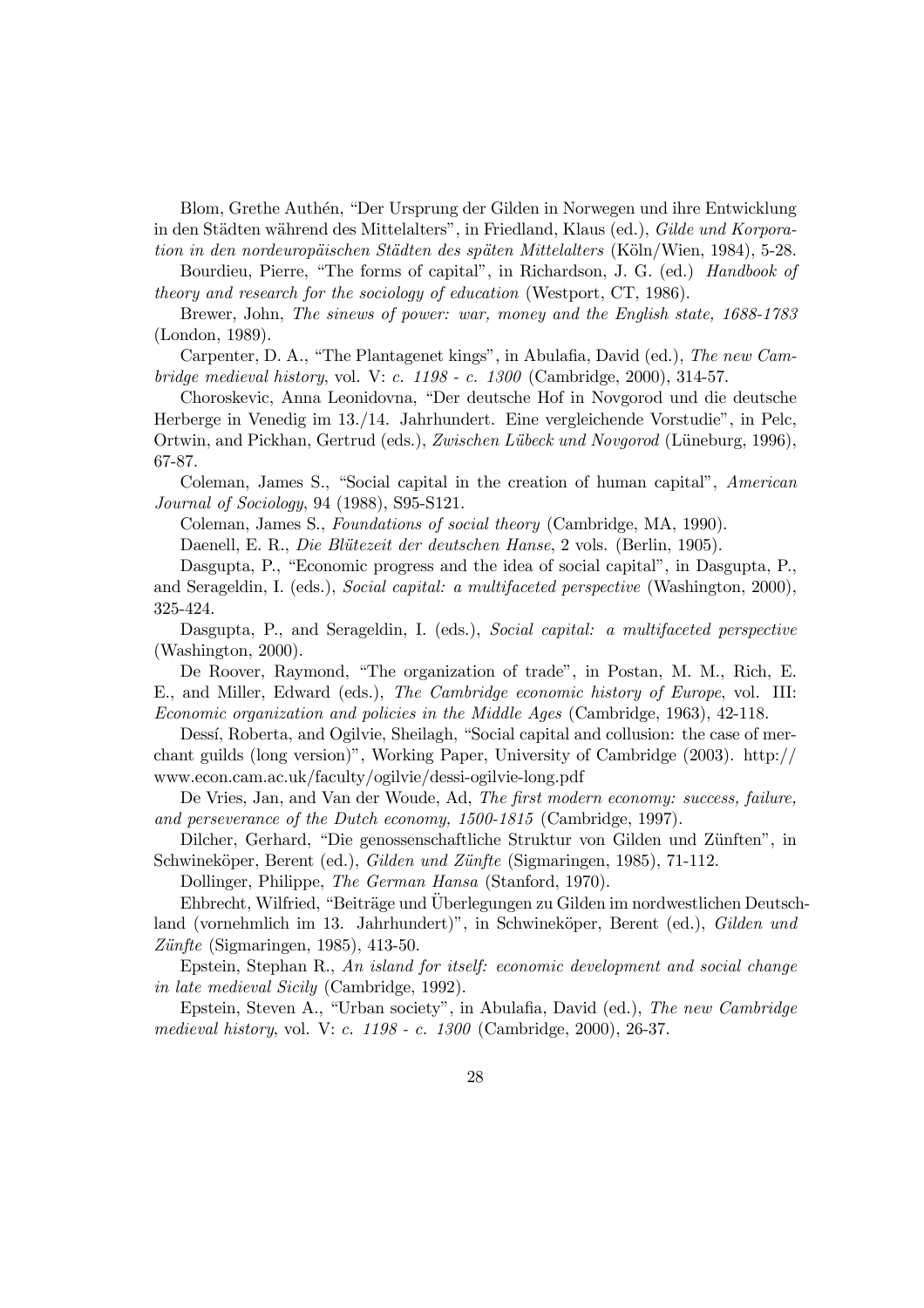Freshfield, E. H., Roman Law in the later Roman Empire: Byzantine guilds, professional and commercial. Ordinances of Leo VI c. 895 from the Book of the Eparch (Cambridge, 1938).

Frölich, K., "Kaufmannsgilden und Stadtverfassung im Mittelalter", in Merk, Walther (ed.), Festschrift Alfred Schultze zum 70. Geburtstag (Weimar, 1934), 85-128.

Fryde, E. B., "The English farmers of the Customs, 1343-51", Transactions of the Royal Historical Society, 5th series, 9 (1959), 1-18.

Fryde, Natalie, "Gilds in England before the Black Death", in Schwineköper, Berent  $(ed.)$ , *Gilden und Zünfte* (Sigmaringen, 1985), 215-30.

Glaeser, Edward L., Laibson, David, and Sacerdote, Bruce, "An economic approach to social capital", Economic Journal, 112 (2002), 437-58.

Glamann, Kristof, "European trade, 1500-1750", in Cipolla, Carlo M. (ed.), The Fontana economic history of Europe, vol. 2: The sixteenth and seventeenth centuries (Glasgow, 1974), 427-526.

González de Lara, Y., "Institutions for contract enforcement and risk-sharing: from debt to equity in late medieval Venice", unpublished paper (Ente Einaudi, 2001).

Greif, A., Milgrom, P., and Weingast, B. R., "Coordination, commitment, and enforcement: the case of the merchant guild", Journal of Political Economy, 102 (1994), 745-76.

Hibbert, A. B., "The economic policies of towns", in Postan, M. M., Rich, E. E., and Miller, Edward (eds.), The Cambridge economic history of Europe, vol. III, Economic organization and policies in the Middle Ages (Cambridge, 1963), 157-229.

Hlavácek, Ivan, "The Luxemburgs and Rupert of the Palatinate, 1347-1410", in Jones, Michael (ed.), The new Cambridge medieval history, vol. VI: c. 1300 - c. 1415 (Cambridge, 2000), 551-69.

Hoffman, E., "Beiträge zur Geschichte der Stadt Schleswig und des westlichen Ostseeraums im 12. und 13. Jahrhundert", Zeitschrift der Gesellschaft für Schleswig-Holsteinische Geschichte, 105 (1980), 27-76.

Hørby, Kai, "Königliche-dänische Kaufleute. Dänische Wanderkaufleute des frühen Mittelalters, ihre korporative Organisation und ihre Beziehungen zu dänischen Städten, Handelszentren und Märkten", in Friedland, Klaus (ed.), Gilde und Korporation in den nordeuropäischen Städten des späten Mittelalters (Köln/Wien, 1984), 41-50.

Irsigler, Franz, "Zur Problematik der Gilde- und Zunftterminologie", in Schwineköper, Berent (ed.), *Gilden und Zünfte* (Sigmaringen, 1985), 53-70.

Johanek, Peter, "Merchants, markets and towns", in Reuter, Timothy (ed.), The new Cambridge medieval history, Vol. 3: c. 900-c. 1024 (Cambridge, 1999), 64-94.

Kedar, B. Z., Merchants in crisis: Genoese and Venetian men of affairs and the fourteenth-century depression (New Haven, Conn., 1976).

Klein, Julius, "Medieval Spanish gilds", in Gay, E. F. (ed.), Facts and factors in economic history (Cambridge, MA, 1932), 164-88.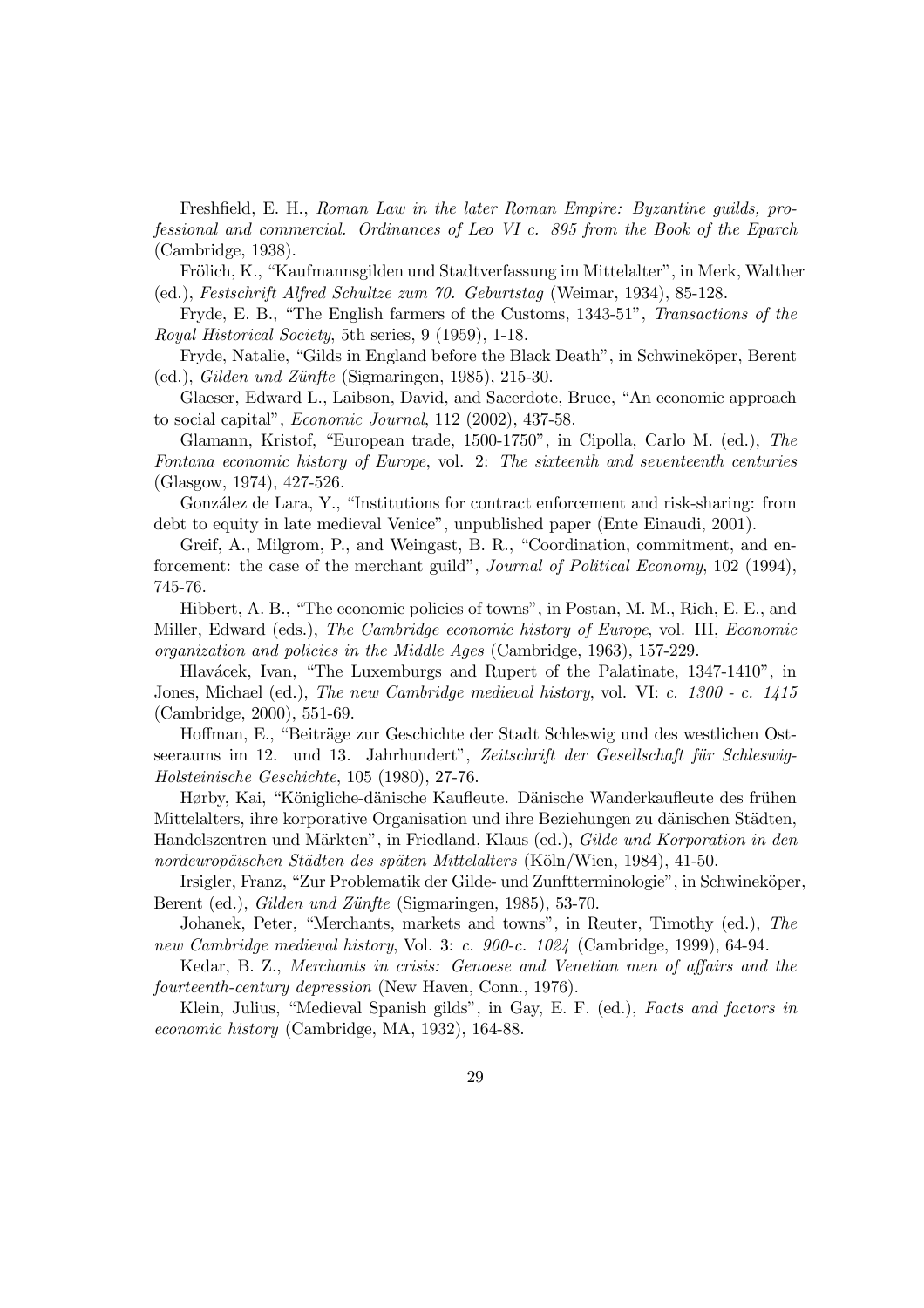Kuske, Bruno, "Der Kölner Stapel und seine Zusammenhänge als wirtschaftspolitisches Beispiel", Jahrbuch des Kölnischen Geschichtsvereins, 21 (1939), 1-46.

Laiou, Angeliki E., "The Byzantine empire in the fourteenth century", in Jones, Michael (ed.), The new Cambridge medieval history, vol. VI: c. 1300 - c. 1415 (Cambridge, 2000), 795-824.

Leguay, Jean-Pierre, "Urban life", in Jones, Michael (ed.), The new Cambridge medieval history, vol. VI: c. 1300 - c. 1415 (Cambridge, 2000), 102-25.

Lin, Nan, Social capital: a theory of social structure and action (Cambridge, 2001).

Lloyd, T. H., England and the German Hanse, 1157-1611: a study of their trade and commercial diplomacy (Cambridge, 1991).

Lopez, Robert S., "European merchants in the medieval Indies: the evidence of commercial documents", Journal of Economic History, 3 (1943), 164-84.

Ogilvie, Sheilagh, *State corporatism and proto-industry: the Württemberg Black For*est, 1580-1797 (Cambridge, 1997).

Ogilvie, Sheilagh, A bitter living: women, markets, and social capital in early modern Germany (Oxford, 2003).

Planitz, Hans, "Kaufmannsgilde und städtische Eidgenossenschaft in niederfränkischen Städten im 11. und 12. Jahrhundert", Zeitschrift der Savigny-Stiftung für Rechtsgeschichte, germanistische Abteilung, 60 (1940), 1-116.

Postan, M. M., "The economic and political relations of England and the Hanse from 1400 to 1475", in Postan, M. M., Medieval trade and finance (Cambridge, 1973), 232-304.

Prevenier, Walter, "The Low Countries, 1290-1415", in Jones, Michael (ed.), The new Cambridge medieval history, vol. VI: c. 1300 - c. 1415 (Cambridge, 2000), 570-94.

Pryor, John H., "The Maritime Republics", in Abulafia, David (ed.), The new Cambridge medieval history, vol. V: c. 1198 - c. 1300 (Cambridge, 2000), 419-46.

Putnam, Robert D., Bowling alone: the collapse and revival of American community (New York, 2000).

Putnam, Robert D., Leonardi, R., and Nanetti, R. Y., Making democracy work: civic traditions in modern Italy (Princeton, New Jersey, 1993).

Racine, P., "Associations de marchands et associations de métiers en Italie de 600 à 1200", in Schwineköper, Berent (ed.), *Gilden und Zünfte* (Sigmaringen, 1985), 127-50.

Raiser, Martin, "Informal institutions, social capital and economic transition", in Cornia, Giovanni Andrea, and Popov, Vladimir (eds.), Transition and institutions. the experience of gradual and late reformers (Oxford, 2001), 218-39.

Reyerson, Kathryn, "Commerce and communications", in Abulafia, David (ed.), The new Cambridge medieval history, vol. V: c. 1198 - c. 1300 (Cambridge, 2000), 50-70.

Schultze, Alfred, "Über Gästerecht und Gastgerichte in den deutschen Städten des Mittelalters", Historische Zeitschrift, 101 (1908), 473-528.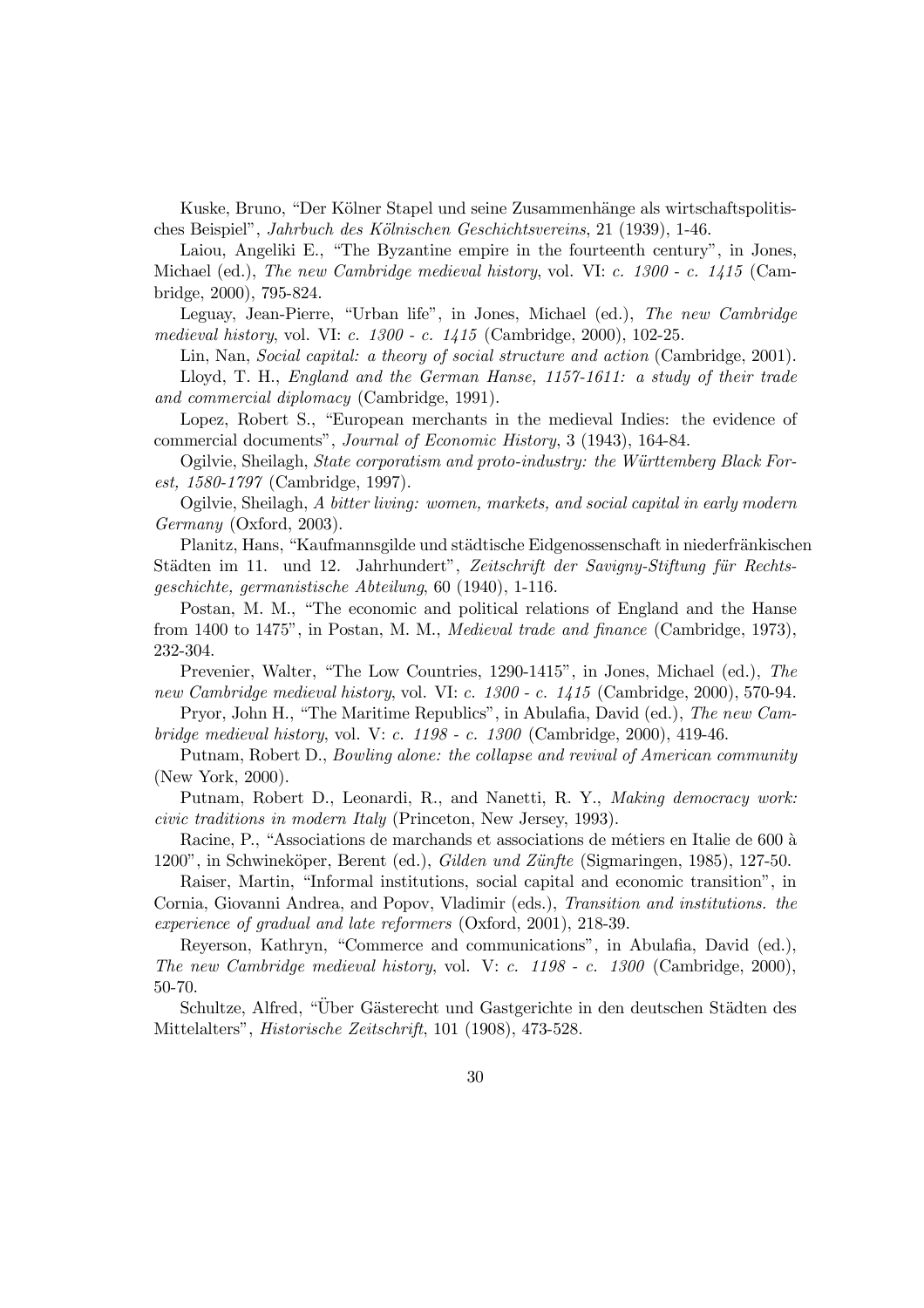Schulz, Knut, "Patriziergesellschaften und Zünfte in den mittel- und oberrheinischen Bischofsstädten", in Schwineköper, Berent (ed.), Gilden und Zünfte (Sigmaringen, 1985), 311-36.

Schulze, Hans K., \Kaufmannsgilde und Stadtentstehung im mitteldeutschen Raum", in Schwineköper, Berent (ed.), Gilden und Zünfte (Sigmaringen, 1985), 377-412.

Schütt, Hans-Friedrich, "Gilde und Stadt", Zeitschrift der Gesellschaft für Schleswig-Holsteinische Geschichte, 105 (1980), 77-136.

Smith, R. S., The Spanish guild merchant: a history of the consulado, 1250-1700 (Durham, NC, 1940).

Sobel, Joel, "Can we trust social capital?", Journal of Economic Literature, 40 (2002), 139-54.

Spufford, Peter, "Trade in fourteenth-century Europe", in Jones, Michael (ed.), The new Cambridge medieval history, vol. VI: c. 1300 - c. 1415 (Cambridge, 2000), 155-208.

Stephenson, C., Borough and town. A study of urban origins in England (Cambridge, MA, 1933).

Stiglitz, J., \New bridges across the chasm: institutional strategies for the transition economies" (World Bank, 8 Dec. 1999). http://wbln0018.worldbank.org/eca/eca.nsf/0/ 0ac8adc7b03aca0885256847004e2b82?OpenDocument

Theuerkauf, Gerhard, "Binnen- und Seehandel zur Hansezeit an mecklenburgischen Beispielen", in Pelc, Ortwin, and Pickhan, Gertrud (eds.), Zwischen Lübeck und Novgorod (Lüneburg, 1996), 179-89.

Volckart, O., and Mangels, A., "Are the roots of the modern lex mercatoria really medieval?", Southern Economic Journal, 65 (1999), 427-50.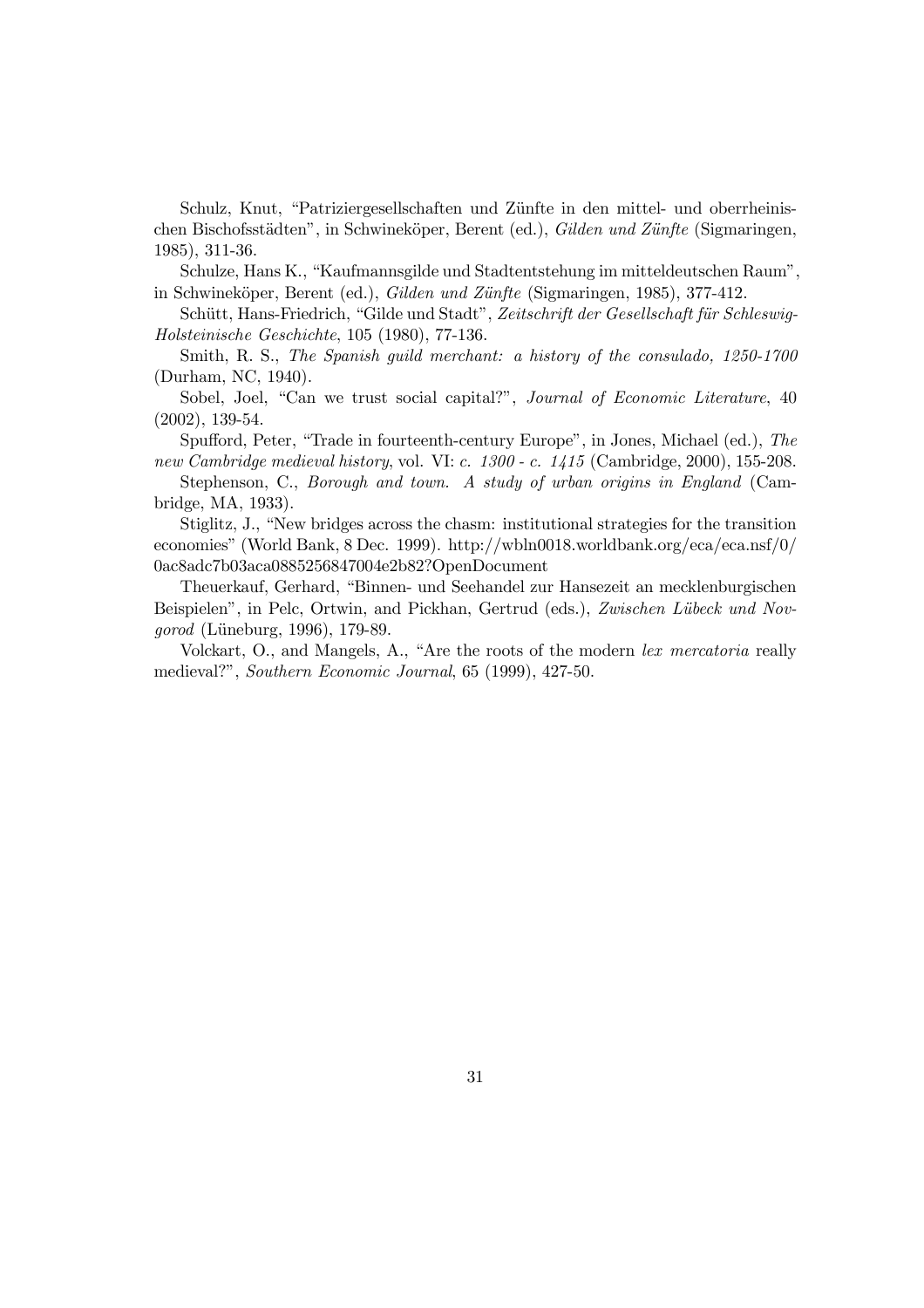#### 8. Appendix

#### Proof of Proposition 1

In any given state of nature  $\theta$ , the tax rate that maximizes tax revenues has the following two properties: (a) it induces the same level of trade,  $q^*(\theta)$ , which would be chosen by a profit-maximizing monopolist facing a constant marginal cost of production  $c$ ; (b) it leaves exactly zero profits to the (competitive) merchants. We can therefore obtain the optimal tax rate,  $\tau^*(\theta)$ , by first solving the monopolist's problem to find  $q^*(\theta)$ , and then noting that, by property (b) above, we must have:

$$
(1 - \tau^*(\theta))P(q^*(\theta)) = c \tag{8.1}
$$

The monopolist would choose  $q^*(\theta)$  such that:

$$
q^* = \arg \max[\theta(a - bq) - c]q \qquad (8.2)
$$

which yields the solution:

$$
q^*(\theta) = \frac{a\theta - c}{2b\theta} \tag{8.3}
$$

The price is then given by:

$$
P(q^*(\theta)) = \theta[a - bq^*(\theta)] = \frac{a\theta + c}{2}
$$
\n(8.4)

From  $(8.1)$  and  $(8.4)$ , we obtain the optimal tax rate:

$$
\tau^*(\theta) = 1 - \frac{c}{P(q^*(\theta))} = \frac{a\theta - c}{a\theta + c}
$$
\n(8.5)

and hence total tax revenues:

$$
T^*(\theta) = \tau^* P(q^*) q^* = \frac{(a\theta - c)^2}{4b\theta}
$$
\n(8.6)

 $\Box$ 

#### Proof of Proposition 2

To begin with, we need to derive  $T^{\circ}(\tau,\theta)$ , the total tax revenue the agent can collect in state  $\theta$  by applying the tax rate  $\tau$ . This will be given by:

$$
T^{\circ}(\tau,\theta) = \tau P(\tau,\theta)q(\tau,\theta) \tag{8.7}
$$

where  $P(\tau,\theta)$  and  $q(\tau,\theta)$  are the equilibrium price and quantity traded in state  $\theta$  when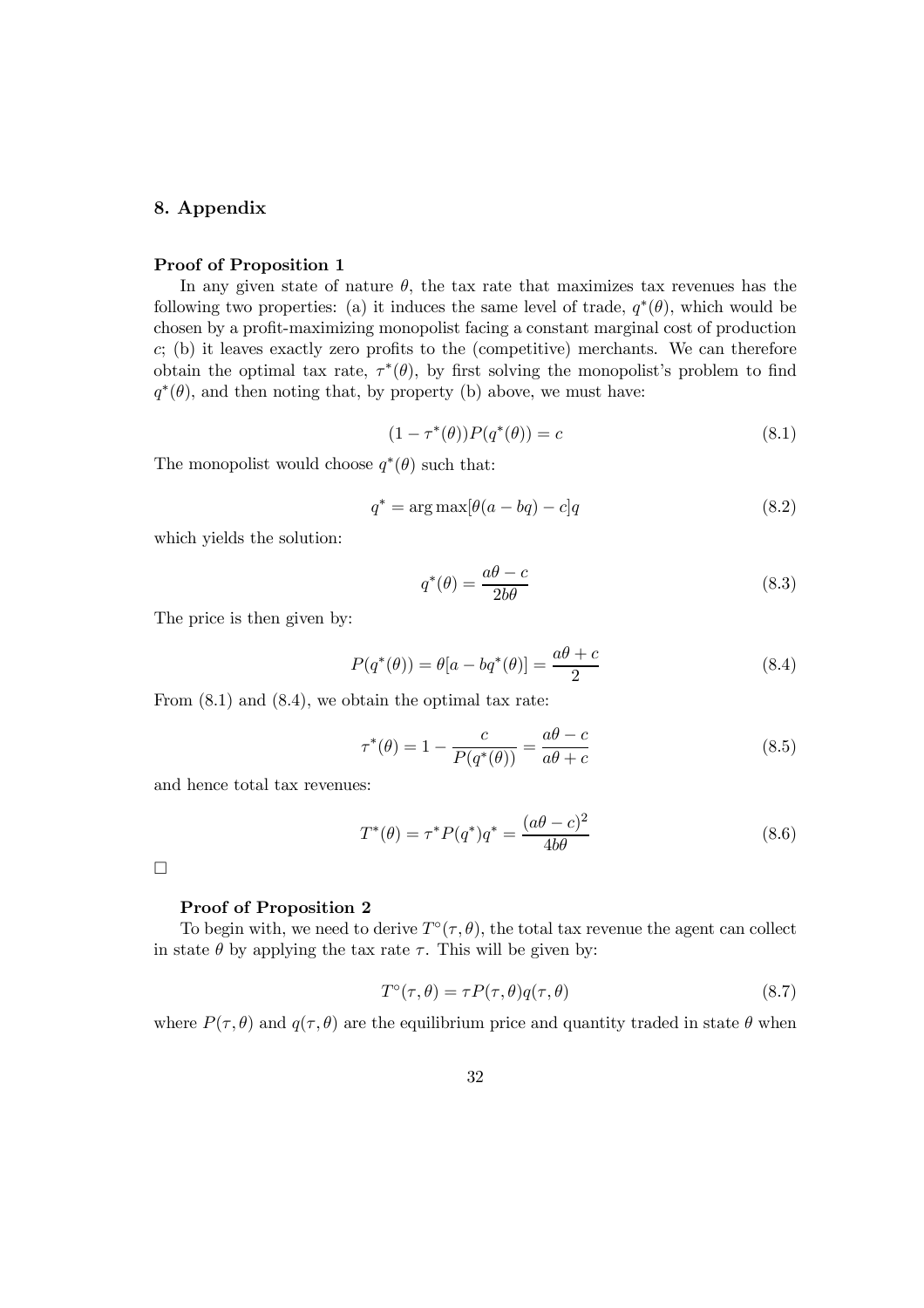the tax rate is  $\tau$ . Merchants will trade up to the point where marginal revenue equals marginal cost, i.e.  $P(1 - \tau) = c$ . Using this condition, we obtain:

$$
P(\tau, \theta) = \frac{c}{1 - \tau} \tag{8.8}
$$

$$
q(\tau,\theta) = \frac{a}{b} - \frac{c}{b\theta(1-\tau)}
$$
\n(8.9)

Assume the ruler can observe the tax rate  $\tau$  applied by the agent, but not the true state of nature  $\theta$ , nor realized values of q, P and T. Let the ex-ante agreement between the ruler and the agent specify the following:

- the tax rate to be applied by the agent in state  $\theta_i$  ( $i = H, L$ ),  $\tau_i$ ;

- the transfer to be made by the agent to the ruler in state  $\theta_i$  ( $i = H, L$ ),  $t_i$ .

The ruler chooses  $\tau_i, t_i$  ( $i = H, L$ ) to maximize his expected revenue subject to two types of constraint: the agent should be induced to reveal truthfully the state of nature  $\theta$  (incentive compatibility constraint), and he should be able to raise sufficient revenues from taxation to pay the required transfer (feasibility or limited liability constraint). The ruler's problem is given by:

$$
Max \qquad \pi t_L + (1 - \pi)t_H \tag{8.10}
$$

$$
s.t. \tT^{\circ}(\tau_H, \theta_H) - t_H \geq T^{\circ}(\tau_L, \theta_H) - t_L \t(ICC_H)
$$
\n
$$
(8.11)
$$

$$
T^{\circ}(\tau_L, \theta_L) - t_L \ge T^{\circ}(\tau_H, \theta_L) - t_H \qquad (ICC_L)
$$
\n
$$
(8.12)
$$

$$
T^{\circ}(\tau_H, \theta_H) - t_H \ge 0 \qquad (LL_H)
$$
\n
$$
(8.13)
$$

$$
T^{\circ}(\tau_L, \theta_L) - t_L \ge 0 \qquad (LL_L)
$$
\n
$$
(8.14)
$$

The binding constraints are  $ICC_H$  and  $LL_L$ , while  $ICC_L$  and  $LL_H$  can be neglected. Thus:

$$
t_L = T^{\circ}(\tau_L, \theta_L) \tag{8.15}
$$

$$
t_H = T^{\circ}(\tau_H, \theta_H) - T^{\circ}(\tau_L, \theta_H) + T^{\circ}(\tau_L, \theta_L)
$$
\n(8.16)

and the ruler's problem can be written more simply as: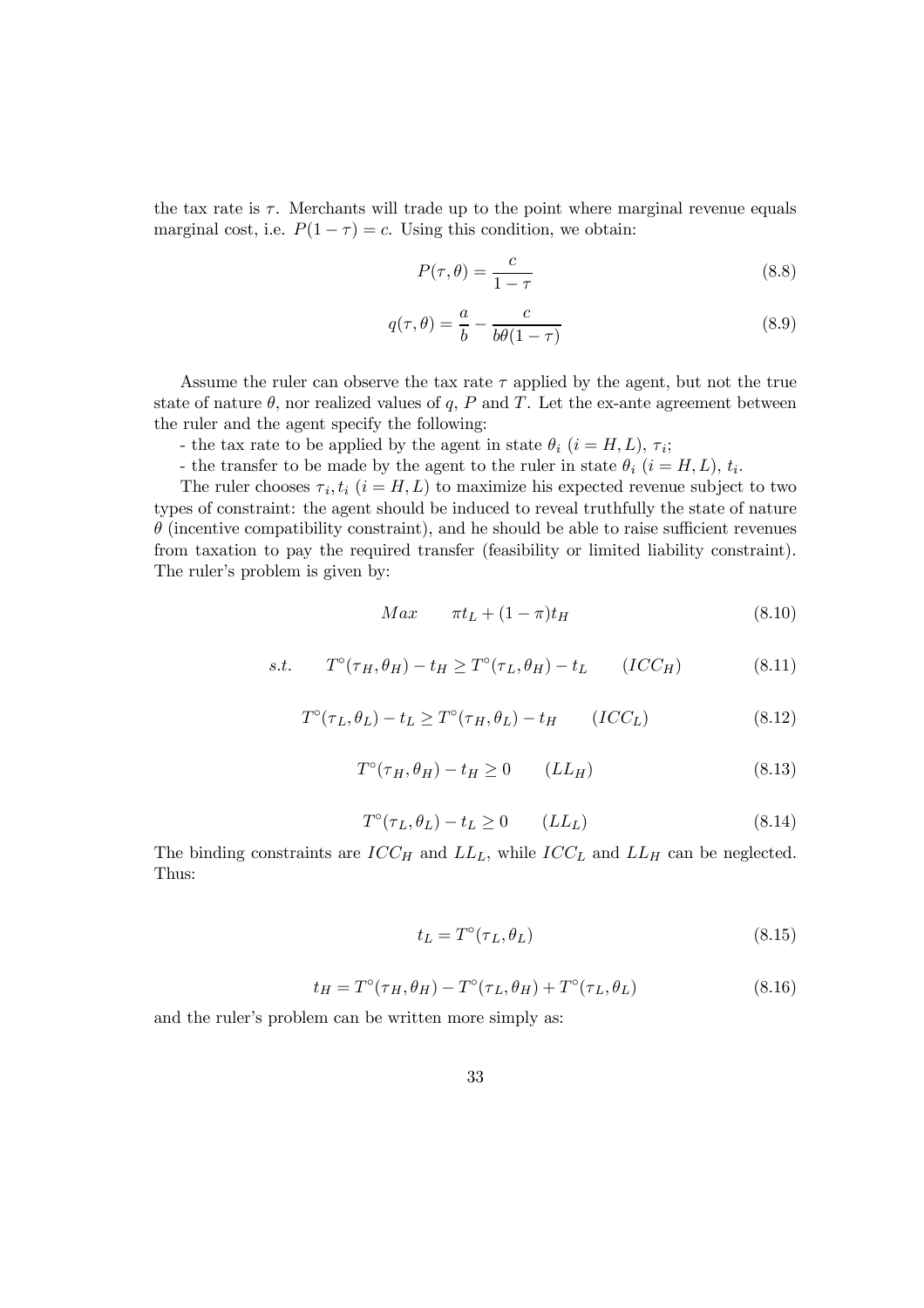$$
Max \qquad \pi T^{\circ}(\tau_L, \theta_L) + (1 - \pi)[T^{\circ}(\tau_H, \theta_H) - T^{\circ}(\tau_L, \theta_H) + T^{\circ}(\tau_L, \theta_L)] \qquad (8.17)
$$

Clearly the ruler can set  $\tau_H$  so as to maximize  $(1 - \pi)T^{\circ}(\tau_H, \theta_H)$ , which implies setting the tax rate at its first-best level in state  $\theta_H$ :

$$
\tau_H = \tau_H^* \tag{8.18}
$$

The ruler then has to choose  $\tau_L$  to maximize the following expression:

$$
L = \pi T^{\circ}(\tau_L, \theta_L) + (1 - \pi)[T^{\circ}(\tau_L, \theta_L) - T^{\circ}(\tau_L, \theta_H)] \tag{8.19}
$$

Using (8.7), this becomes:

$$
L = \tau_L[P(\tau_L, \theta_L)q(\tau_L, \theta_L) - (1 - \pi)P(\tau_L, \theta_H)q(\tau_L, \theta_H)] \tag{8.20}
$$

which, after some manipulation, can be written as:

$$
L = \frac{\tau_L \pi ac}{b(1 - \tau_L)} - \frac{\tau_L \alpha c^2}{b(1 - \tau_L)^2}
$$
(8.21)

where

$$
\alpha = \frac{1}{\theta_L} - \frac{(1 - \pi)}{\theta_H} > 0\tag{8.22}
$$

The first-order condition with respect to  $\tau_L$  then gives:

$$
\tau_L = \frac{\pi a - \alpha c}{\pi a + \alpha c} < \tau_L^* \tag{8.23}
$$

Thus in state  $\theta_L$  the tax rate is set below its first-best level, implying that:

$$
T^{\circ}(\tau_L, \theta_L) < T^{\circ}(\tau_L^*, \theta_L) \tag{8.24}
$$

i.e. tax revenues are not maximized in state  $\theta_L$ .

In state  $\theta_H$  tax revenues are maximized, so that

$$
T^{\circ}(\tau_H, \theta_H) = T^{\circ}(\tau_H^*, \theta_H) \tag{8.25}
$$

but the ruler receives only a part of the taxes collected:

$$
t_H = T^{\circ}(\tau_H, \theta_H) - [T^{\circ}(\tau_L, \theta_H) - T^{\circ}(\tau_L, \theta_L)] < T^{\circ}(\tau_H, \theta_H) \tag{8.26}
$$

The ruler's expected utility is equal to: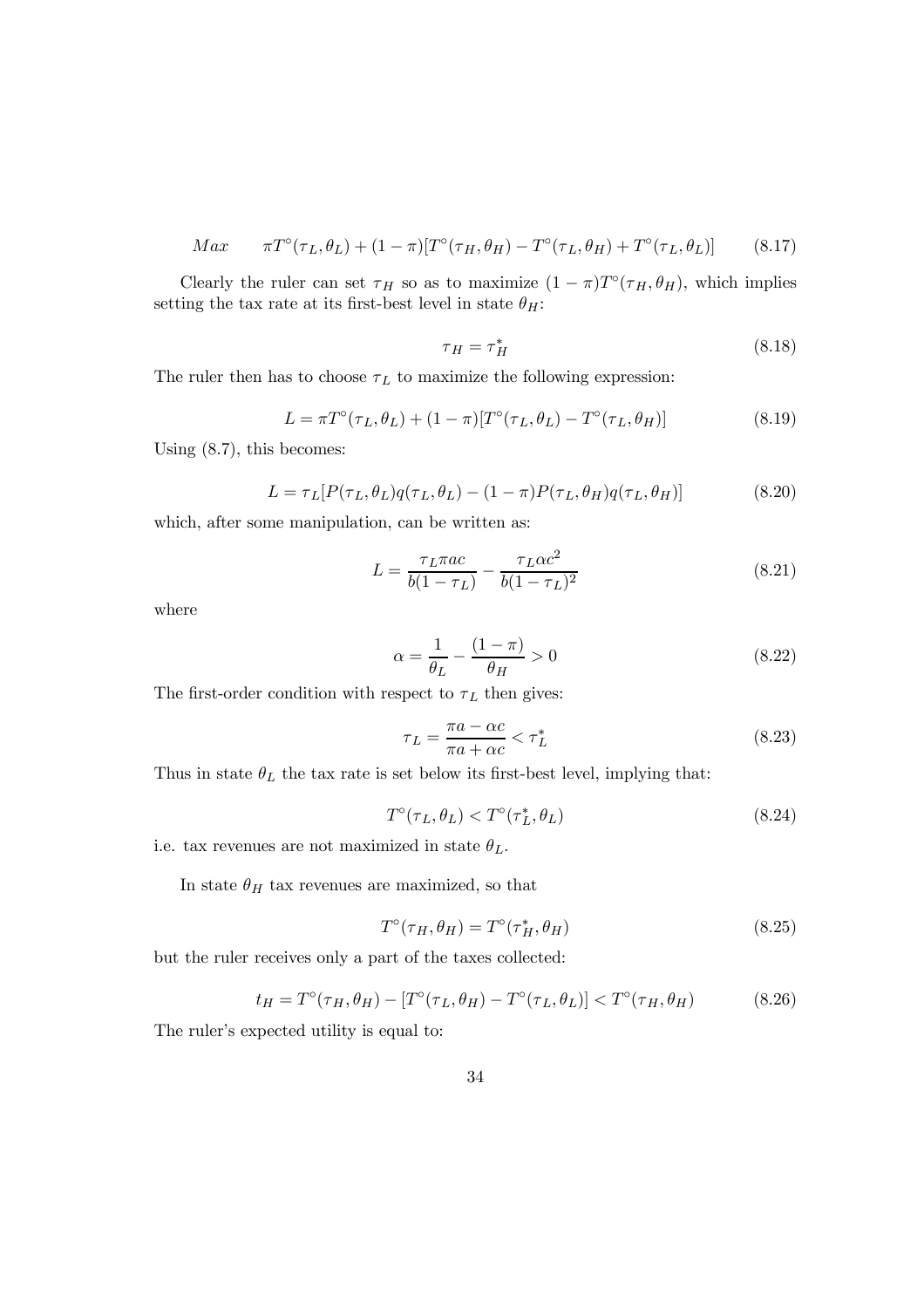$$
U^{DM} = \pi T^{\circ}(\tau_L, \theta_L) + (1 - \pi)[T^{\circ}(\tau_H, \theta_H) - T^{\circ}(\tau_L, \theta_H) + T^{\circ}(\tau_L, \theta_L)] \tag{8.27}
$$

which can be compared to the first-best level given by:

$$
U^{FB} = \pi T^{\circ}(\tau_L^*, \theta_L) + (1 - \pi) T^{\circ}(\tau_H^*, \theta_H) > U^{DM}
$$
\n(8.28)

 $\Box$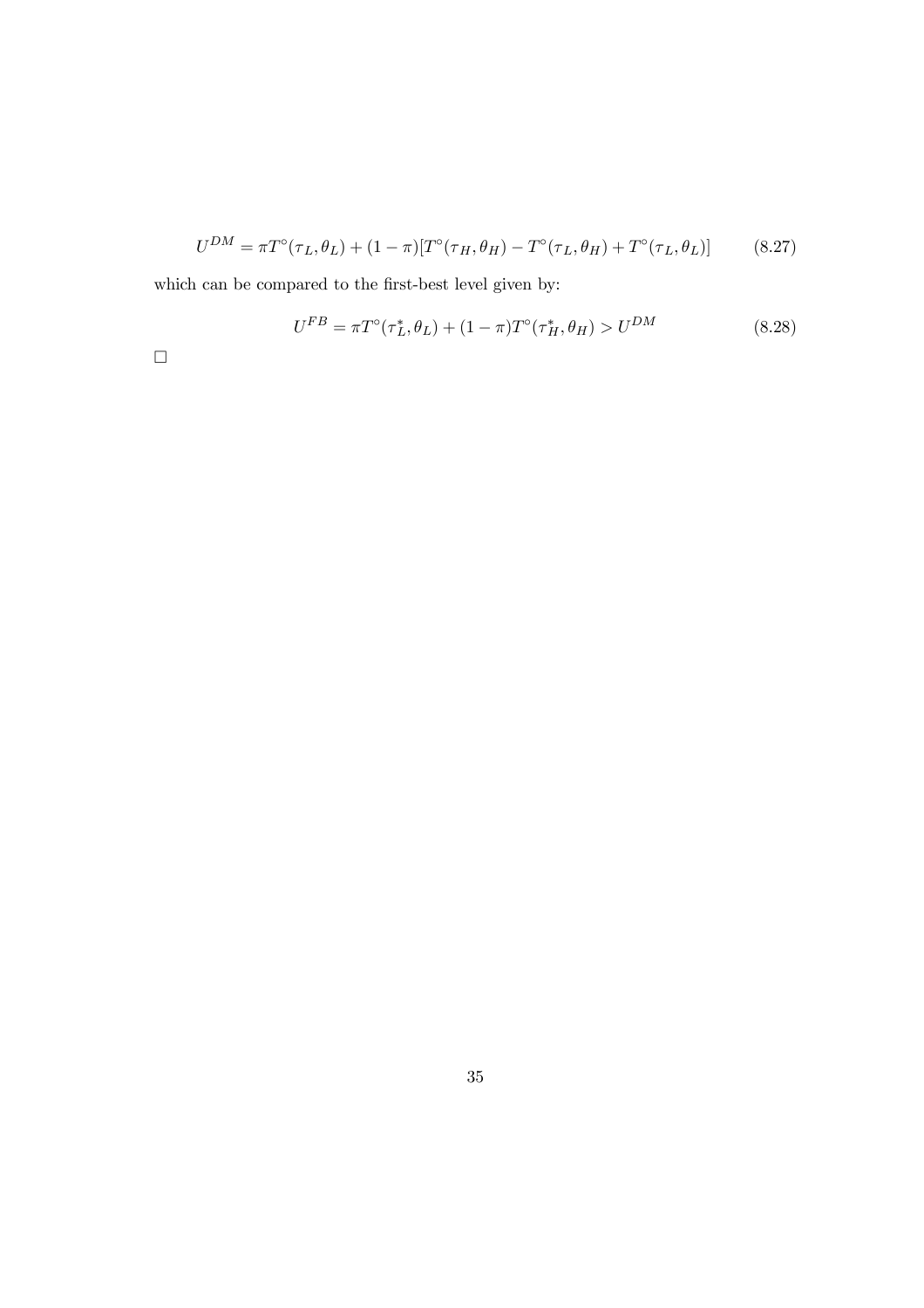# CESifo Working Paper Series

(for full list see [www.cesifo.de\)](http://www.cesifo.de.)/)

973 Alessandro Cigno and Annalisa Luporini, Scholarships or Student Loans? Subsidizing Higher Education in the Presence of Moral Hazard, June 2003

 $\mathcal{L}_\text{max}$  , and the contribution of the contribution of the contribution of the contribution of the contribution of the contribution of the contribution of the contribution of the contribution of the contribution of t

- 974 Chang Woon Nam, Andrea Gebauer and Rüdiger Parsche, Is the Completion of EU Single Market Hindered by VAT Evasion?, June 2003
- 975 Michael Braulke and Giacomo Corneo, Capital Taxation May Survive in Open Economies, July 2003
- 976 Assar Lindbeck, An Essay on Welfare State Dynamics, July 2003
- 977 Henrik Jordahl and Luca Micheletto, Optimal Utilitarian Taxation and Horizontal Equity, July 2003
- 978 Martin D. D. Evans and Richard K. Lyons, Are Different-Currency Assets Imperfect Substitutes?, July 2003
- 979 Thorsten Bayindir-Upmann and Frank Stähler, Market Entry Regulation and International Competition, July 2003
- 980 Vivek Ghosal, Firm and Establishment Volatility: The Role of Sunk Costs, Profit Uncertainty and Technological Change, July 2003
- 981 Christopher A. Pissarides, Unemployment in Britain: A European Success Story, July 2003
- 982 Wolfgang Buchholz, Richard Cornes, and Wolfgang Peters, On the Frequency of Interior Cournot-Nash Equilibria in a Public Good Economy, July 2003
- 983 Syed M. Ahsan and Panagiotis Tsigaris, Choice of Tax Base Revisited: Cash Flow vs. Prepayment Approaches to Consumption Taxation, July 2003
- 984 Campbell Leith and Jim Malley, A Sectoral Analysis of Price-Setting Behavior in US Manufacturing Industries, July 2003
- 985 Hyun Park and Apostolis Philippopoulos, Choosing Club Membership under Tax Competition and Free Riding, July 2003
- 986 Federico Etro, Globalization and Political Geography, July 2003
- 987 Dan Ariely, Axel Ockenfels and Alvin E. Roth, An Experimental Analysis of Ending Rules in Internet Auctions, July 2003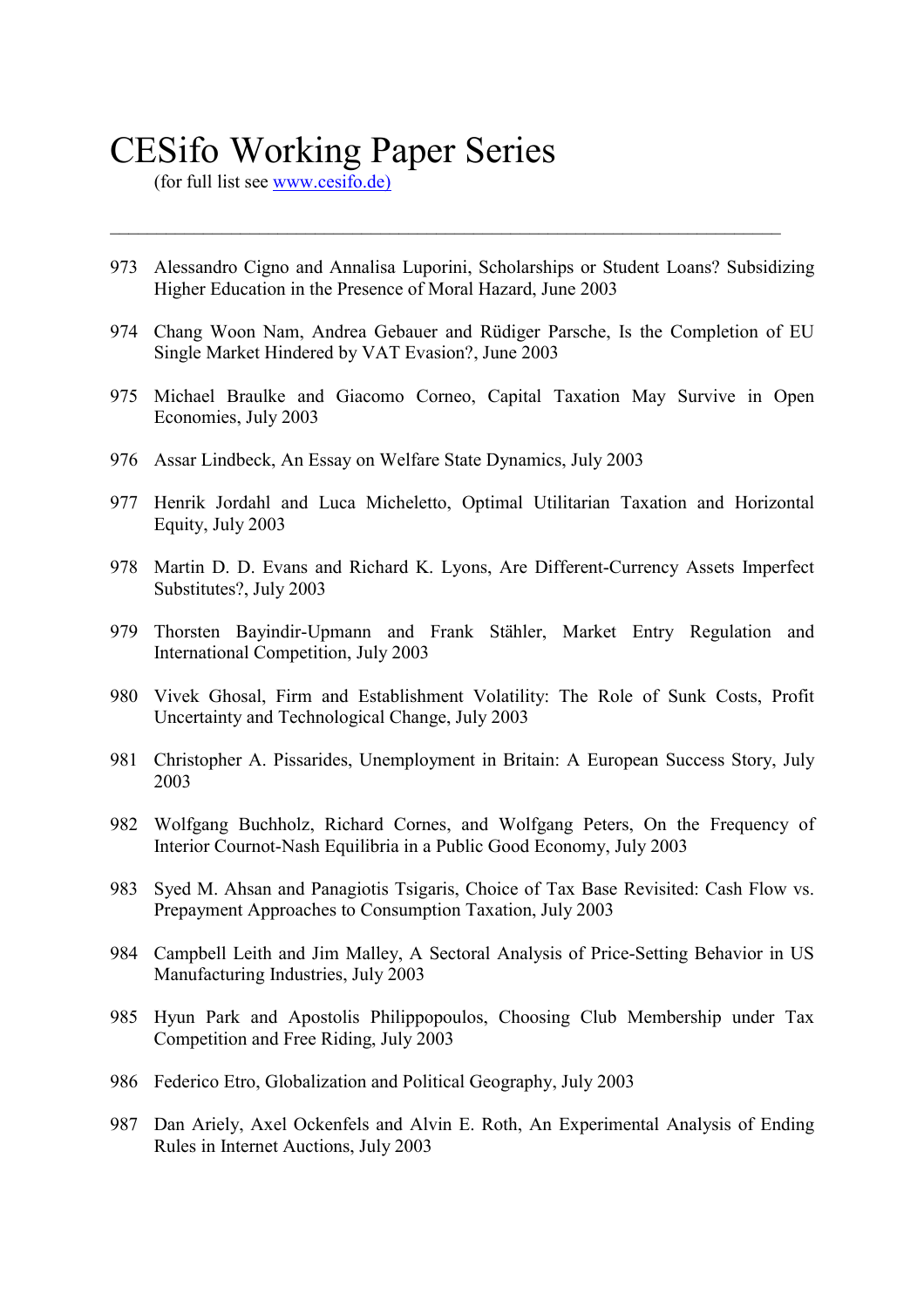- 988 Paola Conconi and Carlo Perroni, Self-Enforcing International Agreements and Domestic Policy Credibility, July 2003
- 989 Charles B. Blankart and Christian Kirchner, The Deadlock of the EU Budget: An Economic Analysis of Ways In and Ways Out, July 2003
- 990 M. Hasham Pesaran and Allan Timmermann, Small Sample Properties of Forecasts from Autoregressive Models under Structural Breaks, July 2003
- 991 Hyun Park, Apostolis Philippopoulos and Vangelis Vassilatos, On the Optimal Size of Public Sector under Rent-Seeking competition from State Coffers, July 2003
- 992 Axel Ockenfels and Alvin E. Roth, Late and Multiple Bidding in Second Price Internet Auctions: Theory and Evidence Concerning Different Rules for Ending an Auction, July 2003
- 993 Pierre Salmon, The Assignment of Powers in an Open-ended European Union, July 2003
- 994 Louis N. Christofides and Chen Peng, Contract Duration and Indexation in a Period of Real and Nominal Uncertainty, July 2003
- 995 M. Hashem Pesaran, Til Schuermann, Björn-Jakob Treutler, and Scott M. Weiner, Macroeconomic Dynamics and Credit Risk: A Global Perspective, July 2003
- 996 Massimo Bordignon and Sandro Brusco, On Enhanced Cooperation, July 2003
- 997 David F. Bradford, Addressing the Transfer-Pricing Problem in an Origin-Basis X Tax, July 2003
- 998 Daniel Gros, Who Needs Foreign Banks?, July 2003
- 999 Wolfram Merzyn and Heinrich W. Ursprung, Voter Support for Privatizing Education: Evidence on Self-Interest and Ideology, July 2003
- 1000 Jo Thori Lind, Fractionalization and the Size of Government, July 2003
- 1001 Daniel Friedman and Donald Wittman, Litigation with Symmetric Bargaining and Two-Sided Incomplete Information, July 2003
- 1002 Matthew Clarke and Sardar M. N. Islam, Health Adjusted GDP (HAGDP) Measures of the Relationship Between Economic Growth, Health Outcomes and Social Welfare, July 2003
- 1003 Volker Grossmann, Contest for Attention in a Quality-Ladder Model of Endogenous Growth, August 2003
- 1004 Marcel Gérard and Joan Martens Weiner, Cross-Border Loss Offset and Formulary Apportionment: How do they affect multijurisdictional firm investment spending and interjurisdictional tax competition ?, August 2003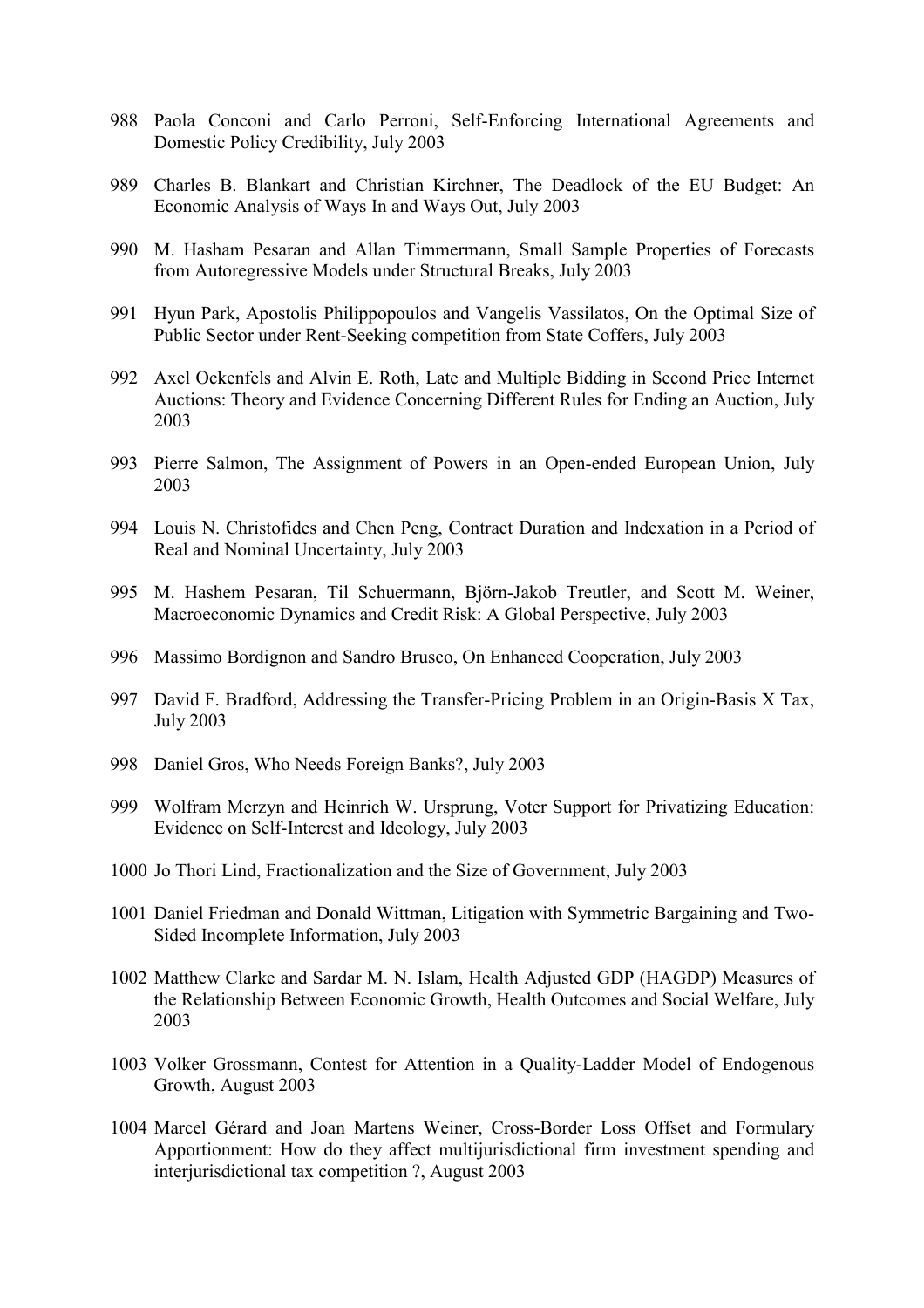- 1005 Burkhard Heer, Nonsuperneutrality of Money in the Sidrauski Model with Heterogeous Agents, August 2003
- 1006 V. Anton Muscatelli, Piergiovanna Natale, and Patrizio Tirelli, A Simple and Flexible Alternative to the Stability and Growth Pact Deficit Ceilings. Is it at hand?, August 2003
- 1007 Reto Foellmi and Josef Zweimüller, Inequality and Economic Growth: European Versus U.S. Experiences, August 2003
- 1008 James S. Costain and Michael Reiter, Business Cycles, Unemployment Insurance, and the Calibration of Matching Models, August 2003
- 1009 Marco Runkel, Optimal Contest Design when the Designer's Payoff Depends on Competitive Balance, August 2003
- 1010 Donald O. Parsons, Torben Tranaes and Helene Bie Lilleør, Voluntary Public Unemployment Insurance, August 2003
- 1011 Rüdiger Pethig and Andreas Wagener, Profit Tax Competition and Formula Apportionment, August 2003
- 1012 Johan Willner, Privatisation and Public Ownership in Finland, August 2003
- 1013 Seppo Kari and Jouko Ylä-Liedenpohja, Taxation and Valuation of International Real Investments, August 2003
- 1014 James Heckman, Rosa Matzkin and Lars Nesheim, Simulation and Estimation of Hedonic Models, August 2003
- 1015 Biswa N. Bhattacharyay, Towards a Macro-Prudential Leading Indicators Framework for Monitoring Financial Vulnerability, August 2003
- 1016 J. Stephen Ferris and Stanley L. Winer, Searching for Keynes: With Application to Canada, 1870-2000, August 2003
- 1017 Massimo Bordignon, Luca Colombo and Umberto Galmarini, Fiscal Federalism and Endogenous Lobbies' Formation, August 2003
- 1018 Annette Alstadsæter, The Dual Income Tax and Firms' Income Shifting through the Choice of Organizational Form and Real Capital Investments, August 2003
- 1019 Peter Fredriksson and Bertil Holmlund, Optimal Unemployment Insurance Design: Time Limits, Monitoring, or Workfare?, August 2003
- 1020 Kashif S. Mansori, Following in their Footsteps: Comparing Interest Parity Conditions in Central European Economies to the Euro Countries, August 2003
- 1021 Christoph Borgmann and Matthias Heidler, Demographics and Volatile Social Security Wealth: Political Risks of Benefit Rule Changes in Germany, August 2003